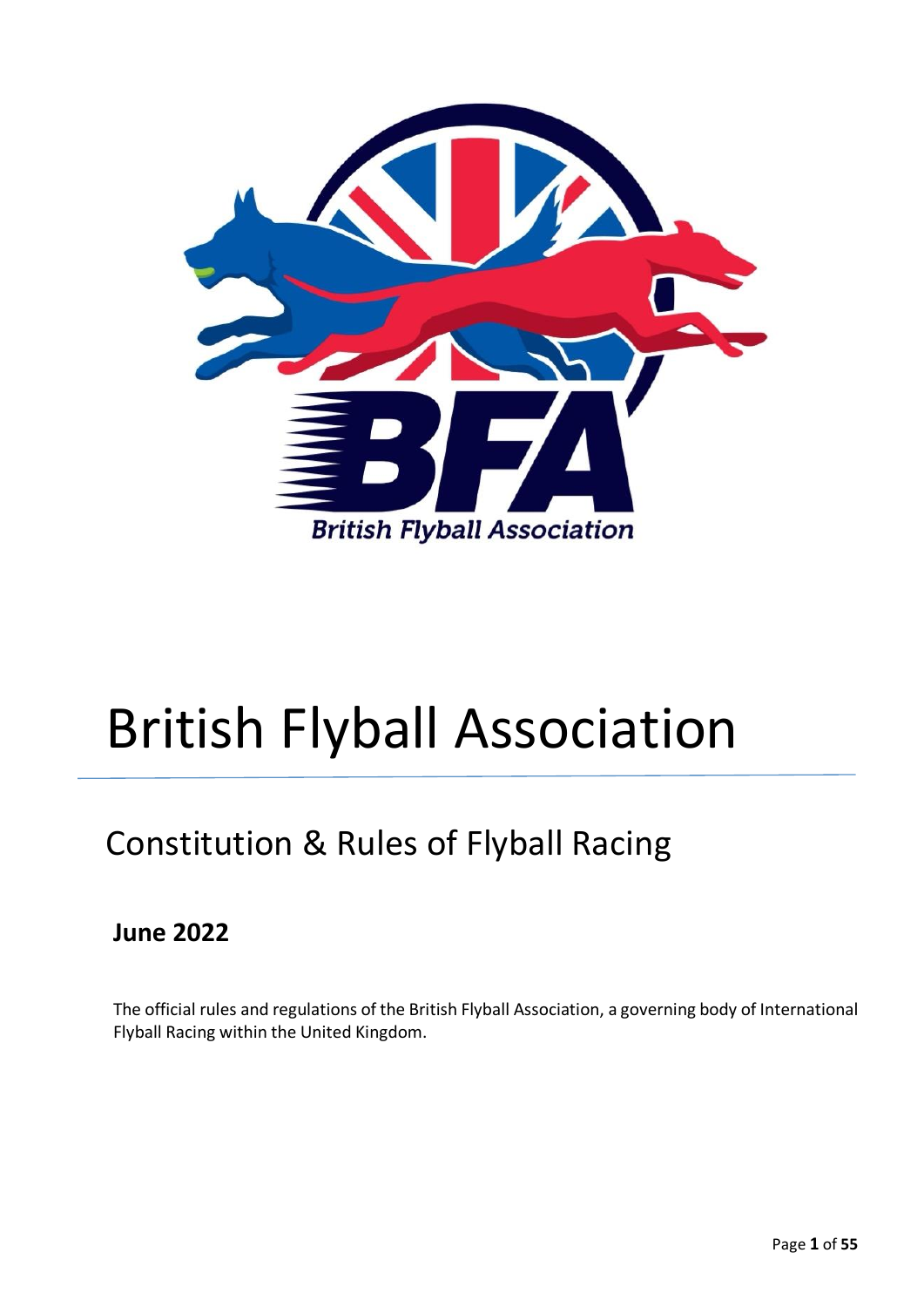# **Contents**

| 1.     |                                                                                                                                                                                                                                                                                                                                                                                                                                                                                                                                                                                                                                                                                          |  |
|--------|------------------------------------------------------------------------------------------------------------------------------------------------------------------------------------------------------------------------------------------------------------------------------------------------------------------------------------------------------------------------------------------------------------------------------------------------------------------------------------------------------------------------------------------------------------------------------------------------------------------------------------------------------------------------------------------|--|
| 2.     |                                                                                                                                                                                                                                                                                                                                                                                                                                                                                                                                                                                                                                                                                          |  |
| 3.     |                                                                                                                                                                                                                                                                                                                                                                                                                                                                                                                                                                                                                                                                                          |  |
| 4.     |                                                                                                                                                                                                                                                                                                                                                                                                                                                                                                                                                                                                                                                                                          |  |
| 5.     |                                                                                                                                                                                                                                                                                                                                                                                                                                                                                                                                                                                                                                                                                          |  |
| 6.     |                                                                                                                                                                                                                                                                                                                                                                                                                                                                                                                                                                                                                                                                                          |  |
| 7.     |                                                                                                                                                                                                                                                                                                                                                                                                                                                                                                                                                                                                                                                                                          |  |
| 8.     |                                                                                                                                                                                                                                                                                                                                                                                                                                                                                                                                                                                                                                                                                          |  |
| 9.     |                                                                                                                                                                                                                                                                                                                                                                                                                                                                                                                                                                                                                                                                                          |  |
|        |                                                                                                                                                                                                                                                                                                                                                                                                                                                                                                                                                                                                                                                                                          |  |
| A.1.   |                                                                                                                                                                                                                                                                                                                                                                                                                                                                                                                                                                                                                                                                                          |  |
| 1.     |                                                                                                                                                                                                                                                                                                                                                                                                                                                                                                                                                                                                                                                                                          |  |
| 2.     |                                                                                                                                                                                                                                                                                                                                                                                                                                                                                                                                                                                                                                                                                          |  |
| 3.     |                                                                                                                                                                                                                                                                                                                                                                                                                                                                                                                                                                                                                                                                                          |  |
| 4.     |                                                                                                                                                                                                                                                                                                                                                                                                                                                                                                                                                                                                                                                                                          |  |
| 5.     |                                                                                                                                                                                                                                                                                                                                                                                                                                                                                                                                                                                                                                                                                          |  |
| 6.     |                                                                                                                                                                                                                                                                                                                                                                                                                                                                                                                                                                                                                                                                                          |  |
| 7.     |                                                                                                                                                                                                                                                                                                                                                                                                                                                                                                                                                                                                                                                                                          |  |
| 8.     |                                                                                                                                                                                                                                                                                                                                                                                                                                                                                                                                                                                                                                                                                          |  |
| A.2.   |                                                                                                                                                                                                                                                                                                                                                                                                                                                                                                                                                                                                                                                                                          |  |
| 1.     |                                                                                                                                                                                                                                                                                                                                                                                                                                                                                                                                                                                                                                                                                          |  |
| 2.     |                                                                                                                                                                                                                                                                                                                                                                                                                                                                                                                                                                                                                                                                                          |  |
| 3.     |                                                                                                                                                                                                                                                                                                                                                                                                                                                                                                                                                                                                                                                                                          |  |
| 4.     |                                                                                                                                                                                                                                                                                                                                                                                                                                                                                                                                                                                                                                                                                          |  |
| 5.     |                                                                                                                                                                                                                                                                                                                                                                                                                                                                                                                                                                                                                                                                                          |  |
| 6.     |                                                                                                                                                                                                                                                                                                                                                                                                                                                                                                                                                                                                                                                                                          |  |
| 7.     |                                                                                                                                                                                                                                                                                                                                                                                                                                                                                                                                                                                                                                                                                          |  |
| 8.     |                                                                                                                                                                                                                                                                                                                                                                                                                                                                                                                                                                                                                                                                                          |  |
| 9.     |                                                                                                                                                                                                                                                                                                                                                                                                                                                                                                                                                                                                                                                                                          |  |
| 10.    |                                                                                                                                                                                                                                                                                                                                                                                                                                                                                                                                                                                                                                                                                          |  |
| 11.    |                                                                                                                                                                                                                                                                                                                                                                                                                                                                                                                                                                                                                                                                                          |  |
|        |                                                                                                                                                                                                                                                                                                                                                                                                                                                                                                                                                                                                                                                                                          |  |
| A.3.   |                                                                                                                                                                                                                                                                                                                                                                                                                                                                                                                                                                                                                                                                                          |  |
| 1.     |                                                                                                                                                                                                                                                                                                                                                                                                                                                                                                                                                                                                                                                                                          |  |
| 2.     |                                                                                                                                                                                                                                                                                                                                                                                                                                                                                                                                                                                                                                                                                          |  |
| 3.     |                                                                                                                                                                                                                                                                                                                                                                                                                                                                                                                                                                                                                                                                                          |  |
| 4.     |                                                                                                                                                                                                                                                                                                                                                                                                                                                                                                                                                                                                                                                                                          |  |
| 5.     |                                                                                                                                                                                                                                                                                                                                                                                                                                                                                                                                                                                                                                                                                          |  |
| 6      |                                                                                                                                                                                                                                                                                                                                                                                                                                                                                                                                                                                                                                                                                          |  |
| 7      | $Interference/Distractions  \label{def:interference} \centering \centering \label{eq:interference} Inference/Distractions  \label{eq:interference} \centering \centering \centering \centering \label{eq:trace} \centering \centering \label{eq:trace} \centering \centering \label{eq:trace} \centering \centering \label{eq:trace} \centering \centering \centering \label{eq:trace} \centering \centering \centering \label{eq:trace} \centering \centering \label{eq:trace} \centering \centering \label{eq:trace} \centering \centering \centering \label{eq:trace} \centering \centering \centering \label{eq:trace} \centering \centering \centering \label{eq:trace} \centering$ |  |
| 8<br>9 |                                                                                                                                                                                                                                                                                                                                                                                                                                                                                                                                                                                                                                                                                          |  |
| 10     |                                                                                                                                                                                                                                                                                                                                                                                                                                                                                                                                                                                                                                                                                          |  |
| 11     |                                                                                                                                                                                                                                                                                                                                                                                                                                                                                                                                                                                                                                                                                          |  |
| 12.    |                                                                                                                                                                                                                                                                                                                                                                                                                                                                                                                                                                                                                                                                                          |  |
|        |                                                                                                                                                                                                                                                                                                                                                                                                                                                                                                                                                                                                                                                                                          |  |
|        |                                                                                                                                                                                                                                                                                                                                                                                                                                                                                                                                                                                                                                                                                          |  |
| B.1    |                                                                                                                                                                                                                                                                                                                                                                                                                                                                                                                                                                                                                                                                                          |  |
| B.2.   |                                                                                                                                                                                                                                                                                                                                                                                                                                                                                                                                                                                                                                                                                          |  |
| B.3.   |                                                                                                                                                                                                                                                                                                                                                                                                                                                                                                                                                                                                                                                                                          |  |
| B.4.   |                                                                                                                                                                                                                                                                                                                                                                                                                                                                                                                                                                                                                                                                                          |  |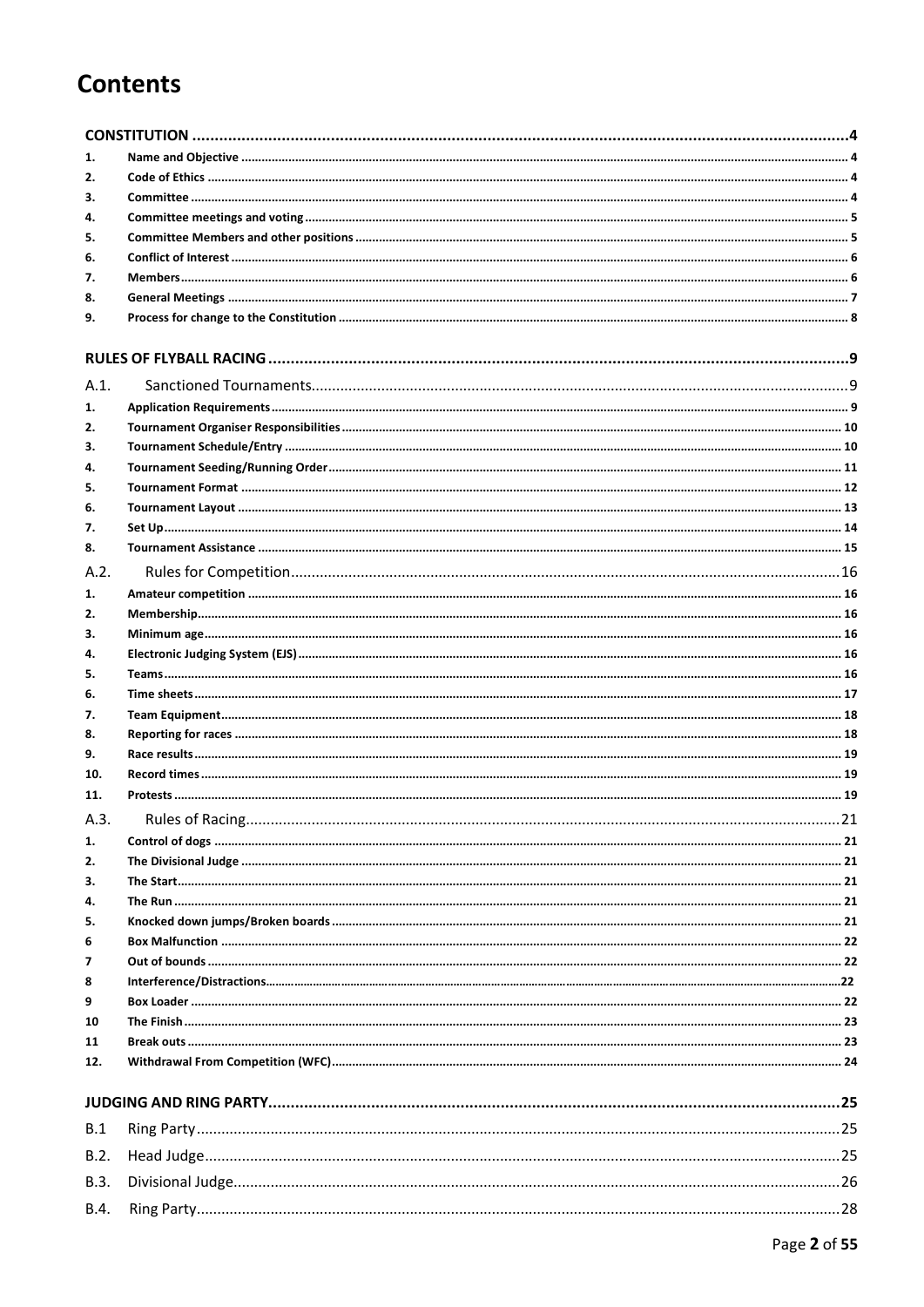<span id="page-2-0"></span>

| B.5.                                                                                    |  |
|-----------------------------------------------------------------------------------------|--|
|                                                                                         |  |
|                                                                                         |  |
|                                                                                         |  |
|                                                                                         |  |
|                                                                                         |  |
|                                                                                         |  |
|                                                                                         |  |
|                                                                                         |  |
|                                                                                         |  |
|                                                                                         |  |
|                                                                                         |  |
|                                                                                         |  |
|                                                                                         |  |
|                                                                                         |  |
|                                                                                         |  |
|                                                                                         |  |
|                                                                                         |  |
|                                                                                         |  |
|                                                                                         |  |
|                                                                                         |  |
|                                                                                         |  |
|                                                                                         |  |
|                                                                                         |  |
|                                                                                         |  |
|                                                                                         |  |
|                                                                                         |  |
|                                                                                         |  |
| APPENDIX 1 - ROLE DESCRIPTORS FOR BFA COMMITTEE MEMBERS AND OFFICERS OF THE COMMITTEE40 |  |
|                                                                                         |  |
| APPENDIX 4 - LIST OF BFA FORMS THAT CAN BE DOWNLOADED FROM THE WEBSITE/ONLINE FORMS44   |  |
|                                                                                         |  |
|                                                                                         |  |
|                                                                                         |  |
|                                                                                         |  |
|                                                                                         |  |
|                                                                                         |  |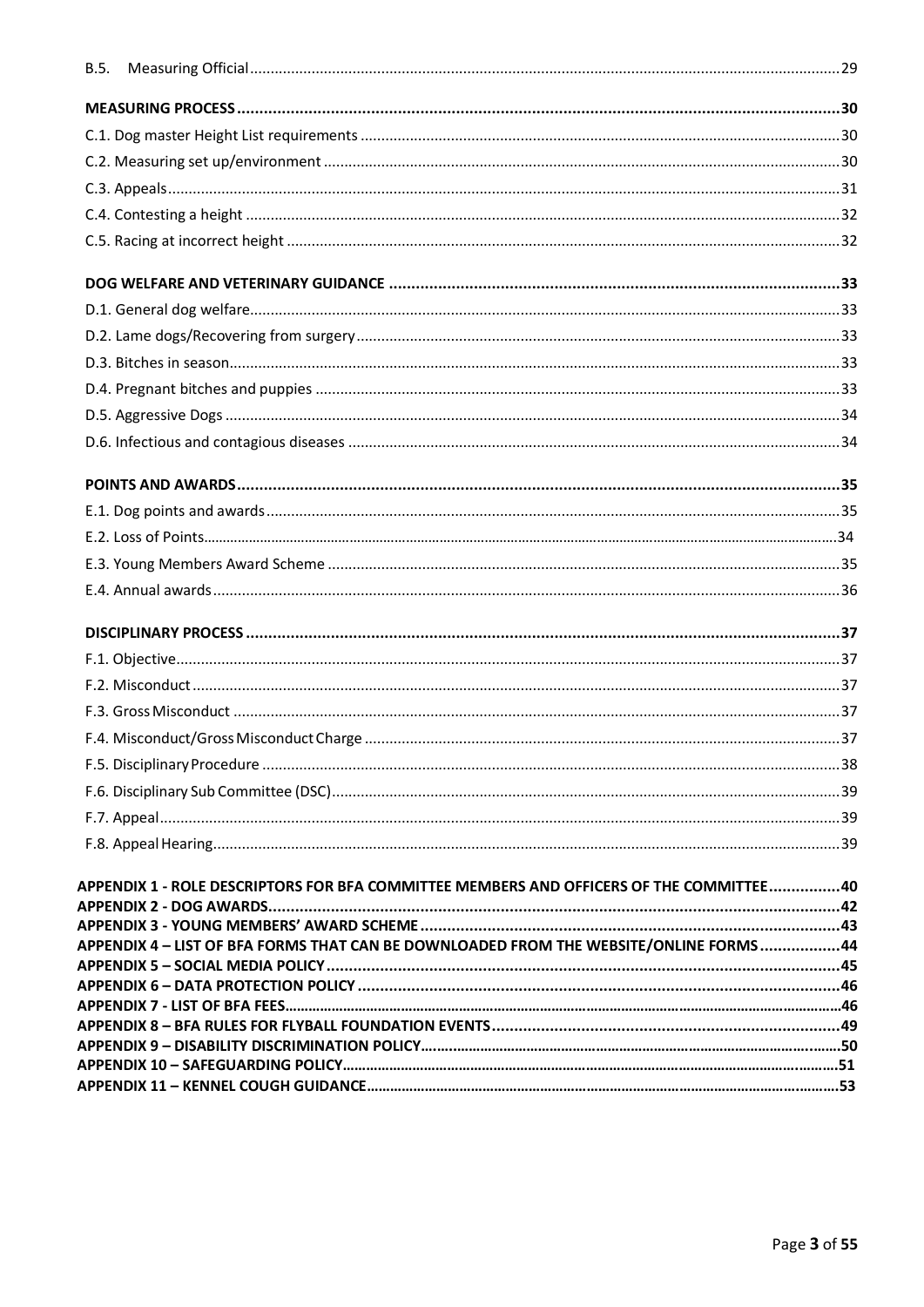# **CONSTITUTION**

#### <span id="page-3-0"></span>**1. Name and Objective**

- 1.1 The British Flyball Association ("BFA") is an unincorporated association of members governing flyball in England, Scotland, Wales, and Northern Ireland with the following objectives:
	- a. furthering the sport of flyball;
	- b. promoting co-operation and good sportsmanship in the sport through its committees, rules and policies, tournaments and other activities;
	- c. promoting co-operation and good sportsmanship in the training and exhibition of dogs.

#### <span id="page-3-1"></span>**2. Code of Ethics**

- 2.1 One of the objectives of the BFA is to promote co-operation and good sportsmanship in the training and exhibition of dogs.
	- a. Co-operation and good sportsmanship should not be recognised in passive observance, but in all BFA related communications as a way of life and in training and competition treating committee, members and guests fairly and with respect, promoting an environment free from discrimination, bullying and harassment. BFA members shall at all times be courteous and friendly. At no time should they show displeasure with a dog, a judge, competitor, BFA representative, sponsor, host or spectator in or out of the ring. Never conduct yourself in a manner that would bring discredit to the sport of Flyball. As a participant whether it be competitor, trainer, judge, host team or BFA representative, you typify the sport of Flyball.
	- b. Training and exhibiting shall be carried out by such methods that are in keeping with the best interests of the dog and the sport of Flyball.
	- c. Abuse or severe discipline of a dog is not in the best interest of Flyball. Participants shall always follow the Rules and Policies, aims and objectives of the BFA, showing a full knowledge and understanding of the same.

# <span id="page-3-2"></span>**3. Committee**

- 3.1 The BFA is run by a committee of Committee Members (the "Committee") which will include three primary members appointed by majority vote: Chairperson; Treasurer; and Secretary.
	- a. The roles and responsibilities of the three primary members will be outlined in the document Role Descriptors for BFA Committee members and Officers of the Committee (Appendix 1).
- 3.2 The Committee will comprise of not more than nine Committee Members, and as far as is reasonably possible, not less than six Committee Members. In the event that the Committee comprises of less than nine Committee Members, those Committee Members may co-opt any Adult Member onto the Committee to be a Committee Member. These co-opted members will hold office until the next AGM.
- 3.3 The Committee is responsible for setting, amending, interpreting and enforcing the BFA's rules, policies, guidelines, codes, procedures and so on including but not limited to those related to discipline, sportsmanship, tournaments, and complaints. Any change of the same will not take effect until 1<sup>st</sup> January or 1<sup>st</sup> June whichever is the earlier after the change is declared by the Committee unless the change relates to dog welfare in which case it will come into effect on any date set by the Committee.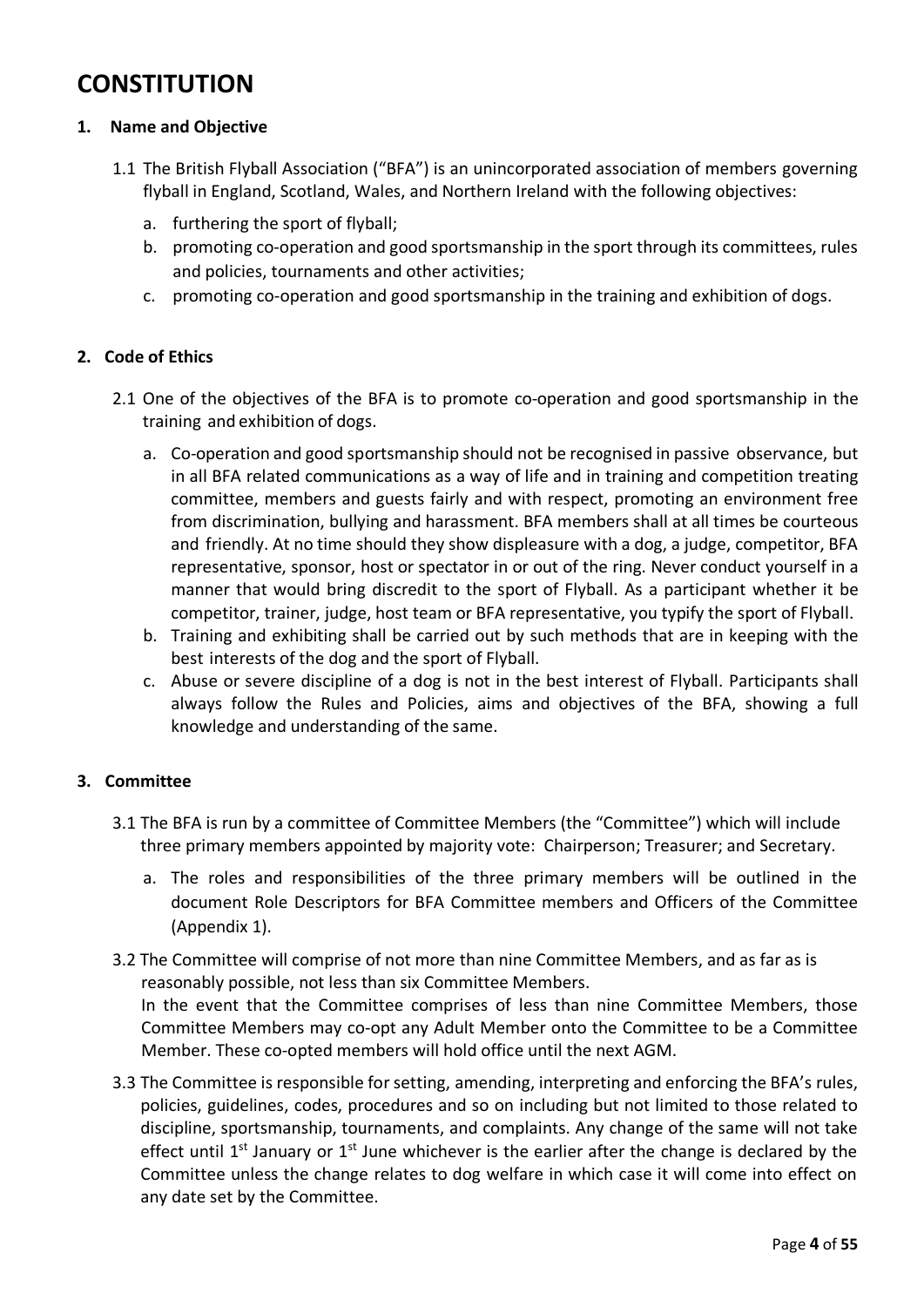3.4 The Committee is expected to communicate with the membership of the BFA and to carry out its actions in a fair, even-handed and timely manner according to the Rules and Policies of the BFA.

#### <span id="page-4-0"></span>**4. Committee meetings and voting**

- 4.1 Any meeting of the Committee will require not less than five Committee Members to be in attendance to be quorate with all Committee Members having first been provided with a reasonable opportunity to attend. Attendance can be in person or by way of an electronic or telephone communication system (for example, online system, Facebook, conference call, etc).
- 4.2 For any vote of the Committee to be binding it will require all Committee Members having first been provided with a reasonable opportunity to vote and not less than five Committee Members voting in favour. Committee Members may vote in person, or by way of an electronic or telephone communication system (for example, online system, Facebook, email, conference call, etc).

#### <span id="page-4-1"></span>**5. Committee Members and other positions**

5.1 Each Committee Member must:

- a. be elected onto the Committee by a first-past-the-post postal and/or secure electronic vote by BFA members (i.e. the person who has received the most votes after one round of voting is elected) unless an election is not necessary as the number of those seeking election onto the Committee does not exceed the number of vacant posts on the Committee. In the event of a tie for the final Committee Member vacancy, a further vote will be conducted at the AGM and will only be voted upon by BFA members in attendance. In the event that this vote is a tie, the Chairperson will have the casting vote.
- b. have been an active member of a BFA registered team and regularly competed at BFA sanctioned tournaments for a minimum of 3 years preceding their election to the Committee and have attended at least one Annual General Meeting in that period;
- c. not have been found guilty of a disciplinary offence under BFA rules for a minimum of five years preceding their election;
- d. be independent of every other Committee Member, when considered reasonably, and so must not be:
	- related by way of being their child or step-child, parent or step-parent, uncle/aunt or cousin to another Committee Member;
	- the spouse, civil partner, partner or long-term girl/boyfriend of another Committee Member; and/or
	- a member of the same BFA registered club and/or team of another Committee Member.
- e. if they wish to remain a Committee Member, be re-elected to the Committee at least every 36 months or, at the discretion of the Committee, sooner.
- 5.2 The Committee may with due cause terminate the appointment of any Committee Member subject to a majority vote of all current Committee members (in accordance with 4.2).
- 5.3 The Committee will appoint, either from its Officers or the BFA membership, the following who will report to the Committee as and when required and whose appointment the Committee can terminate, with due cause: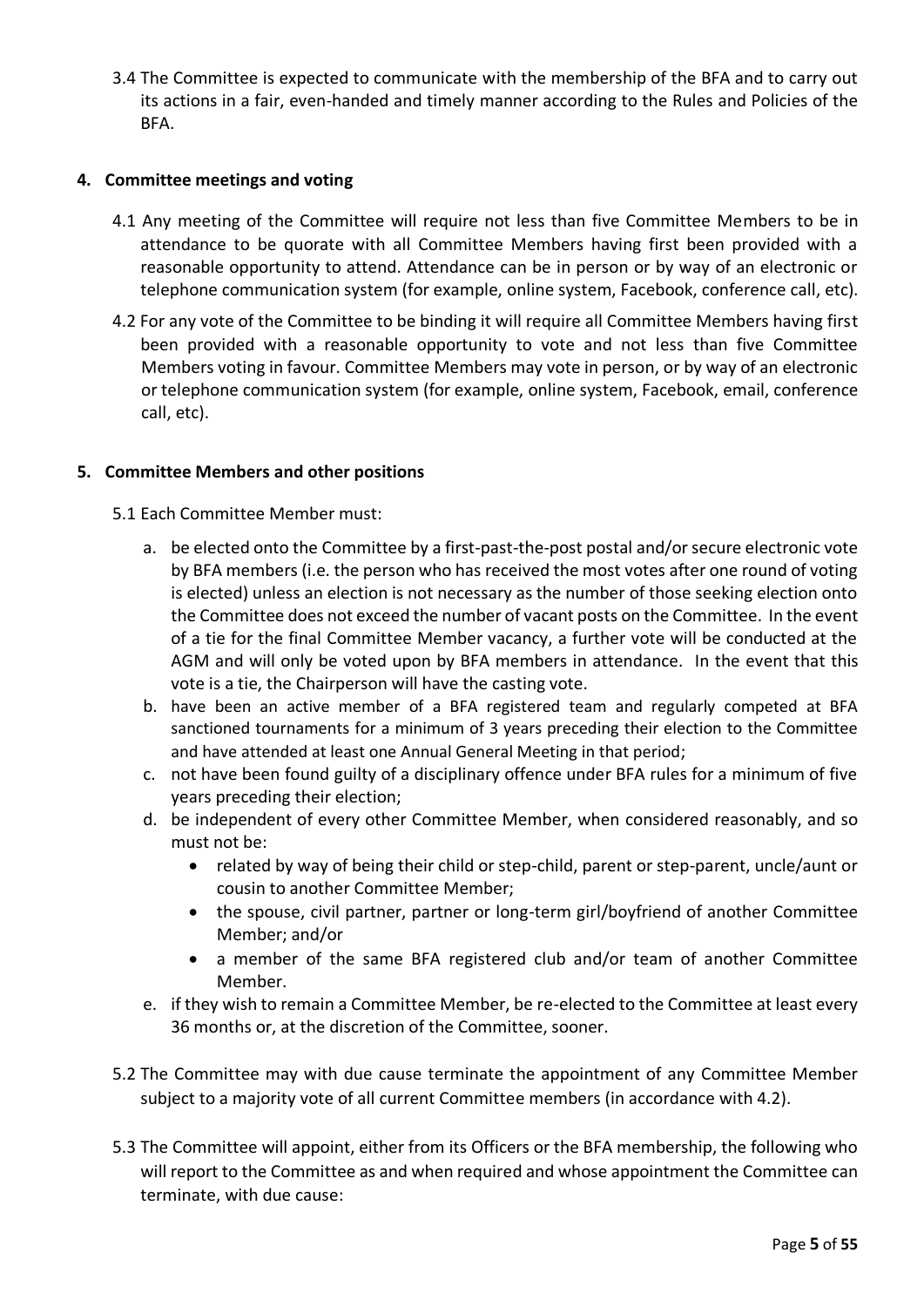- Records and Statistics Team
- Webmaster
- Membership Secretary
- Regional Representatives
- Show Secretary
- Media Team
- Judges Board
- Awards Secretary
- Height Card Administrator
- Veterinary Team
- Accessibility Advisor

The roles and responsibilities of the Officers of the Committee will be outlined in the document Role Descriptors for BFA Committee members and Officers of the Committee (Appendix 1).

#### <span id="page-5-0"></span>**6. Conflict of Interest**

- 6.1 No current BFA Committee Member or appointed Officer (as per section 5 above) may, have a significant interest in another flyball association/organisation which runs or administers flyball racing in the UK. "Significant interest" includes but is not limited to being a board member, committee member or holding an official role or position within such an association/organisation and/or, in the case of Committee Members, being a member of such an association/organisation. Should any Committee Member have such a significant interest or be a member of such an association/organisation they may be removed from office in accordance with section 5 above.
- 6.2 Any BFA member who holds an official role or position in another flyball association/organisation which runs or administers flyball racing in the UK, relinquishes any entitlement to propose changes to the rules of BFA flyball while they hold such a position. An official role or position includes but is not limited to being a board member, committee member, treasurer, lights co-ordinator and regional representatives, or the equivalent of any of the same but does not include being a judge and/or carrying out ring-party duties.
- 6.3 For the avoidance of doubt this does not include participation in an exhibition event, e.g. Crufts Flyball.

#### <span id="page-5-1"></span>**7. Members**

- 7.1 Any person over the age of 18 may apply to become an adult member of the BFA ("Adult Member")
- 7.2 Any person aged 17 and under may become a junior member of the BFA ("Junior Member"), but membership must be linked to a responsible adult BFA member.
- 7.3 Membership of the BFA is dependent upon the payment of an annual membership fee set by the Committee.
- 7.4 Membership of the BFA is at the discretion of the Committee.
- 7.5 Any eligible Adult Member is entitled to:
	- a. vote on BFA matters;
	- b. propose changes to the rules of flyball; (Subject to clause 6.2)
	- c. attend the Annual General Meeting and any Extraordinary General Meeting;
	- d. race in BFA-sanctioned events;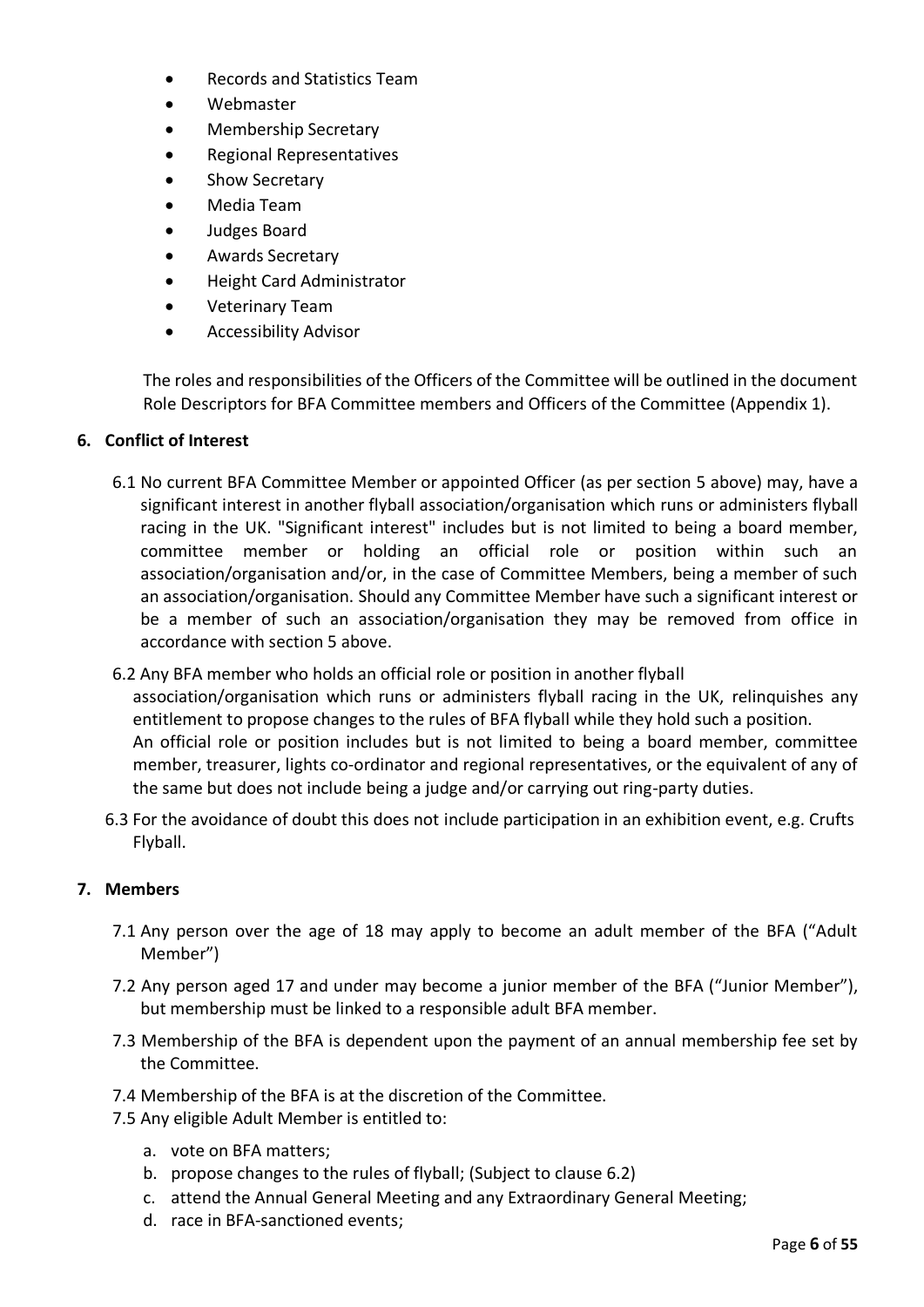- e. after three years of membership, stand for election to become a Committee Member.
- 7.6 Any eligible Junior Member is entitled to:
	- a. attend the Annual General Meeting and any Extraordinary General Meeting; and
	- b. race in BFA-sanctioned events.

#### <span id="page-6-0"></span>**8. General Meetings**

- 8.1 The Committee must hold an Annual General Meeting once each calendar year and not more than 15 months since the previous Annual General Meeting. No Annual General Meeting can be held without the Committee giving all BFA members 45 days' written notice of the Meeting, its time, date and location. Notice can be given by electronic communication or by way of an announcement on the BFA's website.
- 8.2 At any Annual General Meeting, the Committee will:
	- a. report on its activities;
	- b. provide a financial report;
	- c. announce the Committee Members and any appointments by the Committee for the forthcoming year;
	- d. provide the opportunity for Members to debate any proposed rule changes;
	- e. provide eligible Adult Members with a vote on any proposed rule change either at the Annual General Meeting and/or following the Annual General Meeting by post and/or a secure electronic voting system save for Adult Members who were not Adult Members at the time the vote was announced by the Committee; and
	- f. discuss any other business placed on the agenda by any eligible Adult Member.
- 8.3 An Adult Member may place an item of business on the agenda including any proposed rule change for a forthcoming Annual General Meeting by submitting the same in writing to the Secretary and the Secretary receiving the same not less than 30 days before the Annual General Meeting. Any person who has proposed a rule change should, if they are able, attend the Annual General Meeting in order to clarify the proposed rule change and/or comment on any suggested amendment(s). If the proposer is unable to attend an additional proposer is to be nominated to present the proposal on their behalf. In the absence of any proposer at the Annual General Meeting the proposed rule change will not be put to a vote and will not be implemented. Any AGM agenda items proposed which the BFA Committee consider to fundamentally change the current BFA flyball rules will be subject to a full impact assessment and may be referred for advice to the BFA Veterinary Team prior to implementation.
- 8.4 Not less than 10 days before an Annual General Meeting, the Secretary will publish the agenda including any proposed rule changes for inspection and consideration of members and announce that each proposed rule change on the agenda will be subject to a vote. Such publication and announcement will be no less than by way of the BFA website.
- 8.5 Other than by the Secretary no Annual General Meeting will be recorded electronically by any person without the express permission of all those in attendance.
- 8.6 The Committee may at any time call an Extraordinary General Meeting by giving all BFA members 28 days' written notice of the Extraordinary General Meeting, its purpose and/or agenda, time, date and location (which must be central in the UK). Notice can be given by electronic communication or by way of an announcement on the BFA's website.
- 8.7 An Extraordinary General Meeting may be called by the membership. A minimum of 10%, or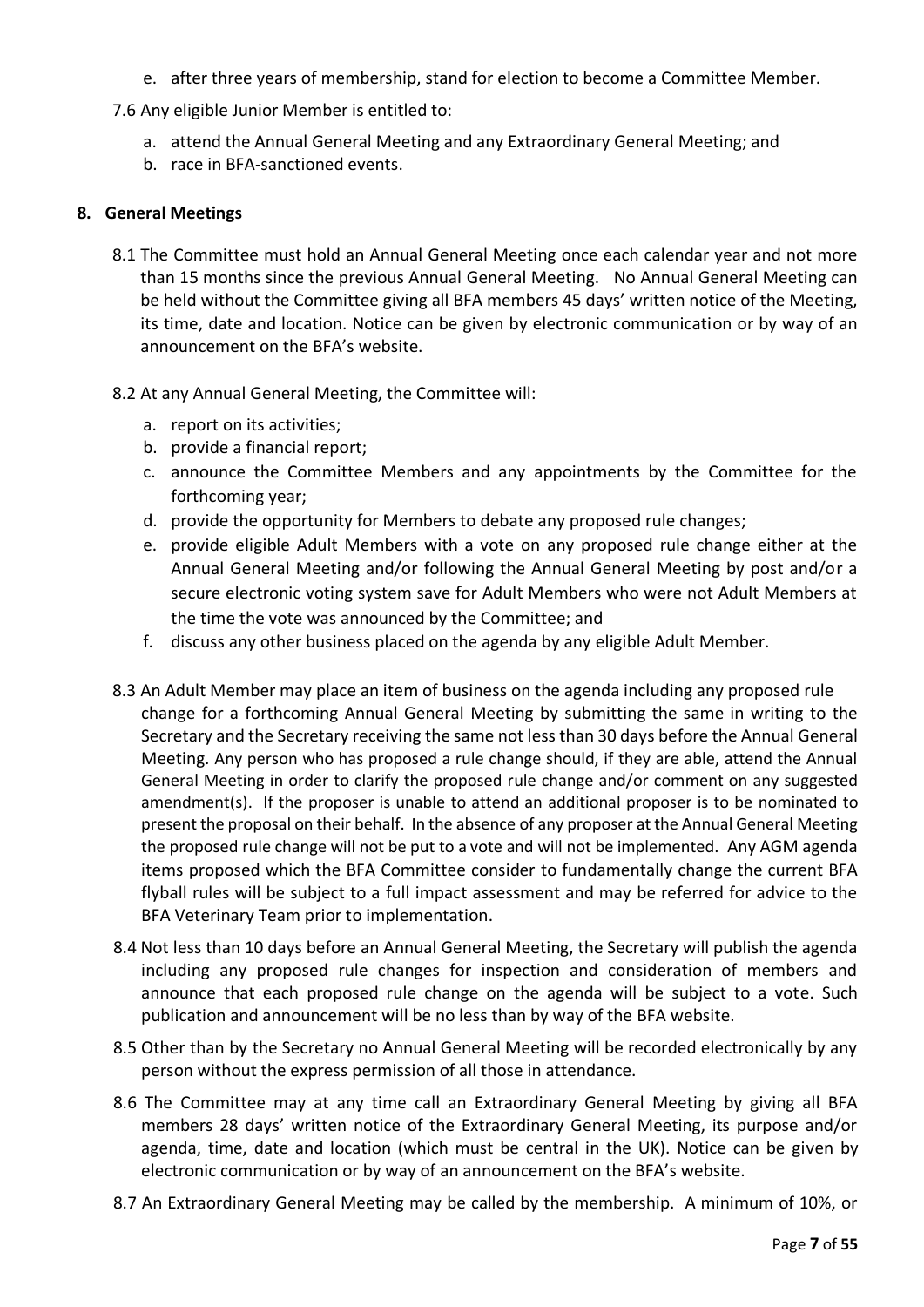200 in number, whichever is the smaller, of the adult membership is required to call an Extraordinary General Meeting. An Extraordinary General Meeting will not be quorate with less than 200 adult members in attendance from not less than ten clubs/teams.

- 8.8 All business at the Extraordinary General Meeting will be limited to that which appeared in the written notice of the same.
- 8.9 Other than by the Secretary no Extraordinary General Meeting will be recorded electronically by any person without the express permission of all those in attendance.
- 8.10 Voting at an Extraordinary General Meeting may only be in person and by eligible Adult Members who were Adult Members at the time the Committee gave notice of the Extraordinary General Meeting.

#### <span id="page-7-0"></span>**9. Process for change to the Constitution**

- 9.1 Any current eligible adult member of the BFA may submit in writing to the BFA secretary a proposal to amend the constitution, in accordance with normal AGM proposal voting procedures.
- 9.2 Proposals will then be subjected to a Committee review, consultation and approval process to ensure the proposal is fit for purpose and does not conflict with existing rules.
- 9.3 If the Committee approve the proposal for being taken forward, it will be put to a vote of the entire membership, as per normal AGM proposal voting procedures.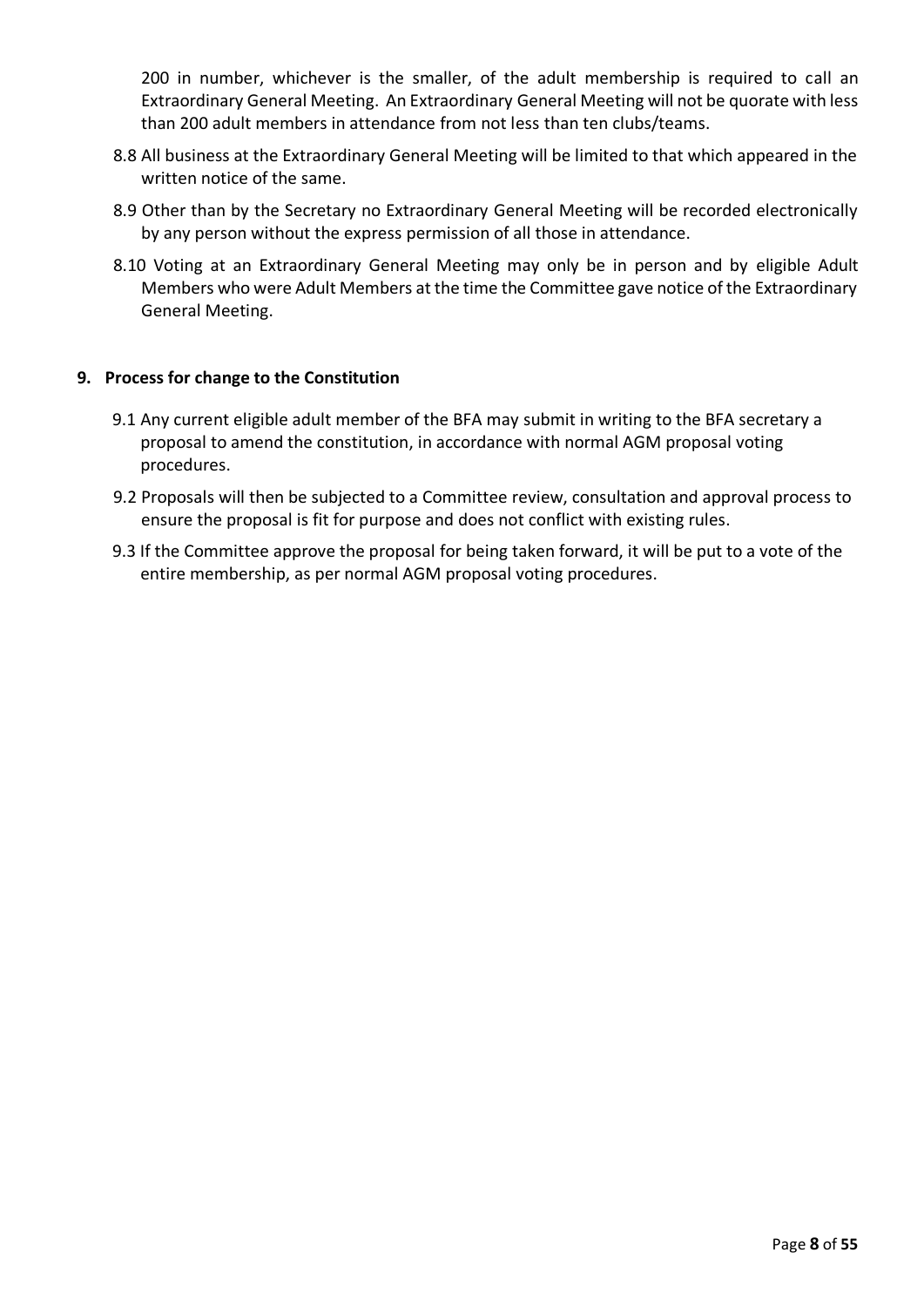# <span id="page-8-0"></span>**RULES OF FLYBALL RACING**

# <span id="page-8-1"></span>**A.1.** Sanctioned Tournaments

Tournament formats sanctioned by the BFA are open, multibreed, singles and pairs. Singles and pairs racing is an additional sanctioned format where dogs compete on an individual basis or as a pair of dogs rather than in a 4-dog team like traditional BFA open or multibreed racing - where the Rules of Racing (Section A) refer to 'teams' this includes a dog entered in singles.

# <span id="page-8-2"></span>**1. Application Requirements**

- 1.1 The BFA aims to provide structure and governance to flyball activities in England, Scotland, Wales and Northern Ireland. A BFA Registered Team wishing to host a Sanctioned Tournament (the Host Team) must submit an application using BFA Form C3 to the BFA Show Secretary, complete with a non-refundable deposit (per Sanctioned Tournament), as detailed on the C3 form, at least ninety (90) days prior to the closing date for entries. The closing date for entries of a Sanctioned Tournament must be at least 28 days before the date of the Tournament. Tournament application venues must be within 50 mile (crow flies) radius from the team captain's home address and in excess of 50 miles (crow flies) of any other sanctioned tournament on the same dates. Anything outside the 50 miles, will require further consideration by the Show Secretary/Committee and may be allowed where considered in the best interests of the membership.
- 1.2 Late applications may be approved and each application will be judged on its own merit. Applications less than 30 days will not be approved. This includes a change of date but not a change of venue, provided the new venue remains in excess of 50 miles (as the crow flies) from an existing Sanctioned Tournament taking place on the same date. For applications for Sanctioned Tournaments within this 50 miles radius of an existing Sanctioned Tournament, the Show Secretary, supported by the Committee, can reduce the distance between shows where it is considered to be in the best interest of the membership and the provision of sufficient racing opportunities
- 1.3 The application should state: date, time and place of the tournament; name, address and telephone number of the Tournament Organiser (and Tournament Secretary if different); entry fee; whether the entries are limited; the closing date for entries, and; if the tournament is to be run alongside another canine event.
- 1.4 A dog may not be entered in more than one open sanctioned tournament on the same weekend. A dog may be entered into different sanctioned formats at the same tournament on the same weekend, but not the same day (see rule A.2.5.2).
- 1.5 A Tournament may be limited but to no fewer than five BFA Registered Teams and no more than 50% of the entries may be from any Team with the same Team Number(e.g. 0015, 0015A, 0015B, 0015C). Multiple entries from the same Team are to be treated as individual entries from each Team (i.e. Front Runners A team, Front Runners B team and Front Runners C team are treated as three different entries).
- 1.6 Tournament organisers can book a maximum of 6 sanctioned tournaments from 1 April to 30 September. A tournament in addition to the 6 can be applied for and may be accepted under certain circumstances by the Show Secretary with the support of the Committee.
- 1.7 Notice of cancelling a Sanctioned Tournament must be given by the Team Captain of the Host Team in writing to the Show Secretary.
- 1.8 The Tournament Organiser must declare on their application their intended **maximum** limit for entries (i.e. the maximum number of teams they are willing to accommodate). Tournament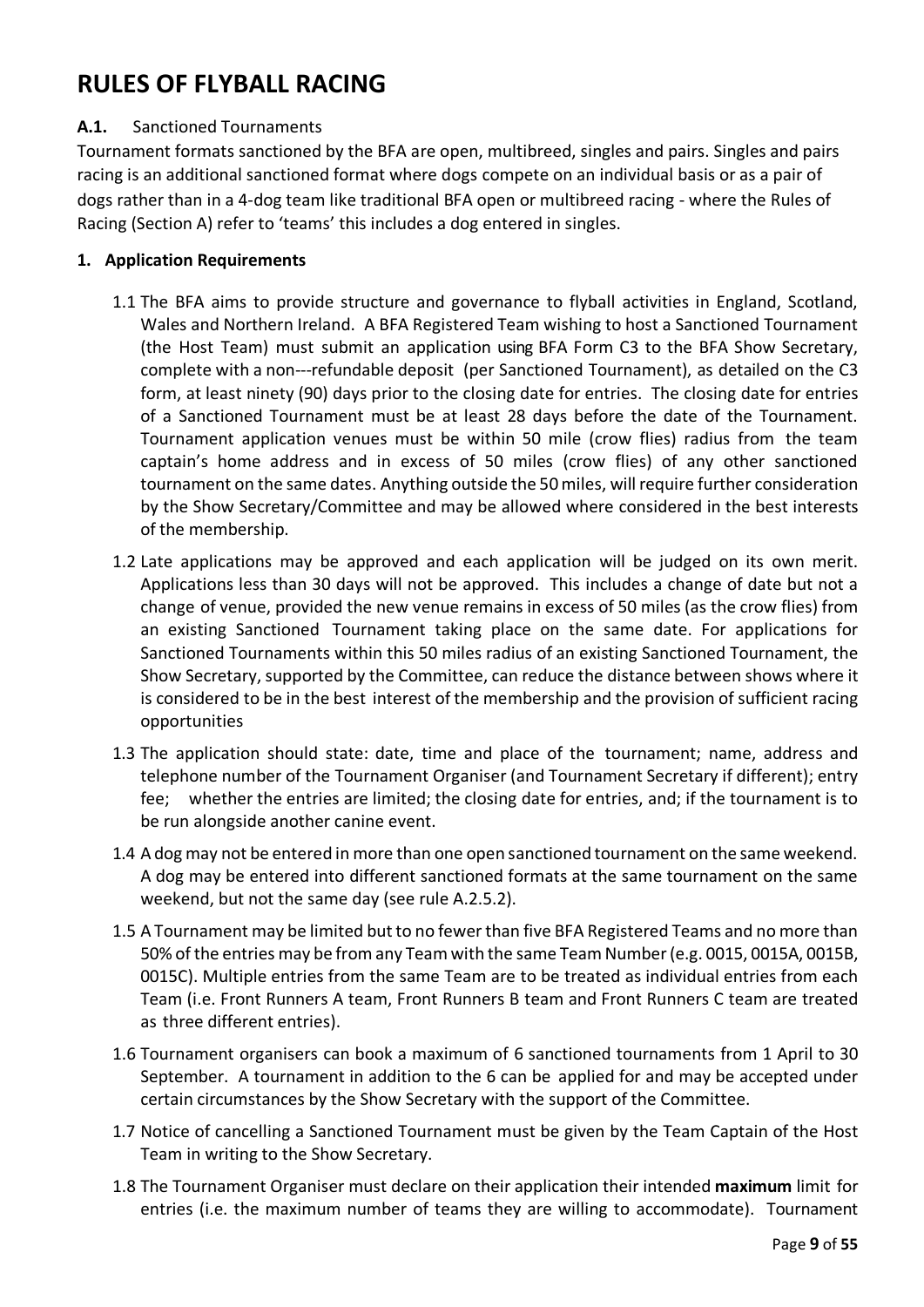Organisers may request an extension to their tournament, regardless of surface, via the Show Secretary. Each request will be assessed individually and factors such as format, surface and proximity of other tournaments will be considered prior to approving an extension.

- 1.9 Tournament Organisers who de-sanction a Tournament at short notice without good reason, or have a Tournament de-sanctioned, will not be allowed to apply for further Sanctions for a maximum of 12 months.
- 1.10 The Tournament Organiser must get written approval from the BFA Show Secretary for any and all special or unusual requests. i.e. live streaming and or filming.

#### <span id="page-9-0"></span>**2. Tournament Organiser Responsibilities**

- 2.1 Tournament Organiser The Tournament Organiser has the overall responsibility for the proper planning, management, conducting and reporting of the tournament. They shall act as the liaison for the team/organisation and shall ascertain the requirements as to insurance, rentals, schedules, concessions, protest etc. Insurance must include Public Liability.
- 2.2 Entries- The Tournament Organisershall be responsible for entries and any questionsthe entrants might have.
- 2.3 Grounds The Tournament Organiser shall be responsible for the proper layout of the tournament, setting up and dismantling the equipment, traffic flow, crowd control, parking, securing the necessary equipment, clean up during and following the tournament, including the provision of adequate toilet facilities, chemical toilet disposal point and general waste disposal point on site.
- 2.4 Trophies The Tournament Organiser is responsible for the provision of any trophies, rosettes and/or prizes at their show, and for arranging an appropriate presentation on conclusion of racing. Flyball is a community as well as a sport, and all members are strongly encouraged to attend tournament presentations to show their appreciation and support for their fellow competitors and the efforts of the Tournament Organiser.
- 2.5 Having a photographer available and raffles, catalogues and other special events that generate income or that add to the success of the tournament that are not in any way prejudicial to the best interest of Flyball should be considered.
- 2.6 Indoor Tournament Organisers must provide weights (minimum of 15kg) to secure the flyball boxes, per racing lane, for use by all teams as required.

#### <span id="page-9-1"></span>**3. Tournament Schedule/Entry**

- 3.1 A Tournament schedule for all Sanctioned Tournaments should be submitted to the BFA Show Secretary for approval, prior to distribution, no later than 7 days prior to the schedule release of the Tournament.
- 3.2 Allschedules for BFA Sanctioned Tournaments will be available to download from the BFA Diary on the website. For Limited Tournaments advance warning must be posted giving the date on which the schedule will be available.
- 3.3 All entry forms must be submitted directly to the Tournament Organiser as detailed on the schedule. Entries are only valid on completion of the appropriate payment to the Tournament Organiser.
- 3.4 The Tournament Organiser shall gain automatic entry to their own tournament, this includes all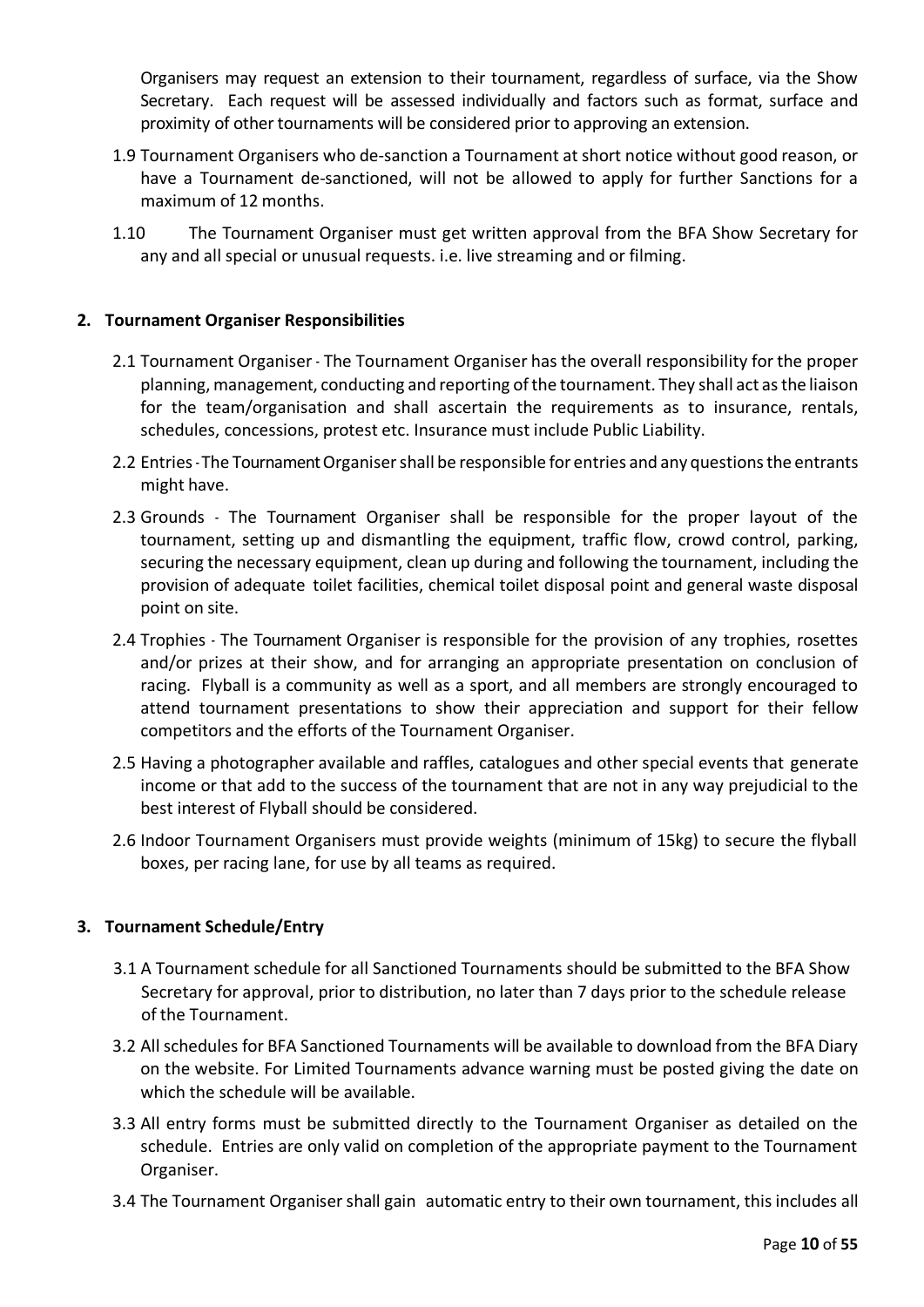BFA Committee teams for BFA Committee organised Sanctioned Tournaments (e.g. Indoor and Outdoor Championships), providing any entry criteria have been met.

3.5 Tournament Organisers should register all entries for a period of 72 hours after the schedule release split into two parts:

First 24 hours

- a. If the tournament is oversubscribed after 24 hours a draw will be done on all entries received at that point. The unsuccessful teams will be put on a reserve list.
- b. If the tournament is not oversubscribed at this time all entries received within the 24 hour period will have gained entry to the tournament.

Following 48 hours

- a. If the tournament was oversubscribed after 24 hours then all entries during this time will be put on the reserve list.
- b. If the tournament was not oversubscribed after 24 hours. The Tournament Organiser will calculate the remaining availability and will do a draw of all entries received during this 48 hour period to achieve the tournament limit. Any unsuccessful teams will be put on a reserve list.

Entries should be collated at the 24 hour and 72 hour points. The Tournament Organiser has 24 hours from each point to publish the current entry list.

The Tournament Organiser has the right to ensure the show entries allow for adequate provision of the support needed for the tournament to function – including Head Judges, Judges, lights custodians and Measuring Officials.

Any teams that failed to gain entry via the entry draw for the previous tournament should gain automatic entry to the following tournament held by the same Tournament Organisers, at the same venue. This is limited to the next consecutive tournament, within three-months, and not any subsequent ones thereafter. (NB: the entry draw is done once the Tournament Organiser is oversubscribed, this may be at 24 hours or later, late entries will not automatically qualify for automatic entry at a subsequent tournament)

3.6 Tournament Organisers are encouraged to engage with appropriate sponsors for the provision of prizes but BFA flyball is an amateur sport and, as such, TOs are not to issue cash prizes at BFA sanctioned competitions without prior authorisation from the Committee. Flyball is a family sport and, as such, any sponsorship arrangements must comply with the BFA Code of Ethics.

# <span id="page-10-0"></span>**4. Tournament Seeding/Running Order**

- 4.1 Running orders and tournament information must be posted online so they are available to all team members. An emailed version can be sent if requested by the team captain. Seed times used must be shown with faster and slower declared times clearly marked.
- 4.2 Teams are to be placed in divisions based on current seed time; teams may declare a time for seeding purposes - otherwise the current BFA seeding will be used. There shall be no less than 5 teams and no more than 7 teams in each division**.**
- 4.3 Teams should be seeded based on the information available from the BFA website. Seeding times for a tournament will be based on the fastest time recorded by a team during their last 3 sanctioned events and a seed list will be supplied from the latest available data on the 14th day before the tournament date, with the exception of a BFA Committee organised Sanctioned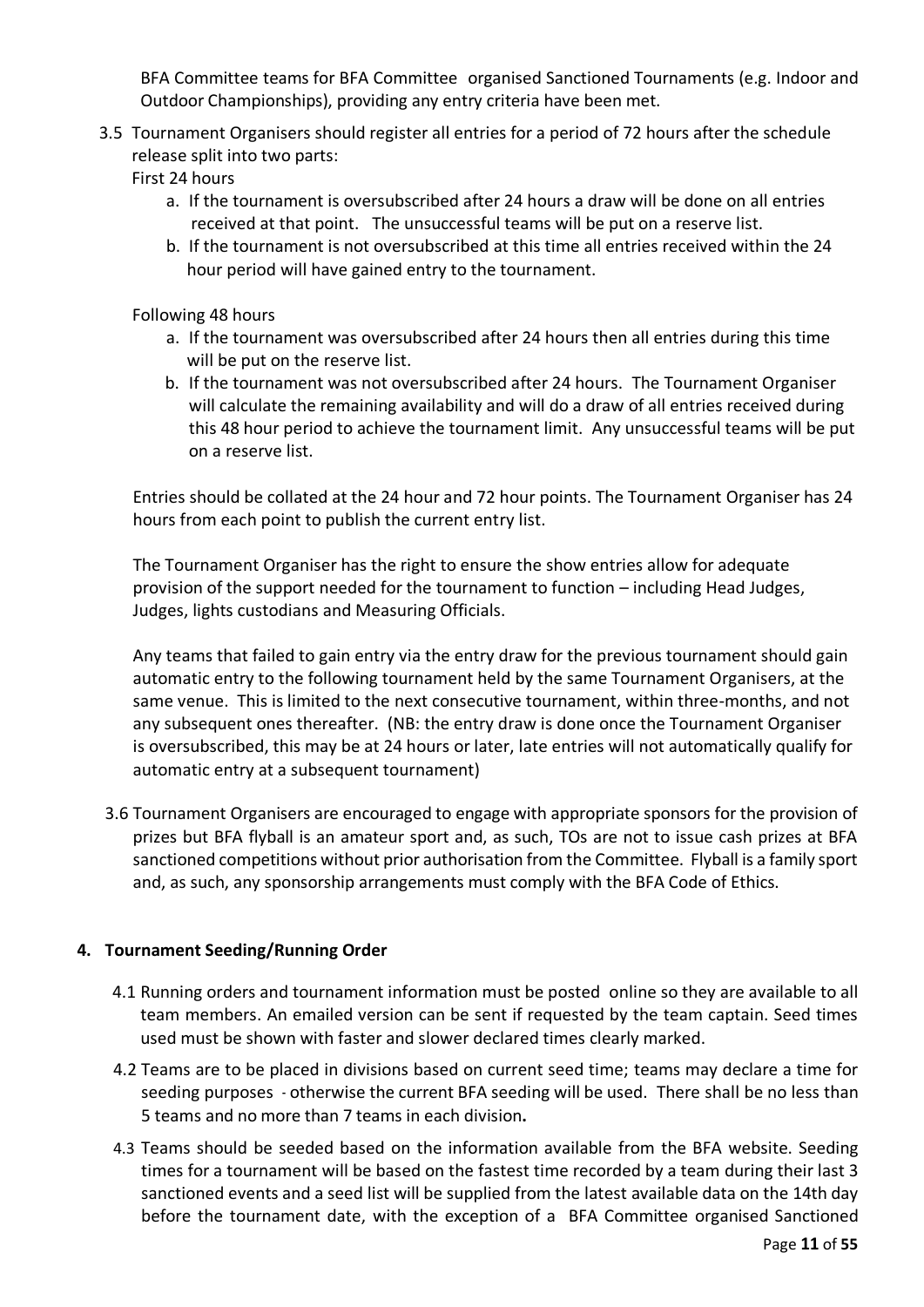Tournament (e.g. Championship) when the seed times shall be taken on the 21st day before the tournament date Any time recorded more than 4 months before this date is null and void. A declared time, to be used as the seeding time, MUST be submitted by the Team Captain at least 14 days prior to the Tournament, with the exception of a BFA Committee organised Sanctioned Tournament (e.g. Championship) when no declared times shall be accepted (unless in exceptional circumstances and agreed by the Committee). If a declared time is not submitted then their entry will be void and they will not race. A declared time may be submitted - it must be at least ½ second faster or ½ second slower than the teams seeded time and will be subject to the Team break-out rule. Teams not on the seed list must submit a time and will be subject to the team break-out rule. The BFA Committee may organise other sanctioned events throughout the year that will follow the process for a standard Tournament and not a Championships.

- 4.4 Where speed trials (ST) are used as a preliminary round at a tournament, the results from that ST can be used to re-seed the teams in those divisions into new divisions for the double elimination (DE) or round robin (RR) part of the event at that tournament. A dog must remain in the same team for both ST and DE/RR even though the team may move divisions.
- 4.5 Only BFA Registered Teams and non-UK teams competing under the European Flyball Charter will be officially seeded.
- 4.6 No changes shall be made to a BFA Committee organised sanctioned tournament (e.g. Championships) running order less than 7 days prior to the event starting, except where the Committee feel the change is in the best interest of the tournament.
- 4.7 The Organiser and all in attendance at the tournament (including non-BFA members) must follow current BFA Rules and Policies, whilst within the tournament grounds.
- 4.8 The tournament grounds may include any areas designated by the tournament organiser. Team captains are responsible for any non-members whom they invite to the tournament.
- 4.9 Tournament Organisers are responsible for electronically submitting BFA Form C2 (Time Sheets) including those for any Foundation racing, and BFA Form C6 (Tournament Results) to the BFA Records and Statistics Team within 48 hours of the last day of the tournament. The form C6 is also to be sent to the BFA Treasurer within 48 hours. Advance results should be emailed as soon as practicable on conclusion of racing (but no later than 48 hours) so the seed list can be updated. Copies of the Forms C2 and C6 should be retained by the Tournament Organiser until such time as the results and points from the tournament are updated and available for viewing by the membership on the BFA website. BFA Form C9 (Jump Heights) are to be sent to the BFA Height Card Co-ordinator and any other reporting (as required) sent to the BFA Secretary electronically within 48 hours of the last day of the tournament. (subsequent rules in this section have been renumbered as 4.10 was deleted as part of this rule change)
- 4.10 A tournament sanctioned by the BFA must be overseen by a BFA approved Tournament Head Judge (who should not be from the host team); if the Tournament Organiser is unable to appoint a Head Judge they are to contact the BFA Judges Board who will make appropriate arrangements.

#### <span id="page-11-0"></span>**5. Tournament Format**

5.1 The Tournament format shall be round robin or double elimination. Other formats may be approved after consultation with the Show Secretary. The racing format must be clearly indicated in the tournament schedule.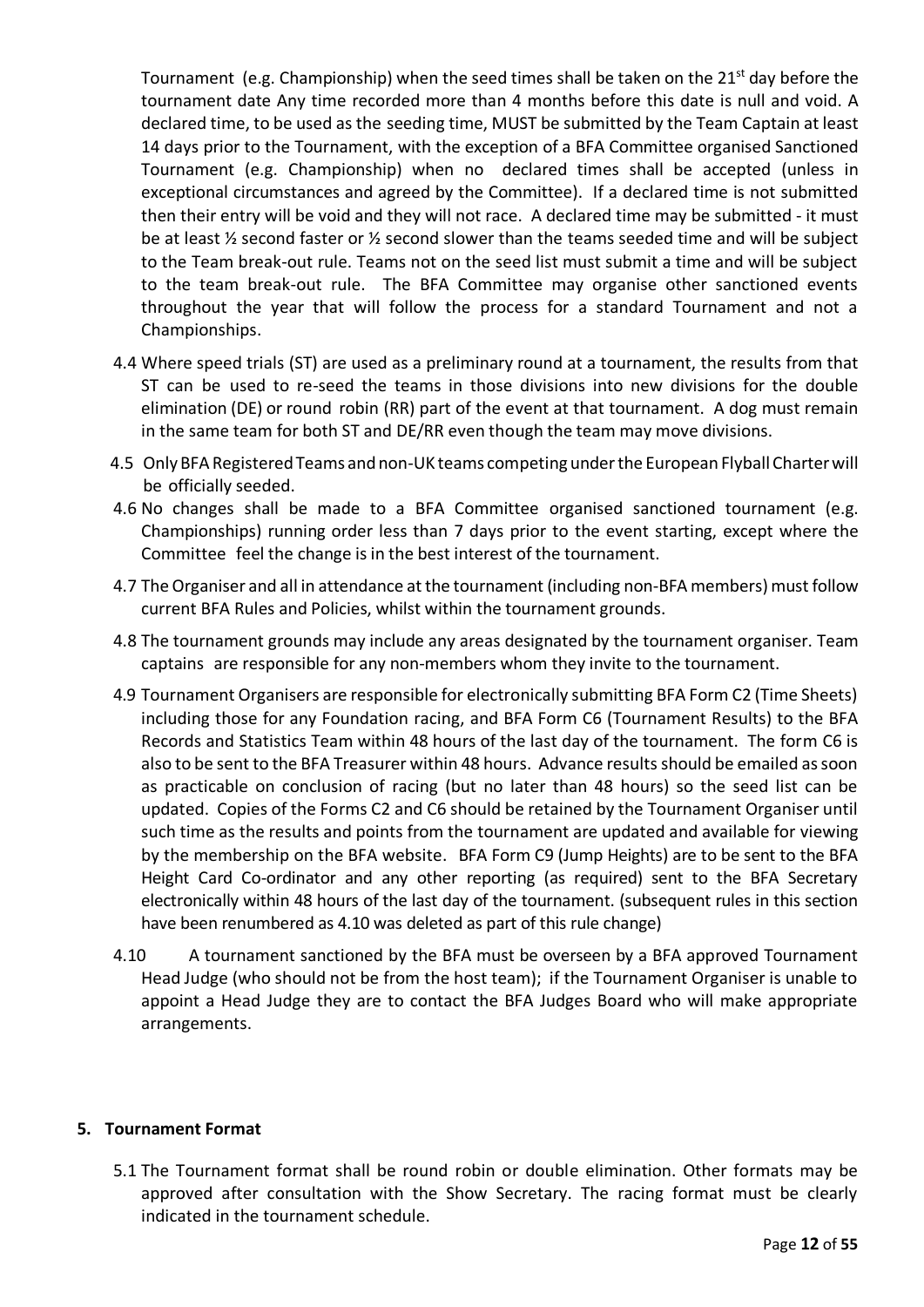#### 5.2 Round Robin Competitions

 Each team races every other team entered in their division once. Each race shall have three heats or be of the best 3 out of 5 format. Round Robin format can be run as block or staggered.

5.3 Double Elimination Competitions

 An alternative format of racing which can be used by Tournament Organisers, often preceded by Speed Trials. Copies of the format forms for double elimination may be obtained from the Records and Statistics Coordinator. To allow teams more racing in double elimination tournaments, some teams have offered consolation rounds for those teams eliminated early. Consolation rounds can be round robin, single elimination or double elimination. This may be adapted to include a single elimination final if the tournament organiser wishes. ALL variations in format shall be clearly marked on all tournament information (diary, schedule, running order etc).

5.4 Sanctioned classes are: open, multibreed, singles, pairs. Other unsanctioned classes may include: Flyball Foundations etc.

#### **Singles**

Singles racing consists of a single dog and handler, with a box loader and up to two assistants. The rules of racing shall be observed except that:

- a) Handlers may choose their desired jump height.
- b) Each dog will be given two races with three legs to set their best possible time, whenever possible dogs shall race dogs of similar speeds.
- c) Dogs will be ranked by fastest time.
- d) The fastest time for each dog will be recorded on the BFA master list which will be available to download from the BFA website.
- e) Dogs will not earn points for singles racing.

#### **Pairs**

Pairs racing consists of a two dogs and handlers, with a box loader and up to three assistants. The rules of racing shall be observed except that:

- a) Each pair will be given two races with three legs to set their best possible time, whenever possible pairs shall race pairs of similar speeds.
- b) Pairs will be ranked by fastest time
- c) The fastest time for each pair will be recorded on the BFA master list which will be available to download from the BFA website.
- d) Pairs will not earn points for pairs racing.

#### 5.5 Duration of Racing

 The Organiser shall not plan on more than 78 races per ring in any one day without prior authorisation from the committee. Sanctioned racing shall take precedence over fun events at all times.

#### <span id="page-12-0"></span>**6. Tournament Layout**

6.1 The minimum area required for two regulation lanes is approximately 30' x 120' where the size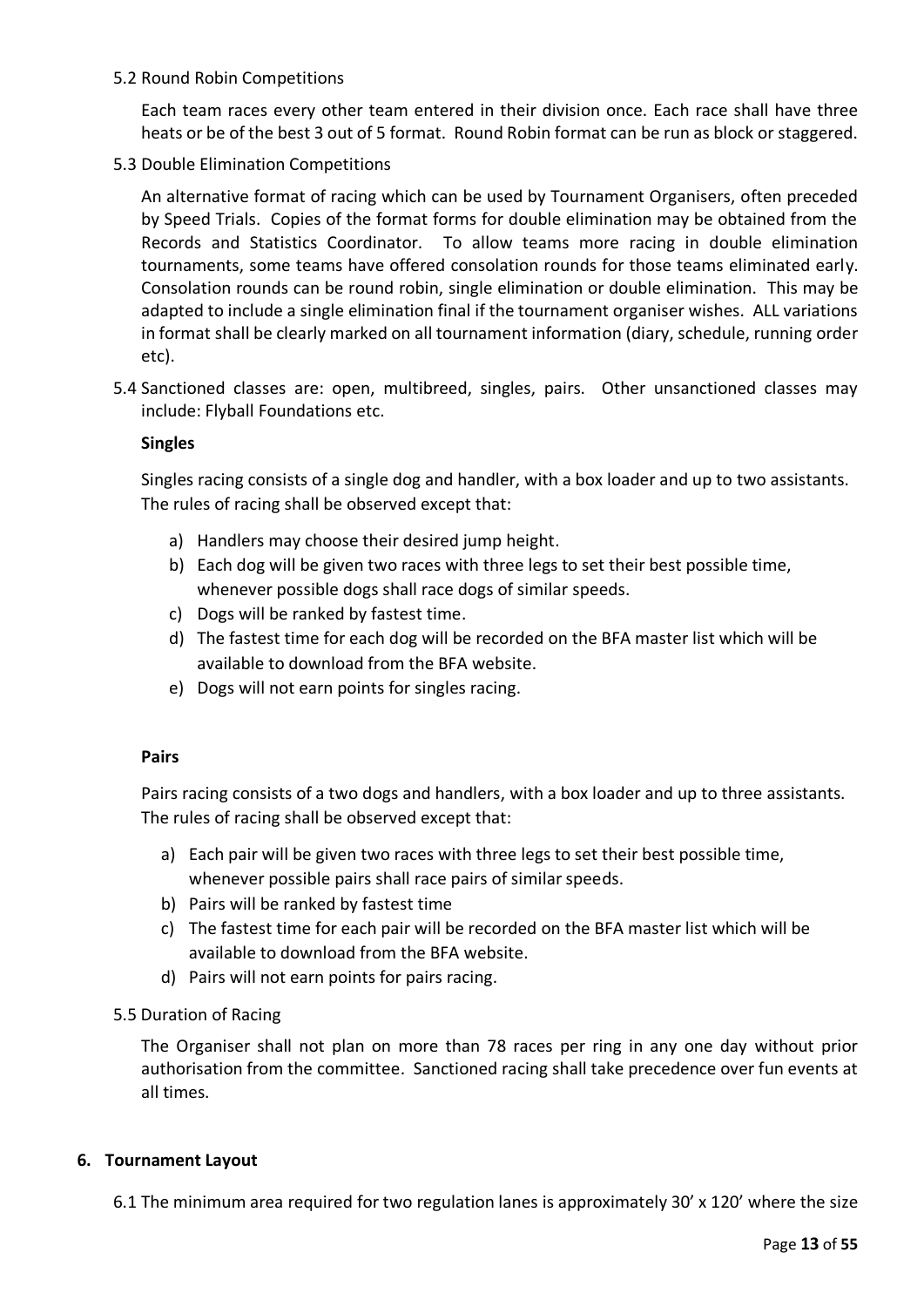of ground permits. Any lanes and runback not falling within this requirement must be stated on the Tournament Schedule and Diary page. There shall be two racing lanes set not less than 12' and not more than 20' apart from centre line to centre line. The length of the racing lane shall include an area not less than 29' leading up to the start/finish line and an area behind the flyball box and in front of the backstops of 7' to a minimum of 5' where space is limited from the front edge of the flyball box.

- 6.2 Indoor venues In cases of racing lanes being placed on hard surfaces or carpet (such as indoor/outdoor carpet where rug burns are possible), the whole length of each racing lane shall be matted to the end of the run back, including underlay with a minimum thickness of 6mm. (no underlay is required if 'Tuff Spun' matting is used) There shall also be matting for a minimum 4' on either side of the racing lane centre line for the length of the racing lane leading up to the first jump and an area from the last jump to the backstops. All indoor tournaments using rubber matting for the lanes to cover a slippery surface, e.g. a sports hall floor, must put rubber matting or another suitable non slip surface to cover the entire back board area and also between the lanes from the box line for a distance of at least 15' back towards the start line. i.e. from the box line to the first jump in front of the box. Where sod, dirt, grass or similar surfaces are available matting shall not be required.
- 6.3 Outdoor venues Tournament Organisers should endeavour to find flat ground. If the ground has an obvious incline, the Tournament Organiser must arrange racing lanes to ensure that dogs run 'uphill' to the box rather than 'downhill'.
- 6.4 The flyball ring should be clearly defined and identifiable, only flexible stakes can be used to hold up netting at the end of the run back area.
- 6.5 Where netting is used to divide the run back area a minimum gap of 25' must be implemented from the start line and a minimum gap of 4' must be implemented at the back of the run back area.
- 6.6 If tournament organisers want to change what has been the normal layout of the Flyball ring, these changes must be put in writing to the BFA secretary in advance for their approval before implementing these changes.

# <span id="page-13-0"></span>**7. Set Up**

- 7.1 There shall be a distance of 6' from the start/finish line to the first jump, 10' between each jump (4 in total) and 15' from the last jump to the front edge of the flyball box. There shall be a tolerance of + or - ¼ inch. The distance between the box line and the start/finish line shall be not less than 51' and not more than 51' 1 inch (").
- 7.2 Backboards

The host team shall provide a solid backboard (Approx. 24" high) 7', to a minimum of 5' where space is limited, from the front edge of the flyball box, in a horseshoe shape so that the backboard is no further forward than the box line. The total length of the backboard should be 24' and can be in sections for ease of carrying/transporting.

The only equipment permitted within the backboard area during racing is the flyball box and any associated weights/fixation devices.

7.3 Jumps

The host team shall provide two sets of identical flyball jumps for the duration of the tournament. Teams are asked to co-operate by lending equipment.

The jumps shall be solid, white and are to have an inside width of 30", with posts neither more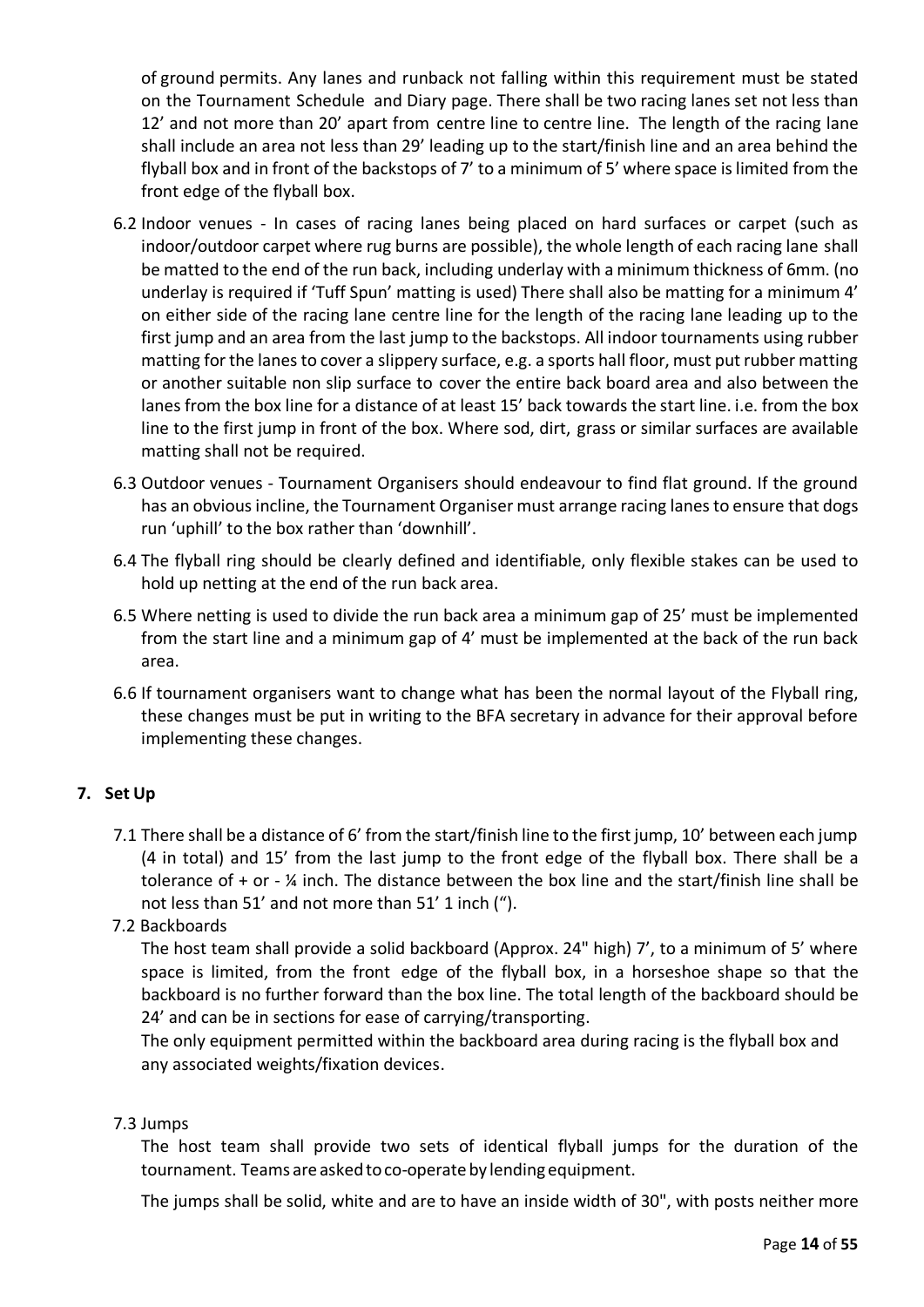than 36" high nor less than 24" high. The outside of the posts may be painted any colour, but the edges must be white. Logos and/or lettering shall be permitted but limited to 3" x 20". The tops of the jumps are to be flexible / breakable AND protected at the front, top and back with foam or soft material (e.g. 15mm x 25mm water pipe insulation). The slats (not baseboard) shall be clearly marked with their size.

- 7.4 The Tournament Organiser should provide water at tournaments for drinking and cooling the dogs down
- 7.5 The maximum height for any Judges score stand to be set at 4'. This can be of any design but not exceeding 4' in height.

#### <span id="page-14-0"></span>**8. Tournament Assistance**

8.1 The BFA will provide advice to assist individuals, teams or groups hosting BFA Sanctioned Tournaments, including advice on handling entries, preparing schedules, providing insurance, providing forms, judges, rules, and set up.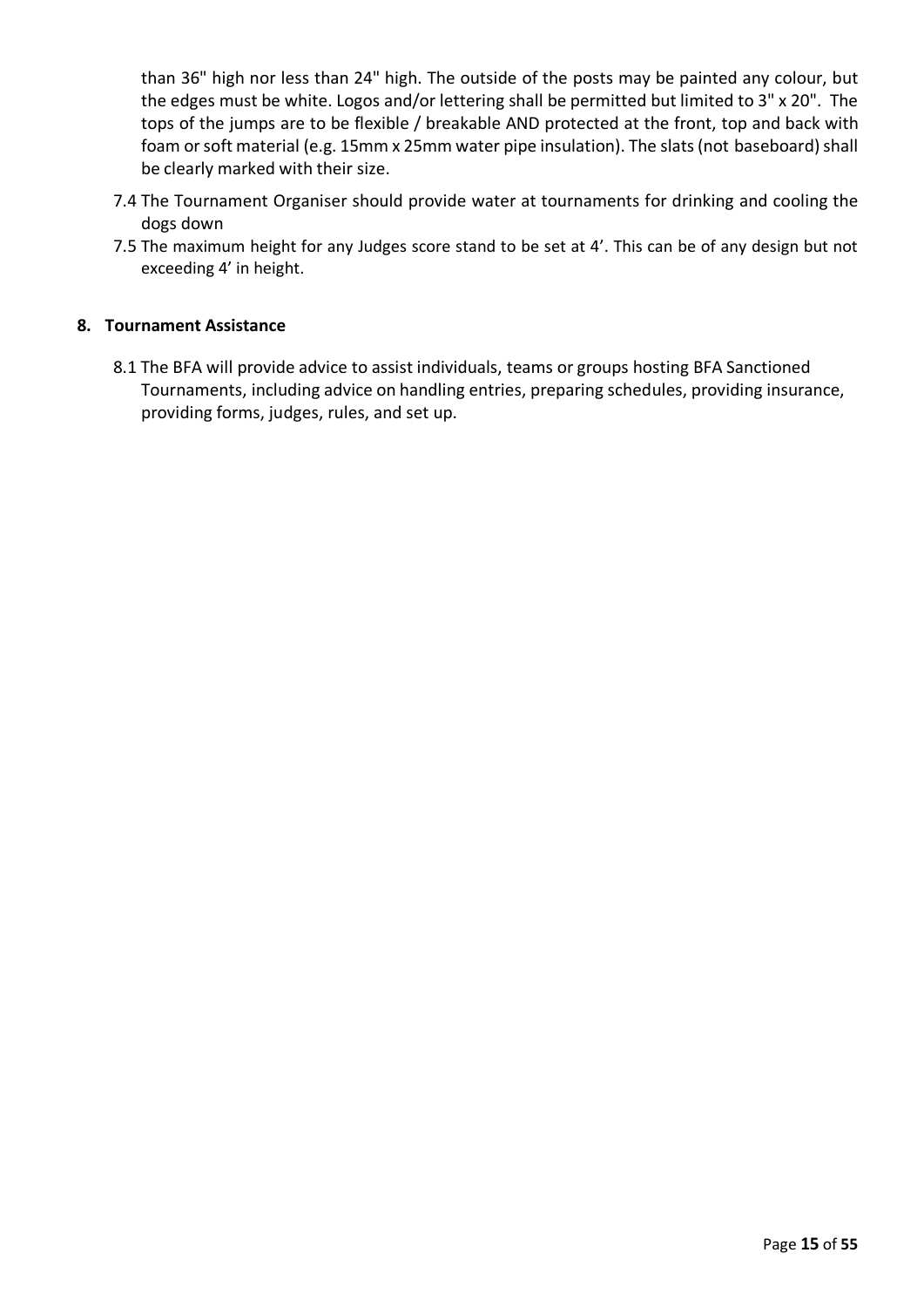### <span id="page-15-0"></span>**A.2. Rules for Competition**

#### <span id="page-15-1"></span>**1. Amateur competition**

The BFA encourages amateur competitions. Teams may accept up to £100 prize money per class and/or reasonable expenses incurred for promoting Flyball or competing in Flyball competition and/or trophies, uniforms and equipment that identify a sponsor or host team.

#### <span id="page-15-2"></span>**2. Membership**

- 2.1 Only BFA Members are allowed in the ring during the racing of sanctioned competitions. Temporary membership may be offered to guests, following approval by the BFA Committee.
- 2.2 Alcohol is not permitted in the flyball ring during competitions. Smoking and vaping is not permitted within 15 feet of the flyball ring during competitions, or at presentation.

#### <span id="page-15-3"></span>**3. Minimum age**

3.1 Dogs are required to be over the age of 18 months to be allowed to compete at BFA sanctioned flyball events, even if running in a team that has Withdrawn From Competition (WFC).

#### <span id="page-15-4"></span>**4. Electronic Judging System (EJS)**

BFA approved timing equipment only may be used at sanctioned tournaments they will display three amber lights and be set at a one second sequence. Any new lights must be approved, after consultation with the Committee. EJS may be supplemented by Automatic Pass Evaluation System (APES), where available.

#### <span id="page-15-5"></span>**5. Teams**

- 5.1 All Teams will appoint a Captain who must be a current BFA member and who will submit the Team name (and Secondary names if applicable) to the Membership Secretary for approval. If acceptable this name will be registered with the BFA and no other Team will be permitted to use it or derivatives thereof.
- 5.2 Dogs may not be entered for racing in more than one team at an open/multi-breed BFA Sanctioned Tournament. Dogs may not take part in Flyball Foundation or fun events on the same day as they are entered in open/multi-breed.

*Please note teams registered as Open teams may only compete in Open competitions. Teams registered as Multi-breed teams may only compete in Multi-breed competitions. Use of any team for a class of racing other than for that which it is registered will result in the loss of all points, times and placing for the competition(s) where it has been used out of class.*

5.3 A dog may change teams at any time to compete with another BFA registered primary team, but after this change it may not change teams again for a period of 6 months (e.g. a dog races with Team A on 1<sup>st</sup> April 2016 so it is free to race with Team B on 1<sup>st</sup> October 2016). The owner/handler must inform the membership secretary of any such change.

The only exceptions are:

- a. A dog prohibited from competing with an existing Team. Proof must be provided to the committee for consideration.
- b. The handler/dog has moved to another area and their previous Team accepts the transfer.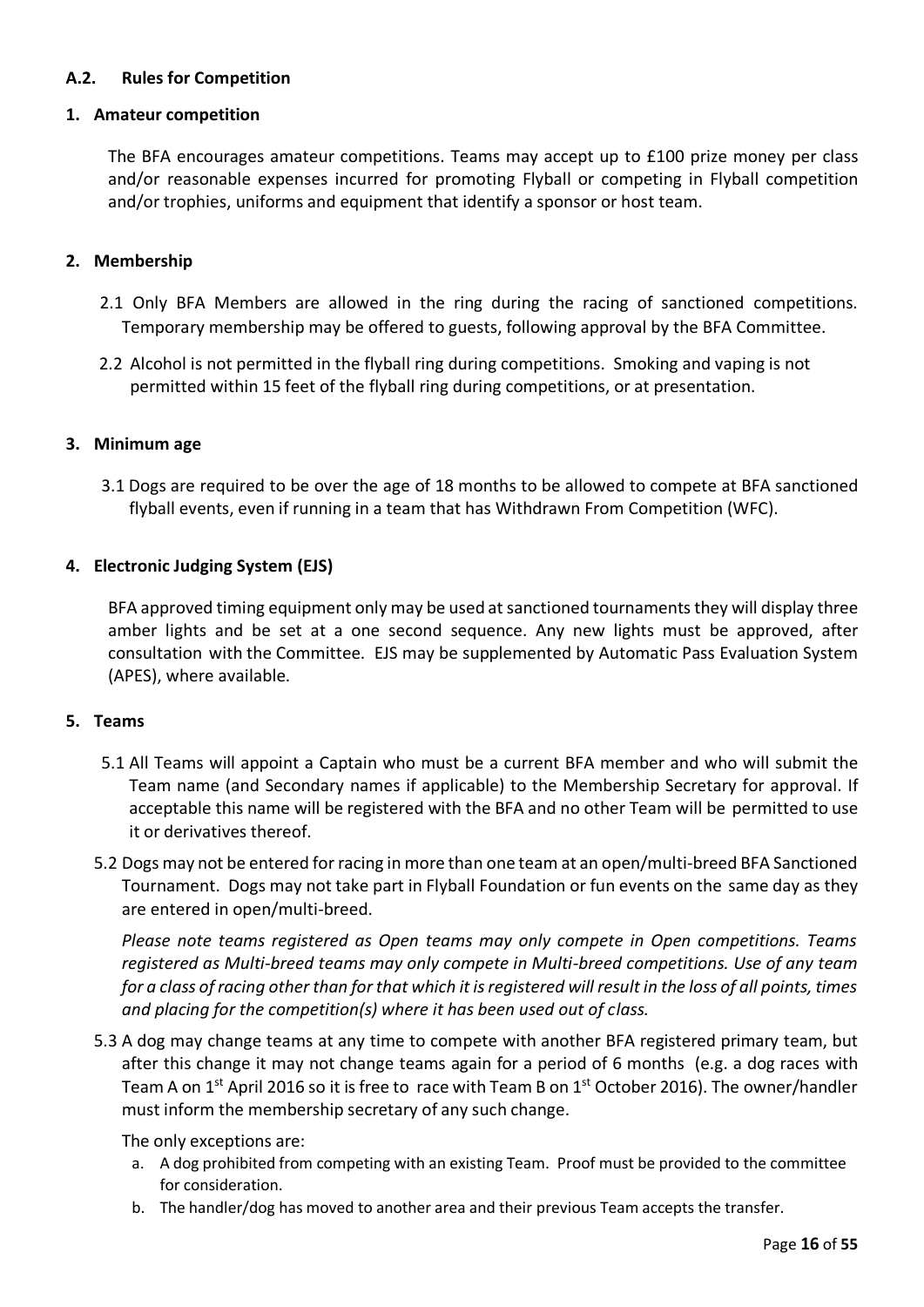- c. Their previous Team has dissolved, and the Membership Secretary has been informed.
- d. If a new team is formed and dogs are transferred to this team then these dogs may not be released from this team for a period of 6 months.

All requests to move a dog from one primary team to another within 6 months shall be emailed to the BFA secretary with reasons for the request to move.

- 5.4 At a tournament, each team entered in open or multibreed shall consist of a minimum of four dogs and a maximum of six dogs; a current BFA member responsible for each dog; and a current BFA member as box loader. The dogs must be eligible to run for that team. Each team is to have four dogs running in each heat, with a maximum of two alternates as standbys close at hand. The alternates may be used at the team's discretion or in the case of injury. Singles is an entry for a single dog, pairs is a maximum of 2 dogs (no standby).
- 5.5 Overseas Guest Teams must only include non-UK resident dogs.
- 5.6 In multi-breed only competitions, teams must consist of all different breeds recognised by the BFA. Any new breed requests should be sent to the Membership secretary for approval along with any documentation.
- 5.7 In addition to the handlers/holders and the box-loader a team may at their discretion be accompanied by team members to pick up loose balls, set up knocked down jumps, collect times, record changeovers and any other relevant jobs to the team, provided doing so does not interfere with the Judges, or the opposing team. A racing team may be assisted by up to five additional members and seven members during the warm up. Teams that require more than five assistants must gain approval from the Head Judge prior to racing. Members may be asked to leave the ring by the Divisional or Head Judge if causing a distraction or in any way impeding racing or warm up.
- 5.8 For multiple entries of the same team once any of their teams has started racing in the tournament there will be no switching of dogs from one team to another once the division begins.
- 5.9 Forfeiting teams may be declared WFC or be excluded from the tournament by the Head Judge/Tournament Organiser

# <span id="page-16-0"></span>**6. Time sheets**

- 6.1 The Time Sheet (BFA Form C2) must be completed and returned to the Tournament Organiser before the start of racing in the division in which the team is seeded.
- 6.2 Details on the C2 timesheet cannot be changed once the division, in which that team is racing, has begun.
- 6.3 The team or divisional breakout shall be included on the C2 timesheet, if applicable.
- 6.4 The following information shall be recorded on the C2 timesheet, all information shall match the information held on the BFA website:
	- Team's name and number (TRN)
	- The captain's name and BFA number
	- Each dog's name, BFA number, registered breed and height
	- Each handler's name and BFA number (Handlers must be current BFA members and can be from any primary team)
	- Box loader's name and BFA number (Boxloaders must be current BFA members and can be from any primary team)

6.5 It is the responsibility of the team captain, or a representative of the team captain, to ensure that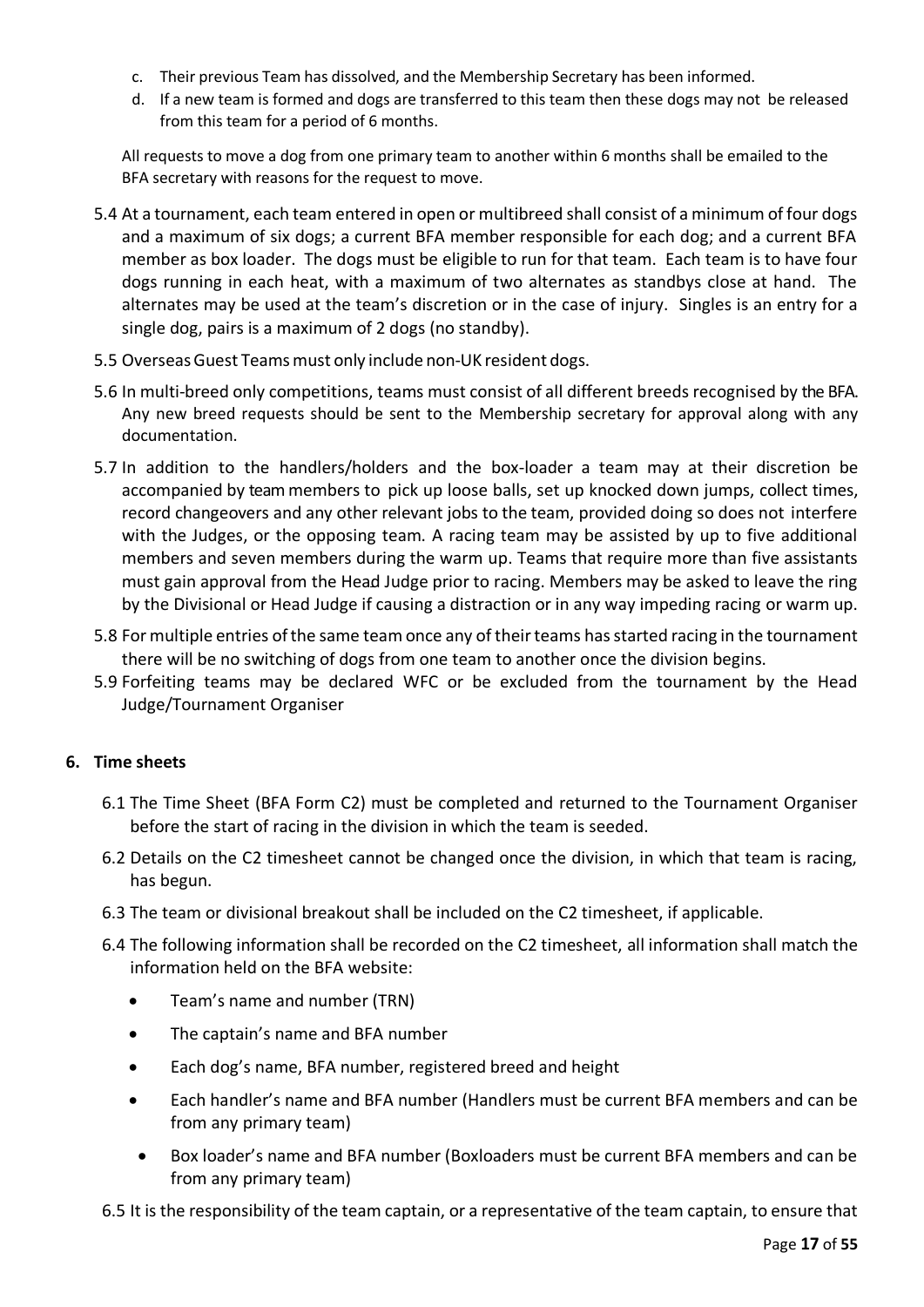all information on the C2 timesheet regarding their team is correct.

#### <span id="page-17-0"></span>**7. Team Equipment**

#### 7.1 Flyball Boxes

- a. Each team shall supply its own flyball box which must meet the following:
	- i. There must be no exposed sharp edges
	- ii. The landing area must be protected by a layer of padding which should be complete and in good condition. Whilst holes made by a dog's nails are to be expected, there should not be areas where the pedal is bald i.e. the plate is visible
	- iii. If the box has a fixed ball plate the gap between it and the pedal must be either covered or small enough to not allow a dog t trap a toe
	- iv. The top of the box must be covered to enclose the box mechanisms. Where the design of existing boxes makes it impossible to do this the mechanism (including levers) must be covered with protective padding
	- v. There will be no addition, whether considered temporary or permanent, of any object attached to the front elevation of the box that could be considered a potential training aid or prop. This does not include a band painted on the front elevation, providing the surface is considered flat following application.
- b. All boxes are to have a mechanical (not electrical) pedal release mechanism.
- c. The boxes may be painted or decorated as the team wishes.
- d. The ball, when released, must have a free unobstructed flight of not less than 24" from the box cup in a forward direction.
- e. The landing area is the front elevation of the box, it includes the ball hole plate on fixed plate boxes. The landing area of the box should not exceed 20" in height and 30" in width. Landing area height is the measurement from the highest point of the landing surface at a right angle to the floor. This height includes the base of the box and any anti-slip plates used. Landing area width is measured at its widest point.
- f. The depth of the box shall not exceed 30". The depth is measured from the leading edge of the landing area to the rear edge of the box. For the box loader, the base of the box can extend beyond the main body of the box.
- g. The main body of the box must not be more that  $\frac{1}{4}$  higher or wider than the landing area.

# 7.2 Balls

Each team shall have its own supply of un-punctured, tennis balls (any colour - that should easily be distinguishable when being carried by a dog, to a judge officiating a race) Subject to the size and comfort of the dog, other tennis-type smaller approved balls may be used.

# <span id="page-17-1"></span>**8. Reporting for races**

8.1 Practice Runs - Tournament Organisers shall designate a time for warm ups in the rings by informing the teams prior to racing. No other training shall be allowed in or near the ring.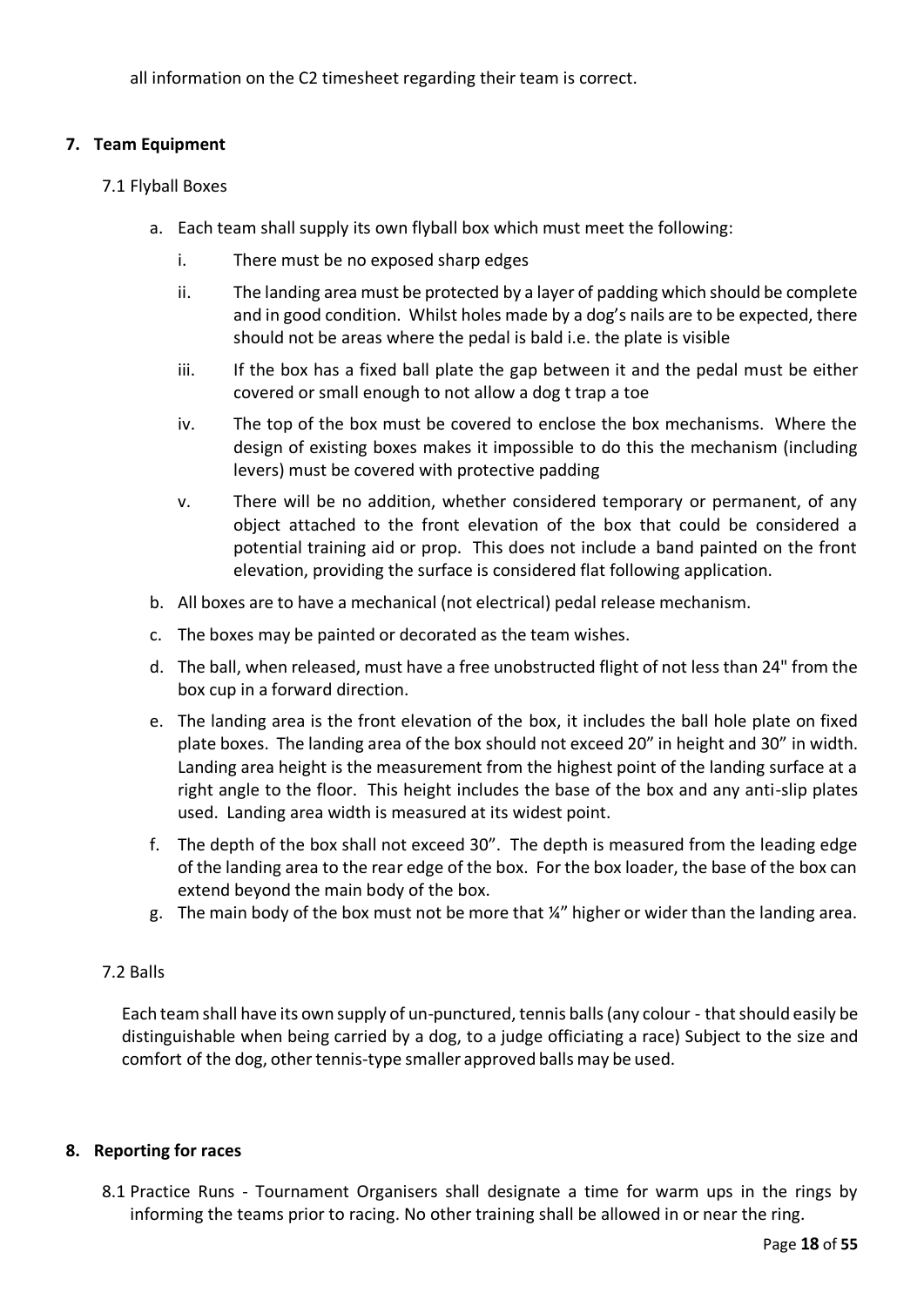- 8.2 If one or more team member is late for the start of a race (after warm up time has been completed), without prior notification to the Tournament Organiser or Divisional Judge, the Divisional Judge shall start the first heat. If the opposing team arrives during this, or any subsequent heat, they shall wait outside the ring until the end of the heat. Any remaining heats will be raced as usual. Each heat a team does not race shall be declared a loss.
- 8.3 Teams that win by forfeit must run but not necessarily complete, the minimum required heats scheduled to qualify for points awarded in round robin or to advance in double elimination competition. If another team is not available to compete, the team shall race without an opponent.
- 8.4 Forfeiting teams that do not show just cause, may be excluded from the Tournament by the Organiser and may be subject to further discipline.

#### <span id="page-18-0"></span>**9. Race results**

The host team must display results (fastest times and wins/losses) as soon as possible after the running of each race for competitors to view.

#### <span id="page-18-1"></span>**10. Record times**

Only times recorded at a BFA sanctioned tournament using BFA sanctioned EJS will be officially recognised as a record-breaking time. If a team records what could be a BFA record the Divisional Judge is to immediately cease racing, ensure nothing in the racing lane is touched, including the EJS, and call the supervising Head Judge. The supervising Head Judge is, with one other independent member (another Head Judge, Committee Member or Qualified Judge, in that order of preference) is to satisfy themselves that the record has been set in accordance with the BFA Constitution and Rules of Flyball Racing. The following checks are mandated before a Head Judge can certify that a BFA record has been set: the lane measurements and layout are correct, the jump heights of all 4 jumps are set to the correct height as indicated by the C2, the flyball box positioning and functioning is correct (ALL holes are to be checked, each one 4 times), the alignment and placing of the EJS sensors. Once happy that the lane, jumps and box are correct the Head Judge may award the record and complete a C4 (Record Time Form). Additional checks will be undertaken by the Committee before a record is officially sanctioned by the BFA (the Committee will check; dog height in accordance with C9 or master height card list; age of competing dogs; all handlers are active BFA members; dogs are registered to a BFA member).

# <span id="page-18-2"></span>**11. Protests**

- 11.1 Protests pertaining to a Sanctioned Tournament should be addressed in the first instance to the Tournament Organiser in writing within 7 days of the Tournament and copied to the BFA Secretary.
- 11.2 Protests pertaining to safety should be directed through Team Captains/Managers to the Tournament Head Judge prior to submission in writing to the Tournament Organiser, within 7 days of the Tournament, with a copy to the BFA Secretary.
- 11.3 The Tournament Organiser should submit all correspondence on the protest to the BFA Secretary within 14 days of the Tournament. The BFA Secretary shall then inform the BFA Committee, who would decide whether or not the nature of the protest should be dealt with as per Rule Section F.1.3 or be resubmitted in accordance with Section F.4.1, and in this case the time limit would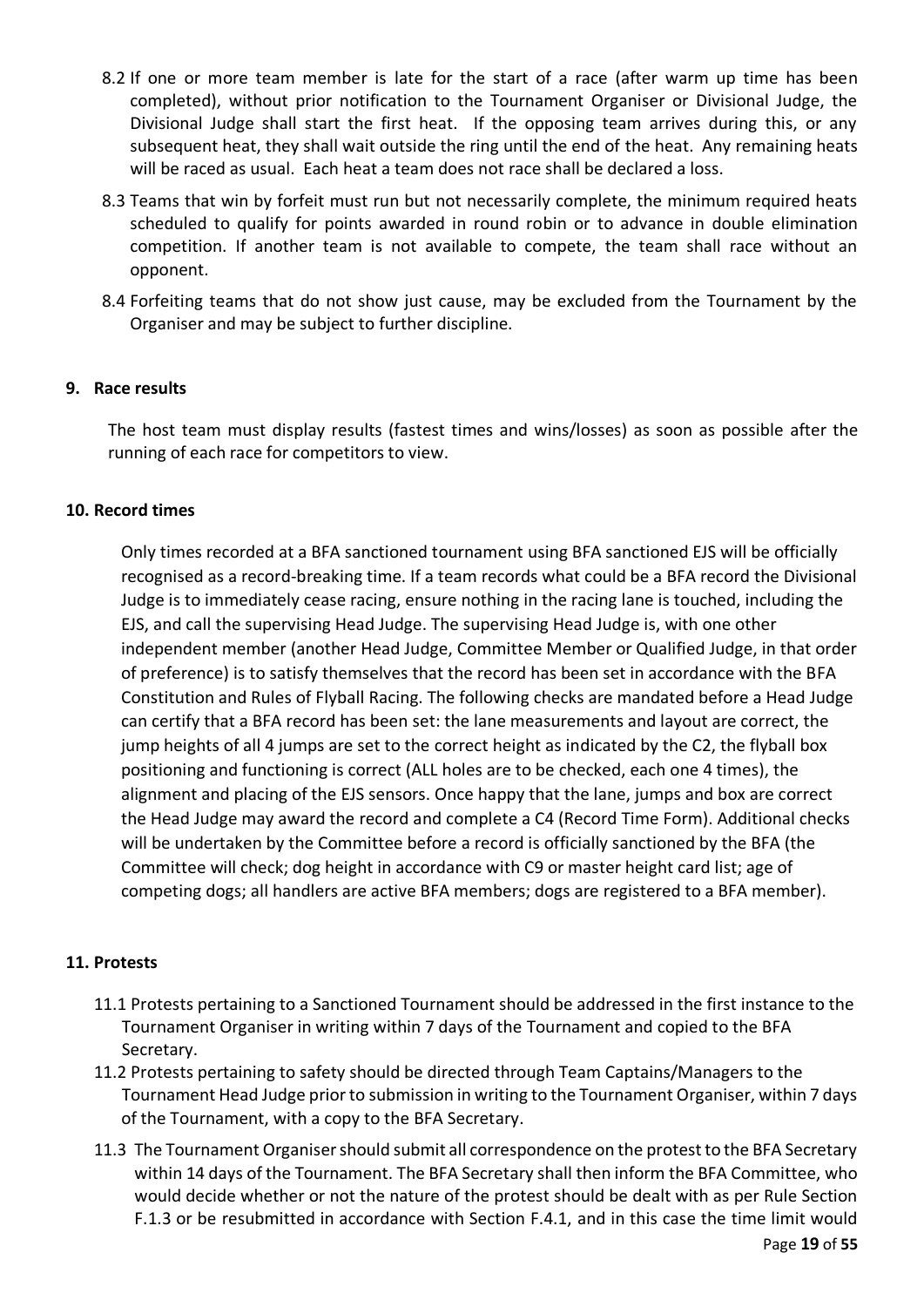be extended by a further 14 days from the date of notification to the member after the committee's decision

11.4 The BFA Secretary shall notify all parties of any recommendation or action taken. The individual or group making the protest may appeal to the BFA Committee.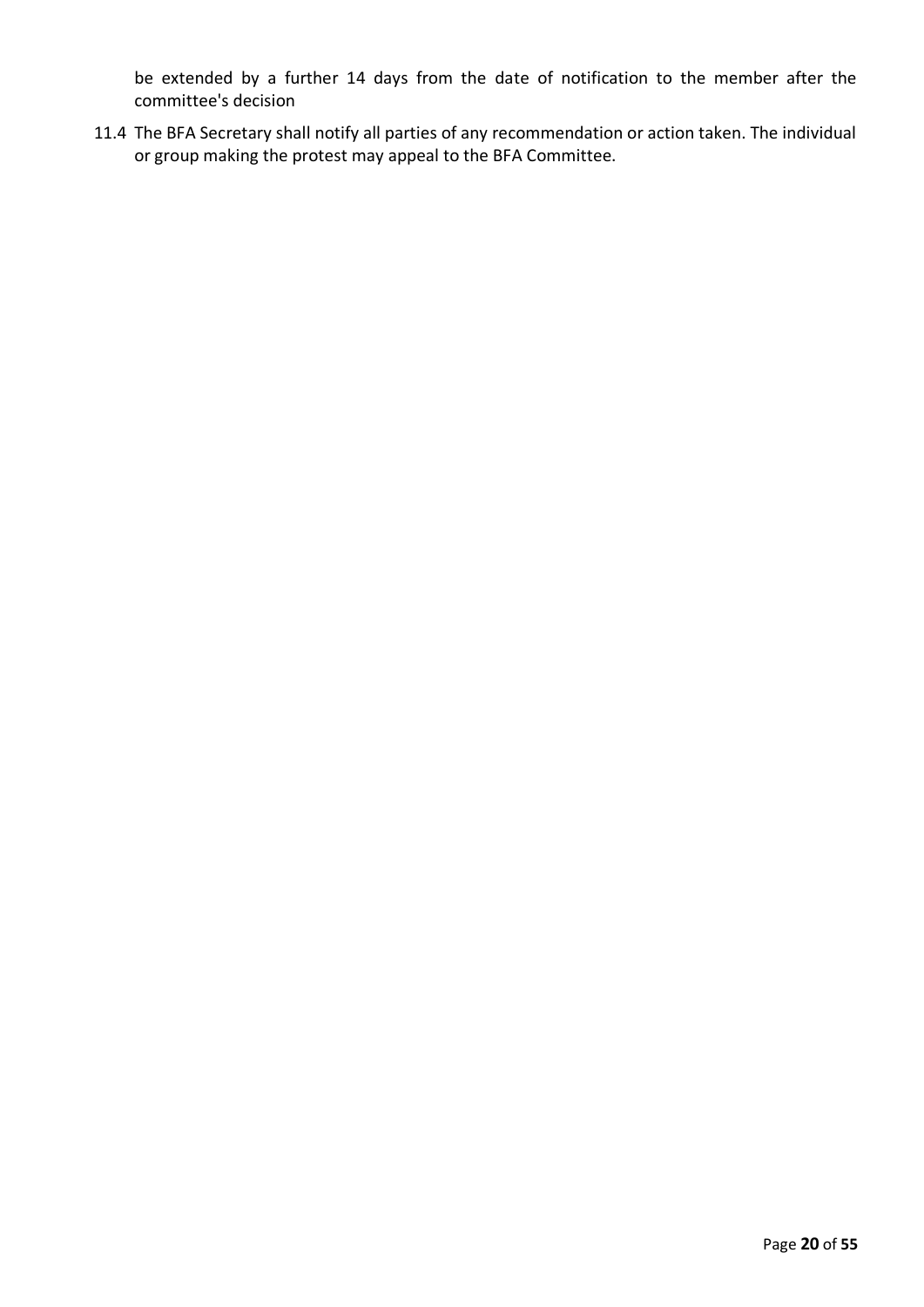# <span id="page-20-0"></span>**A.3. Rules of Racing**

<span id="page-20-1"></span>1. **Control of dogs** - Dogs may wear a collar and/or close fitting harness. No hanging parts will be allowed that are liable to flap around when the dogs are racing. Whenever possible, dogs should have all four feet on the ground. At no time should they be dragged around by their collar or harness with any of their feet off the ground. For the dogs' safety, should dog tags on the collar be too loose, the handler may be asked to remove the tag or collar.

# <span id="page-20-2"></span>**2. The Divisional Judge**

- 2.1 After the warm up period and between heats when the Divisional Judge has shown their intention to begin racing they shall signal to the teams to be ready to start each heat. If one team acts in an unsporting manner or wastes time preventing the heat to start at the Divisional Judge's request, the Divisional Judge will at first issue a warning to the team for timewasting. Should this offence be repeated, with the other team ready to race, the Divisional Judge will signal their intent and start the heat.
- 2.2 If during the warm up period or during the course of racing a dog is involved in a crash or collision the Divisional Judge must complete an incident form (to including the name & registered number of dog(s) involved, any witnesses, description of the accident & whether the dog continues to race or received any treatment (if known). This form will be forwarded onto the BFA Veterinary Adviser within 7 days of the conclusion of the show.
- <span id="page-20-3"></span>3. **The Start** - Dogs may start from a stationary orrunning start. When using a manualstart, if any part of the dog's or handler's body is over the line before the race is started, it will be an infringement, to be called by the Line or Division Judge. When electronic starting lights are used, any part of the dogs' or handler's body breaking the beam will cause an infringement to be called by the Line or Division Judge. The heat is to be restarted. If a second such infringement is called against the same team (for that race) the dog must run again. If a second false start is called coincidental with the opposing teams first false start the heat is to be restarted.
- <span id="page-20-4"></span>4. **The Run** - Each dog is to pass through the start/finish gate, hurdle the four jumps in succession, trigger the box to release the ball, and return over all four jumps and pass through the start/finish gate, with the ball in its mouth. During the return run a dog may retrieve a dropped ball without penalty, (even if this means jumping more than four jumps on the return run). Only when the first dog has reached the start/finish line with any part of its body may the second dog reach that line with any part of its body (generally this is a nose to nose pass at the start/finish line) and so on for all four dogs, as well as dogs that must run again. Early passes will be indicated by the Line Judge and the dog will be required to run again after the other dogs have run. Dogs that are faulted for any reason must be re-run in the order that they were faulted. If a dog reaches the start/finish line before the preceding dog has reached the start/finish line or does not take every jump, or does not trigger the box and take the ball from the cup, or does not return with the ball, the dog must run again. If any part of the handler's body or associated objects crosses the start/finish line during their dog's run the dog must run again (with the exception of setting up a knocked down jump or retrieving a loose ball). When electronic changeover lights are used any part of the outgoing dog's body breaking the beam before any part of the returning dog's body will cause an infringement to be called by the Line Judge. For each heat, jump heights shall be set at the Jump height of the smallest dog (running, not standing by), as recorded on the Team's Time Sheet for competing dogs, with a minimum of 6" and a maximum of 12", this height to include any protective materials. This rule applies equally the pairs format but for dog welfare reasons jumps may be set at any height for dogs racing in singles format.

# <span id="page-20-5"></span>**5. Knocked down jumps/Broken boards –**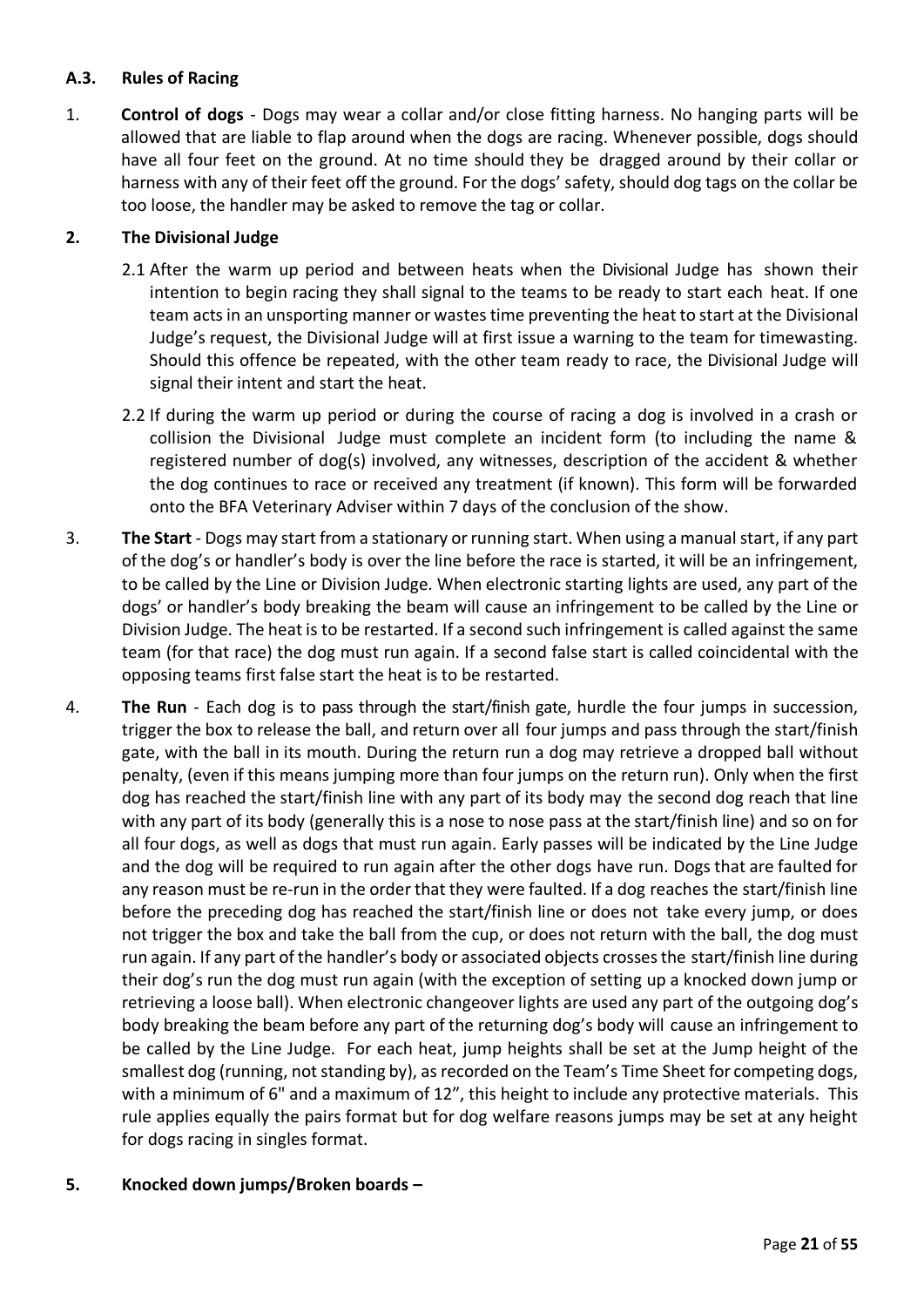- 5.1 Knocked Down Jumps **-** A dog that knocks down a jump or jump(s) during its run shall not be penalised, provided the following dog(s) clear the jump(s) as if it/they were standing. A 'runner' or handler may set up knocked down jump(s) if so doing does not interfere with, or guide the dog(s) in any way.
- 5.2 Broken Boards **-** The heat may be stopped for broken boards or knocked down jumps if, in the opinion of the Division Judge, the dog(s) may be subject to injury. If the Division Judge stops the heat to prevent a possible injury, it is to be restarted.
- <span id="page-21-0"></span>6 **Box Malfunction** - The box loader shall indicate to the Box Judge and Divisional Judge when there is a box malfunction by raising both arms above the head, crossed at the wrists and the heat shall be stopped. No one may tamper with the box after a malfunction, until the Divisional Judge has checked it. This Judge is to examine the box and if in their opinion, the box has malfunctioned, the heat shall be run again. If the box is found to be working, the heat shall be forfeited. If another box is not available and the original cannot be repaired in a reasonable time, the heat and any remaining heats of the race are to be forfeited. If the box malfunctions a second time (or the spare box malfunctions) in the same race the heat and all remaining heats in that race shall be forfeited.
- <span id="page-21-1"></span>7 **Out of bounds** - The host team shall specify the race area boundaries. If a ball bounces out of bounds and the dog retrieves it unaided, there shall be no penalty. If a spectator, handler, box loader or other aids the dog; the dog is to run again. Out of play shall be the same as if the ball were out of bounds, for example, if the ball becomes lodged or trapped inside the box.

#### 8 **Interference/Distractions**

- 8.1 Interference **-** Interference is defined as obstructing the other team's dog from running/completing it's race. This includes interference in the racing lane, in all bound areas and in the area where dogs are waiting to run. A dog chasing a loose ball into the other team's area is not necessarily interference if it does not impede the opposing team from racing. The team causing an interference will forfeit the heat. Any interference, including during warm up, will be noted against the offending dogs' details on the C2 form by the divisional judge, including a description of the incident. If a dog interferes with the opposing team more than twice during a Sanctioned Tournament the team must not run that dog until the opposing team have fully completed their heat. This will apply for the remainder of the Tournament. If a dog continually interferes with opposing Teams, it is at the Divisional Judge's discretion that it may be excluded from racing and the Team be allowed to use a reserve if one is recorded on their Time Sheet.
- 8.2 Distractions **-** Team members shall not distract the opposing team by bouncing a ball, using a Flyball box at the end of the run, or by any other means including throwing any object for their dogs (e.g. toys, treats or motivators). The first offence of distraction shall receive a warning a second offence or any offence thereafter during the race will result in the loss of the heat at the Divisional Judge's discretion. Team members are required to pick up any loose balls at the end of each heat. Treats must be kept secure in the ring. Dogs may be treated at the box during warm up from your hand, not dropped. During racing treats shall only be given from your hand not dropped on the floor. If using treats and they are dropped on the floor, including the box area and racing lane, the team shall be given a warning. Further offences from the same team and the team shall forfeit the next heat(s).
- <span id="page-21-2"></span>9 **Box Loader** – During the warm up, the box loader must remain on the box whilst the dogs are turning on the box. Boxloaders may use their hands to encourage the dogs in any way that they see fit. The box loader must remain in the upright position behind the box with hands behind their back during live racing of dogs (live racing is defined by the start of the light sequence until the divisional judge blows their whistle to signify the outcome of the heat), unless in the process of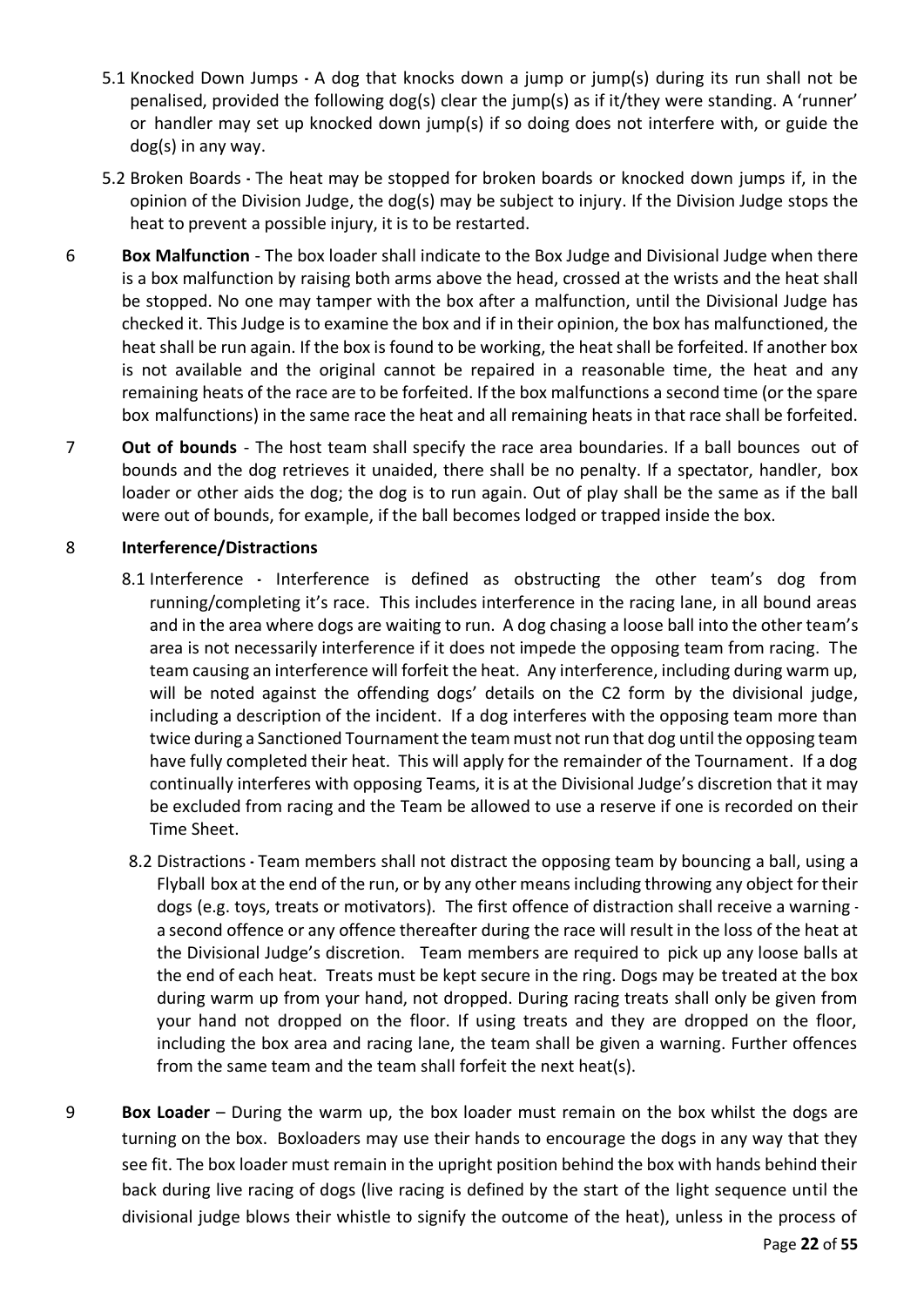loading a ball into the box in between individual dog runs. The boxloader may leave the box to retrieve balls if it is safe to do so. The box loader may offer verbal encouragement only, as long as such encouragement does not distract the opposing team. At the end of the warm up and at the end of each heat, the box loader can collect any loose balls and get a fresh supply of balls to load. If, in the Divisional Judge's opinion, a box loader has violated any of these rules, their team may forfeit the heat. If, in the opinion of the Divisional Judge, a box loader assists a dog, except where provided for in the rules, the dog shall run again.

<span id="page-22-0"></span>10 **The Finish -** The first team to have all dogs successfully complete a run wins the heat. The finish shall be when the last dog reaches the finish line with any part of its body and the Divisional Judge has declared the winner of the heat. A heat may be won due to default by the opposing team according to the rules of racing. A Judge at his discretion can stop a race to allocate a win to a team that has not completed a heat. A loss for both teams may be recorded.

BO times will not be used for team placing's in the event of a tie. In the event of 2 BO's or a team going WFC, all earlier heats for that team will be recorded as losses and wins will be recorded for their opponents, where the opponent has completed the heat. If a situation arises where two secondary teams from the same primary team are drawn to race each other and declare that they are unable to do so, a loss shall be recorded for both teams for that race. Both teams must still run four dogs each, though this can be separately and for a minimum of three heats. Teams that run less than four dogs in this scenario will be considered withdrawn from racing.

<span id="page-22-1"></span>11 **Break outs -** With the exception of division 1, a team running more than ¼ second faster than its declared submitted time will be declared the loser of that heat.

**Division Break-out** – with the exception of division 1, a team running more than ¼ second faster than the time of the top team in a division (whether seeded time or declared time) shall be the loser of that heat.

If both teams 'break-out' in a heat or one team 'breaks-out' and the other fail to finish, both will be declared losers. A team that 'breaks-out' twice in a tournament will be ineligible for any placement in that tournament. If the EJS fails, this rule will not apply.

Break out times are to be recorded on the time sheets.

NOTE: This rule applies to all teams entered. The team may continue to race but all previous wins will convert to losses (and wins will be recorded for their opponents) on all racing paperwork and the team will therefore lose their placing for the day although their fastest time will be used, if appropriate, for a new seed time. BO times will not be used for team placings in the event of a tie. In the event of 2 break outs, all earlier heats for that team will be recorded as losses and wins will be recorded for their opponents, where that opponent has completed the heat.

Flyball is a sport of racing where good sportsmanship is paramount. It is unsporting for a team to deliberately hold back (either on starts or crosses) in order to gain points or division placing. Where a team is seen by the Divisional Judge or their ring party to be holding back on the start or crosses, the Divisional Judge may consider whether the team would have broken out if they had not held back, If so the team will, at first, be warned by the Divisional Judge and the tournament Head Judge shall be informed. Teams should endeavour to run all 4 dogs. However if the other team have completed and has clearly won and there is for example an older dog or one returning from injury that has a light, the Divisional Judge may accept a non-completion provided they have been informed of the possibility before their first race. Any team that has a legitimate reason (i.e. nervous dogs, novice dogs, and inexperienced handler) for 'slack' starts or changeovers or for any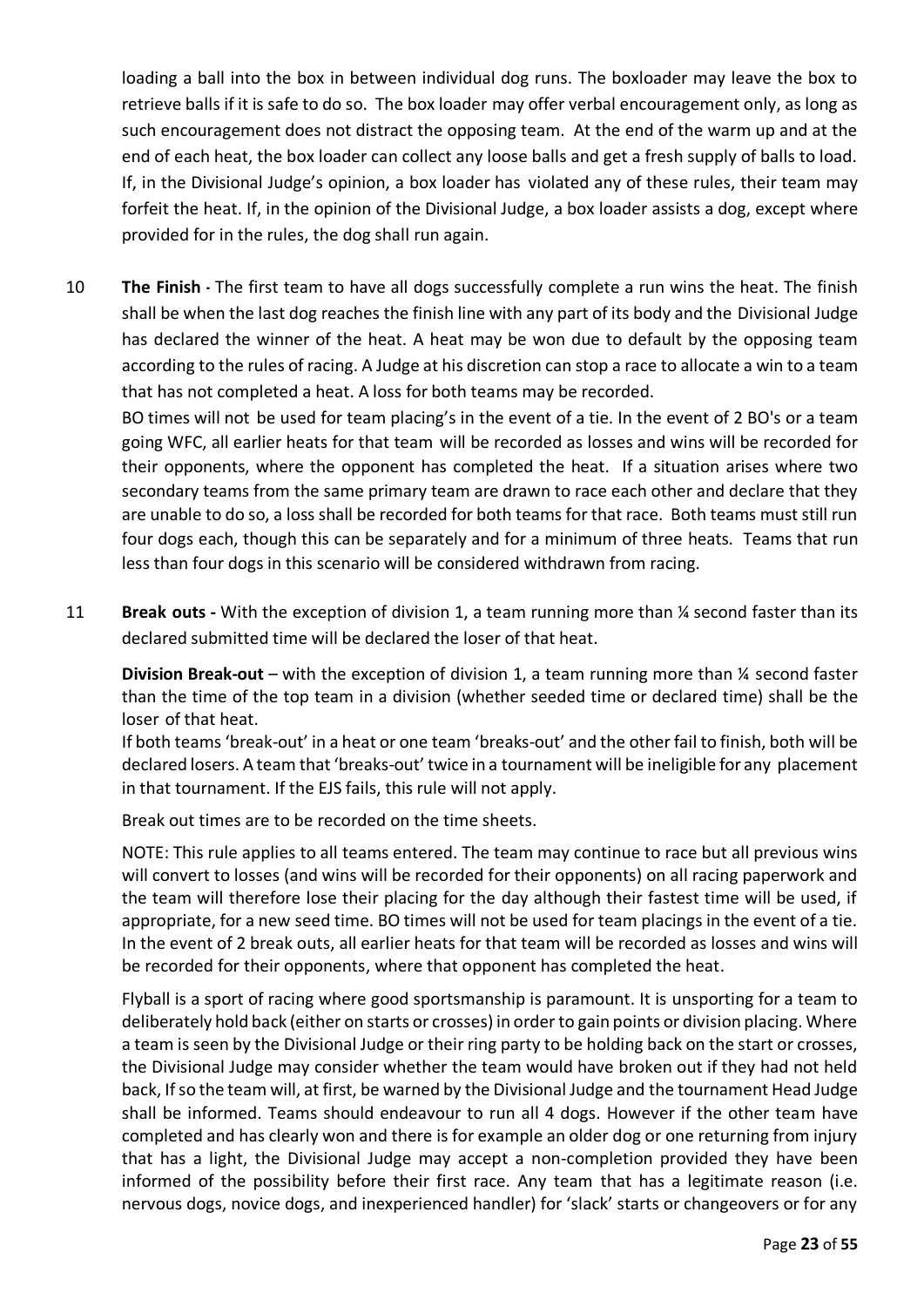other reason shall inform the Divisional Judge when entering the ring for their first race.

Should the practice persist; at the discretion of the Divisional Judge and Head Judge, the team may be disqualified. (Should the tournament Head Judge be involved in the race an alternative Head Judge, if available, or, if not a Qualified Judge will act as adjudicator). Upon disqualification the team will lose all points, any wins will convert to losses on all racing paperwork and the team will therefore lose their placing for the day. Disqualified teams will no longer be permitted to race and their fastest time will NOT be recorded for seed lists. If the electronic system fails, this rule will not apply.

### <span id="page-23-0"></span>**12. Withdrawal From Competition (WFC)**

Following consultation with the Divisional Judge (DJ) a team may Withdraw From Competition (WFC) at any time. This means that the team will no longer compete in open racing and will not be required to race in any remaining open heats or alternatively allow for the use of training aids for the benefit and safety of a participating dog or dogs, in any remaining heats. If the withdrawal is due to concerns regarding the prevailing weather or ring conditions the Head Judge and Tournament Organiser should be consulted in the first instance, as additional mitigation measures may be instigated (i.e. change of lanes, reduced number of heats, lane covers). Once notified of a WFC the DJ is to inform the Tournament Organiser and inform each of the other competing Team Captains, prior to any races they have with the WFC team.

A WFC team may use any appropriate training aids whilst racing WFC, unless they interfere with, or distract, the open racing team in the other lane (DJ's discretion). Team members for a WFC team may enter or be in the racing lane whilst racing as WFC, but only with prior agreement from the DJ and opposing team.

Once a team has gone WFC, all heats and races will be recorded as losses. No points, results or times will be gained for any races run under WFC conditions. A team cannot re-enter open competition once it has declared a Withdrawal From Competition. Any points and times set from fully completed races under the rules of open racing prior to WFC will be retained. As a team declaring WFC during an ongoing competition will affect the fairness of the final Divisional result, all results (W or L) from a WFC team, withdrawing at any stage during the competition, will be voided and recorded as losses (this may result in other teams being awarded wins for races previously recorded as a loss and TOs should amend any paperwork accordingly – see rule A.3.10)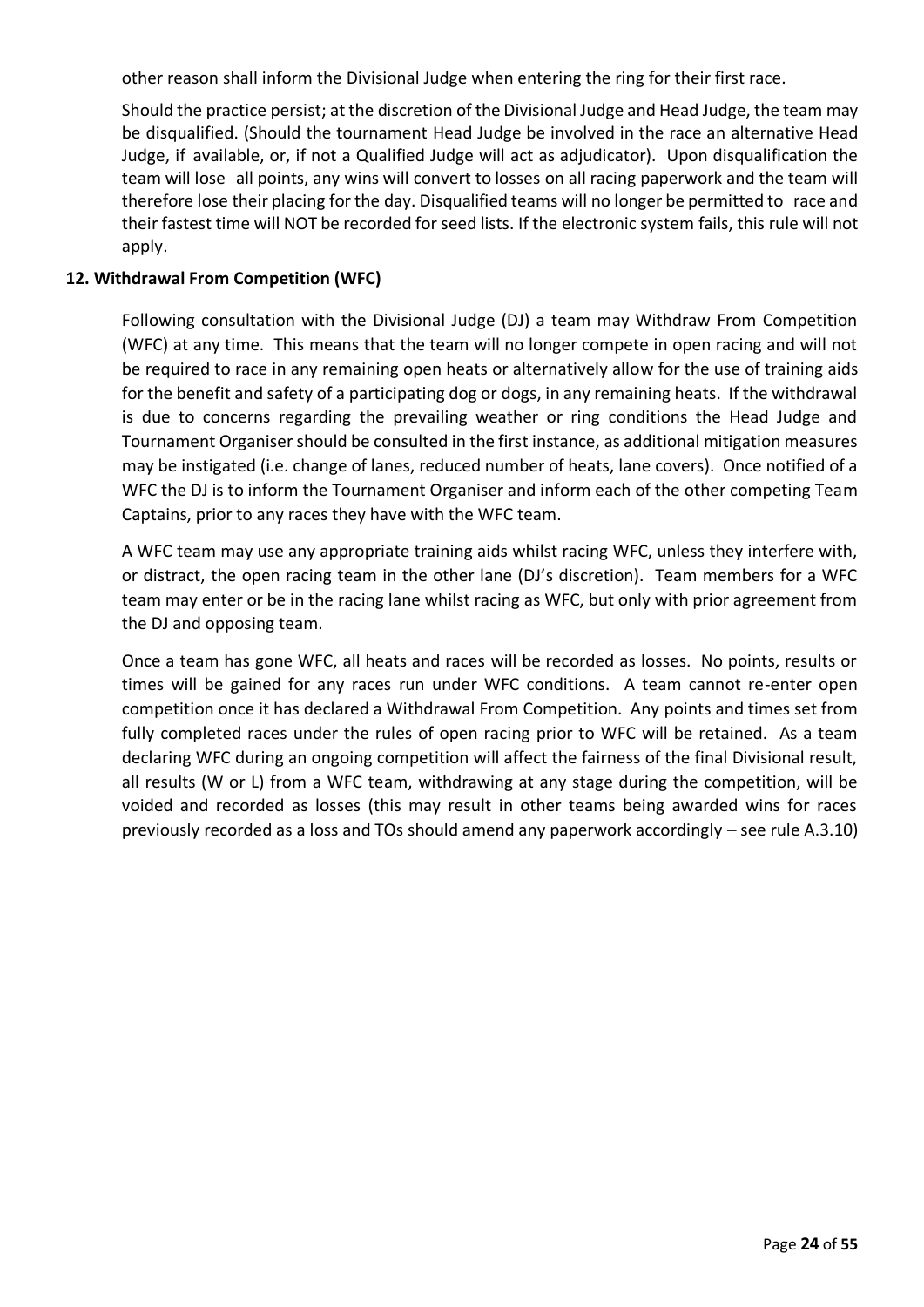# <span id="page-24-0"></span>**JUDGING AND RING PARTY**

# **Section B**

### <span id="page-24-1"></span>**B.1 Ring Party**

Five judges shall officiate when two teams are running.

One Line Judge shall be positioned at each team's starting line, facing each other. Two Box Judges are to be located at the box end, with a good view of the box loader, but not standing so as to interfere with, or distract the dog. A fifth judge shall act as starter, Divisional Judge and referee. All line and box judges within the ring must be 14 years of age or over, unless directly supervised by an additional adult member (i.e. not supervised by the Line Judge or Scribe). Two scribes may be used to assist the line judges.

#### <span id="page-24-2"></span>**B.2. Head Judge**

#### **1. Qualifying process**

- 1.1 Qualified Judges desiring to be approved by the BFA as a Head Judge must apply to the BFA Judges' Board for their Log Book to be considered as a trainee Head Judge. All applicants wishing to become a Head Judge must be:
	- a. an experienced Qualified Judge and have carried out a minimum of 15 divisional judging appointments as a Qualified Judge, preferably more, at sanctioned tournaments
	- b. a competitor/dog handler with at least three years' experience in the BFA.
	- c. in good standing with the BFA and a current member
	- d. must be a Qualified Judge for at least 3 years (Log books will not be issued until applicants have been a Qualified Judge for 3 years).
- 1.2 The date of application will be logged and they will be sent a Training Log Book and any other necessary paperwork. This Log Book should be used to record the successful achievement of the criteria, and returned to the BFA Judges' Board when completed, with an application to be approved as a Head Judge.
- 1.3 To be approved as a Head Judge by the BFA, qualified judges must:
	- a. Be in good standing with the BFA and a current member.
	- b. Within two years of the application have judged a division, at a minimum of five separate Sanctioned Tournaments, hosted by at least three different Teams and under three different Head Judges. Each Head Judge must provide a written report on the candidate's competency on the day, completing the sheet provided for the purpose in their Training Log Book. This does not necessarily need to be the tournament Head Judge but can be any Head Judge who is willing to write a report after observing the qualified Judge during a division at a sanctioned tournament.
	- c. Have completed the requirements to be a Measuring Official.
	- d. On three separate occasions act as "Head Judge" by shadowing the Tournament Head Judge, and be assessed on their knowledge of the role of a Tournament Head Judge, carrying out various tasks associated with the role.
	- e. Have attended a BFA Training Seminar within two years of the application, where they will take a written examination on the current Rule Book. Alternatively, this examination may be taken at a Sanctioned Tournament. Before taking the examination, prior arrangement must be made with the BFA Judges' Board who will forward the question paper to the Supervising Officer, who will return the paper when completed to the BFA Judges' Board. The Judges' Board will mark the paper and indicate a 'pass' or 'not ready' in the candidate's Training Log Book. All the above duties must be recorded in the Training Log Book and each discipline when completed, must be signed by the Tournament Head Judge, Tournament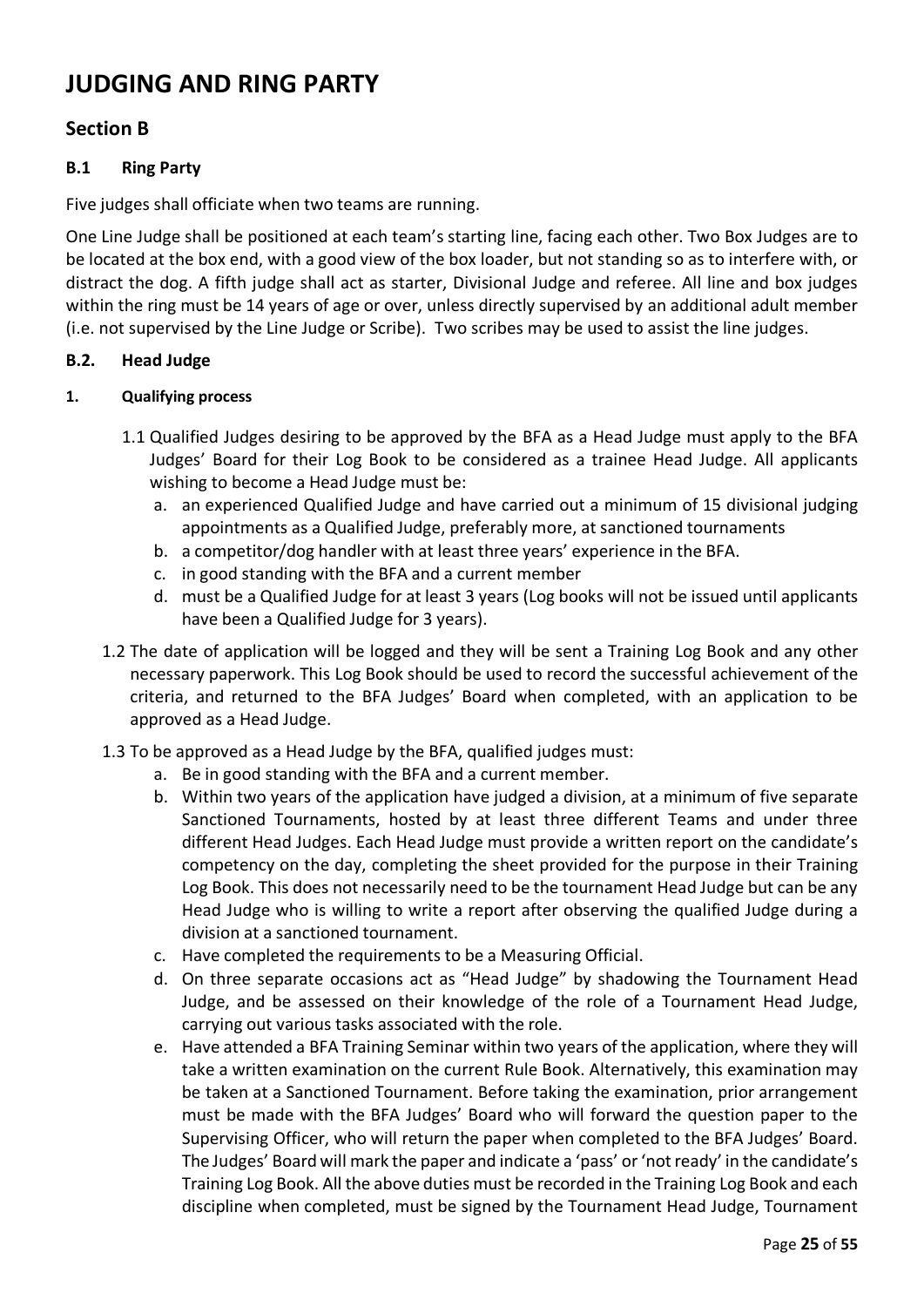Organiser or nominated Officer (where appropriate), who should be informed beforehand that the person concerned intends to undertake these duties. The applicant's name shall be published when they have qualified as a Head Judge. If the Judges' Board rejects the applicant, they shall be notified and advised under what conditions they can re-apply.

#### **2. Duties and responsibilities**

- 2.1 Prior to the scheduled time for competition the Tournament Head Judge must inspect the ring. It should meet all the requirements of the regulations and be considered safe for competitors and dogs. Jump placement, jump heights, backstops, barriers and box location should be measured to make sure they meet these regulations. A deviation of a ¼" on the jump heights is considered minor and acceptable. Each box may be inspected by the Tournament Head Judge and shall not be allowed if, in their opinion, it has been constructed or altered in a manner that does not meet the box specifications.
- 2.2 The Tournament Head Judge in consultation with the Tournament Organiser shall reduce, delay or suspend racing due to inclement weather conditions (i.e. excessive heat, cold, rain, etc).

# <span id="page-25-0"></span>**B.3. Divisional Judge**

- 1. Qualifying process
	- 1.1 To become a Qualified Judge, individuals must:
		- a. Be 18 Years of age
		- b. Must be in good standing with the BFA for a minimum of 36 months.
		- c. Pass a Novice Judge exam on the BFA Rules of Flyball Racing. Evidence of completion of the above criteria is to be recorded on the approved BFA Form.
		- d. Have completed a minimum of 5 assignments as Line Judge, Box Judge and Scribe for a minimum of 12 races, or a whole division where the division consists of less than 12 races. Only one assignment of Box Judge, Line Judge and Scribe can be signed off by a judge from your own team. At least 2 of each assignment shall be directly supervised by a Head Judge or Judges' Board Member. If a candidate is considered "Not Ready" for "Provisional Judge" status, further ring party assignments can be requested.
		- e. Completed at least 10Division Judge Assignments as a Provisional Judge and have a report completed by a supervising judge or Head Judge (at least 3 by a Head Judge), with a minimum of 5 different judges providing reports. If a candidate is considered "Not Ready" for "Qualified Judge" status, further provisional judging assignments can be requested.
	- 1.2 Provisional Judges judging BFA sanctioned Flyball competitions shall be supervised, at all times, by a Qualified or Head Judge. Minimum age for divisional judging is 16, individuals under the age of 18 must be supervised from within the ring.
	- 1.3 Once a Provisional Judge has completed their logbook and been accepted as a Qualified Judge, they shall not supervise any Provisional Judges for a minimum period of 12 months and need to have completed 10 Judging assignments.

#### **2 Duties and responsibilities**

- 2.1 Shall be positioned between the racing lanes in an area where they have a clear view of racing to start the heat.
- 2.2 The Divisional Judge shall maintain a consistent sequence for electronic starting. When starting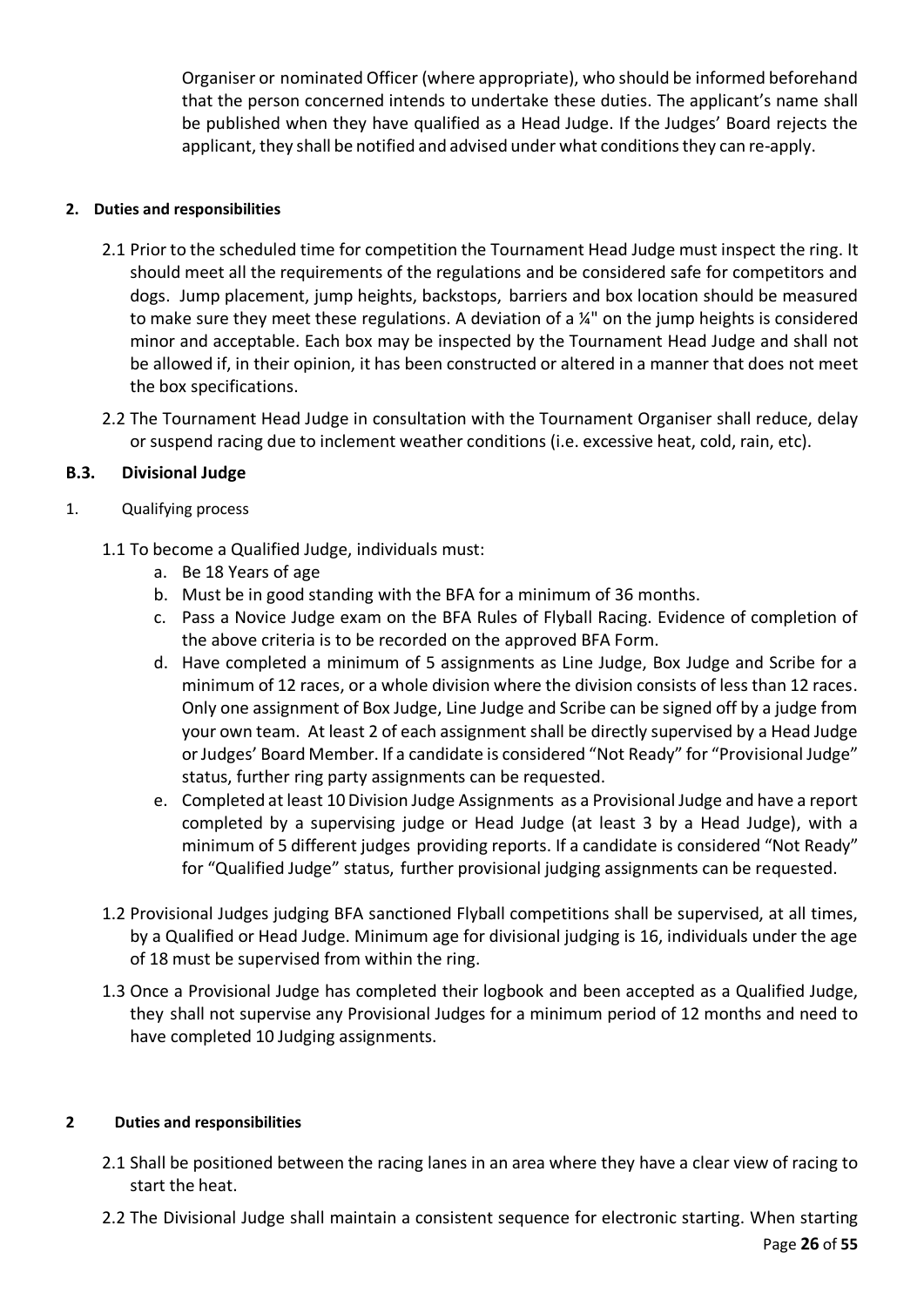manually, the Divisional Judge shall maintain a consistent cadence of approximately 1second intervals throughout the tournament and they should be in a position to assist the Line Judges in determining winners of close heats.

- 2.3 During the heat the Divisional Judge should be in a position to observe the handlers for any violations.
- 2.4 If it is necessary to stop a heat, the Divisional Judge shall use a whistle.
- 2.5 Stop the heat for interference in the ring.
- 2.6 The Divisional Judge may confer with the Line Judges and the Box Judges before determining a winner.
- 2.7 If necessary a Divisional Judge shall reposition themselves in such a manner as not to distract the dogs competing
- 2.8 A loss for both teams shall be recorded in the following circumstances.
	- a. A team that has already broken out 2 times racing against an WFC team.
	- b. A team that breaks out (single heat) racing against an WFC team.
	- c. When both teams break out.
	- d. When both teams choose not to rerun a dog in order to finish the race.
	- e. When neither team can complete in a reasonable time frame (DJ discretion).
	- f. In circumstances a and b only three heats will be run. Circumstances c, d and e will count as one heat raced and *may* result in only three heats being run.
- 2.9 When judging with approved electrical equipment accurate to 100th of a second, ties should only be allowed when both electrical readouts are identical to 2 decimal places.
- 2.10 Judges should be friendly and courteous, even sympathetic, but above all impartial and firm. Judges must have a thorough understanding gained through personal experience. A Judge must be familiar with the regulations, rules and requirements.
- 2.11 The Divisional Judge's responsibility also extends to the competitors, to the host team, or organisation, to the spectators and sponsors. A Divisional Judge must be arbiter and diplomat. A Divisional Judge must leave competitors and spectators with the feeling that each team was given an equal opportunity and no team was given an unfair advantage. Therefore all Provisional, QJ's and HJ's have the responsibility to bring any rule anomalies to the attention of the Committee and may not use a discrepancy for gain
- 2.12 The Divisional Judge should be able to explain any decision they have made during racing to the Team Captain(s); the judge's decision though is final. Team Captains dissatisfied with the decision of a Division Judge during racing should raise the matter with the Head Judge as soon as practicable.
- 2.13 Any unreasonable behaviour, by any member, that is in breach of the Code of Ethics will result in that member/s being dismissed from the ring by the Divisional Judge or Head Judge and all divisions for the remainder of the day (If the offending member/s remains in the arena the team will be declared WFC. An incident report is to be submitted to the BFA Secretary within 14 days and will be kept on file.
- 2.14 Outside of the arena the Tournament Organiser or landowner may dismiss an offender from the venue
- 2.15 Judgement callsshould be based on the experience, good character, and fairness of the Judge. The intelligent application of discretionary authority demands a Divisional Judge shall exercise common sense, fairness and initiative. Above all else, the safety and wellbeing of the competitors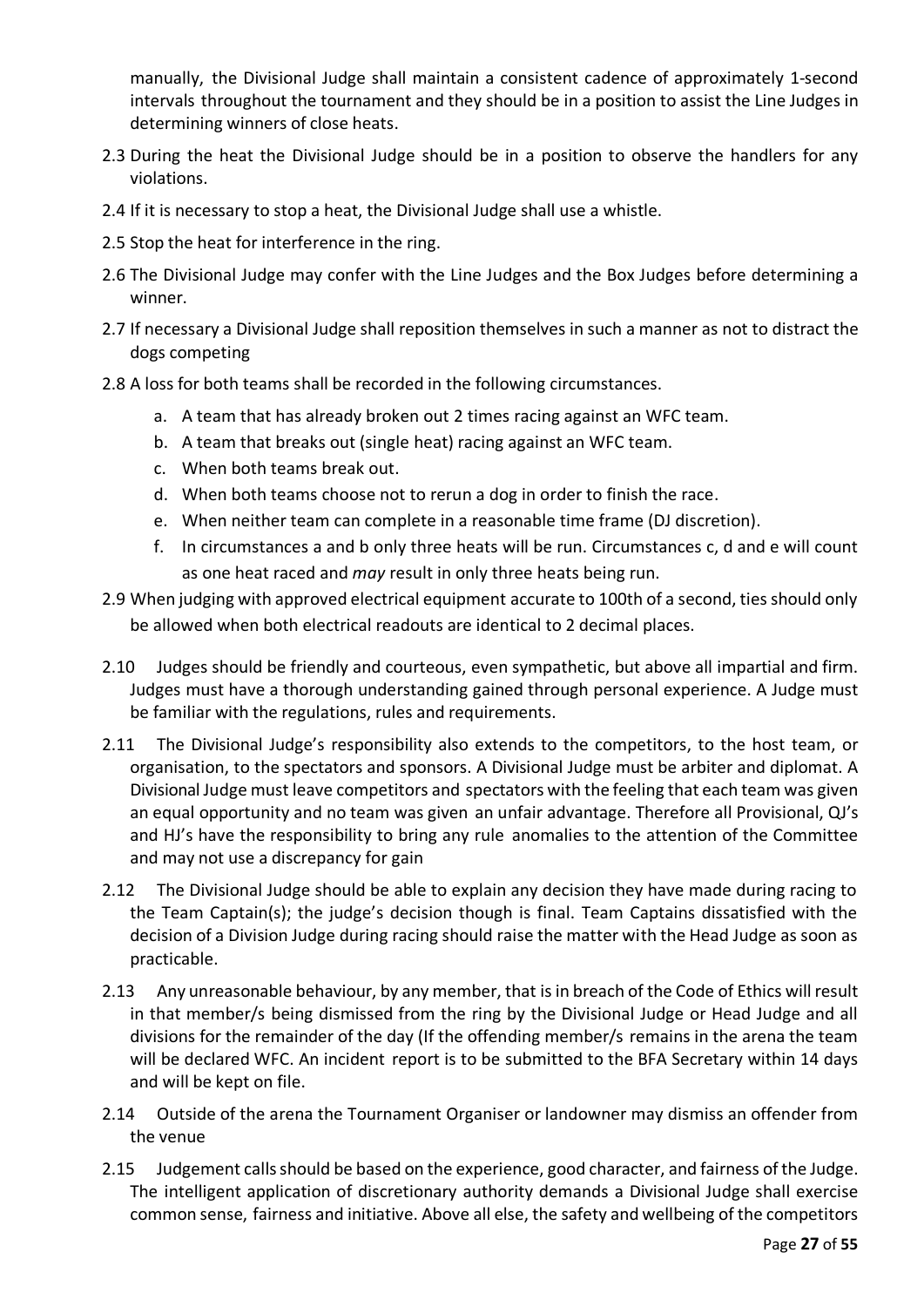and their dogs should be foremost.

2.16 To retain their status, Head Judges and Qualified Judges must be current BFA Members and attend at least one Head Judges' and Qualified Judges' Seminar provided by the BFA in the last two years.

### <span id="page-27-0"></span>**B.4. Ring Party**

1. The Divisional Judge is assisted by ring party as follows:

### **1.1 Line judge (and scribe) Duties and Responsibilities**

- a. Line Judges (who may have scribes to assist them with their duties) shall:
- b. Check jump heights are correctly set for the dogs running.
- c. Using the BFA Time Sheet (Form C.2) record for each heat which dogs participate, the team's time and whether they won, lost or tied and if the heat was completed by 4 dogs without faults.
- d. When appropriate, instead of a time, one of the following may be entered:
	- No time = NT; In the case of interference for the offending team = NT Int, for the nonoffending team = Ave Int.; Where Ave is recorded (for whatever reason) the number of dogs that ran to complete should be shown (e.g. 4 dogs or 5 dogs etc.)
	- If a team breaks out, BO should be entered alongside the time. A loss for both teams may be recorded.
- e. Should the EJS fail during racing and alternative means of timing the race are endorsed by the Head Judge, this is to be clearly marked on the C2, heat by heat, as these times will be disregarded for the purposed of fastest times and seeding times.
- f. Indicate with a signal for a false start.
- g. Indicate with a signal:
	- When a dog is to run again (early pass, missing a jump, crossing the start/finish line without the ball)
	- If the handler crosses the start/finish line during the heat (other than to set up a knocked down jump or retrieve a loose ball)
	- Other rule violations for which a dog must run again
- h. It is the handler's responsibility to note the signal and re-run their dog
- i. Advise the Divisional Judge if a Team runs a 'break-out' time in a heat
- j. In the event of a close heat, the Divisional Judge shall consult with their ring party. If no clear winner is identified, then that race shall be declared a tie.

#### **1.2 Box judge Duties and responsibilities**

- a. Observe dogs for faults, including dropped balls, missed jumps and not triggering the box; observe the box and box-loader for infringements including incorrect placement of the box and non-verbal encouragement; observe dogs, box-loader and spectators for interference.
- b. If the box-loader claims that the box has malfunctioned, the Box Judge shall indicate this to the Line Judge and the Divisional Judge by standing up, raising both arms above the head, crossed at the wrists. Following this, the Box judge shall then observe the box and ensure that it is not interfered with until it has been inspected by the Divisional Judge.
- c. The Box Judges and Line Judges (and their assistants) shall remain stationary during each heat. If a ball goes around or bounces off a judge, it shall be deemed in play.
- d. The principle responsibility of each Box Judge and each Line Judge isto watch for violations in the racing lane to which they are assigned.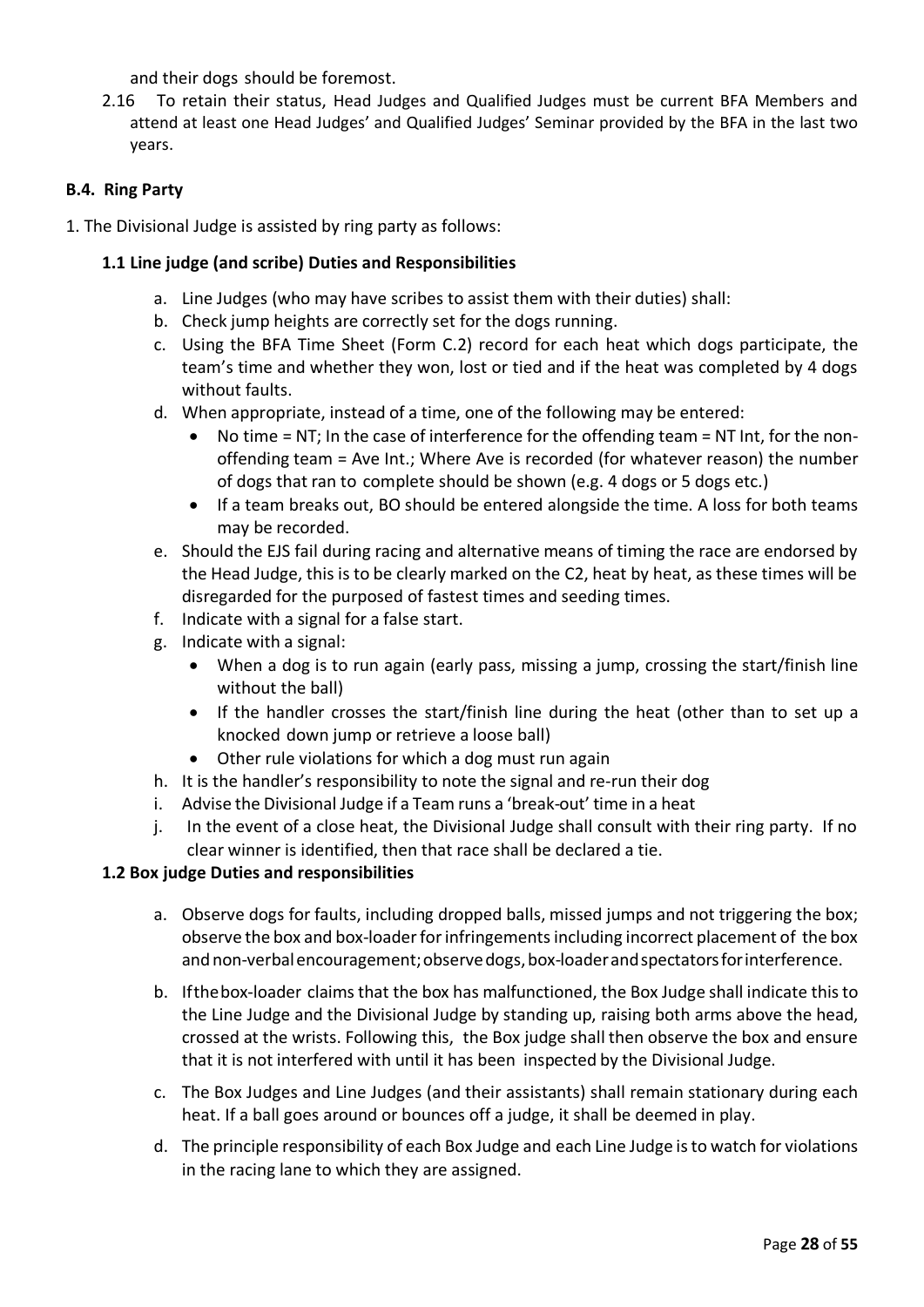# <span id="page-28-0"></span>**B.5. Measuring Official**

#### **1. Qualifying process**

- 1.1 Measuring Officials are qualified to measure dogs in accordance with the BFA Rules. To become a Measuring Official, individuals must be at least 18 years old; have been a BFA member for at least 3 years; have competently carried out dog measuring including the setting up of the measuring equipment, in the presence of two Head Judges, or Measuring Officials, on 5 separate occasions where they must measure at least 20 dogs in total, including at least 4 different breeds. Once the application form is completed this must be sent to the BFA Judges Board to be approved. Once approved, an exam is to be arranged and passed before the logbook will be issued.
- 1.2 Each applicant must have been approved by at least 3 Head Judges or Measuring Officials.
- 1.3 Evidence of completion of the above criteria is to be recorded on the approved BFA Form. Head Judges automatically qualify as Measuring Officials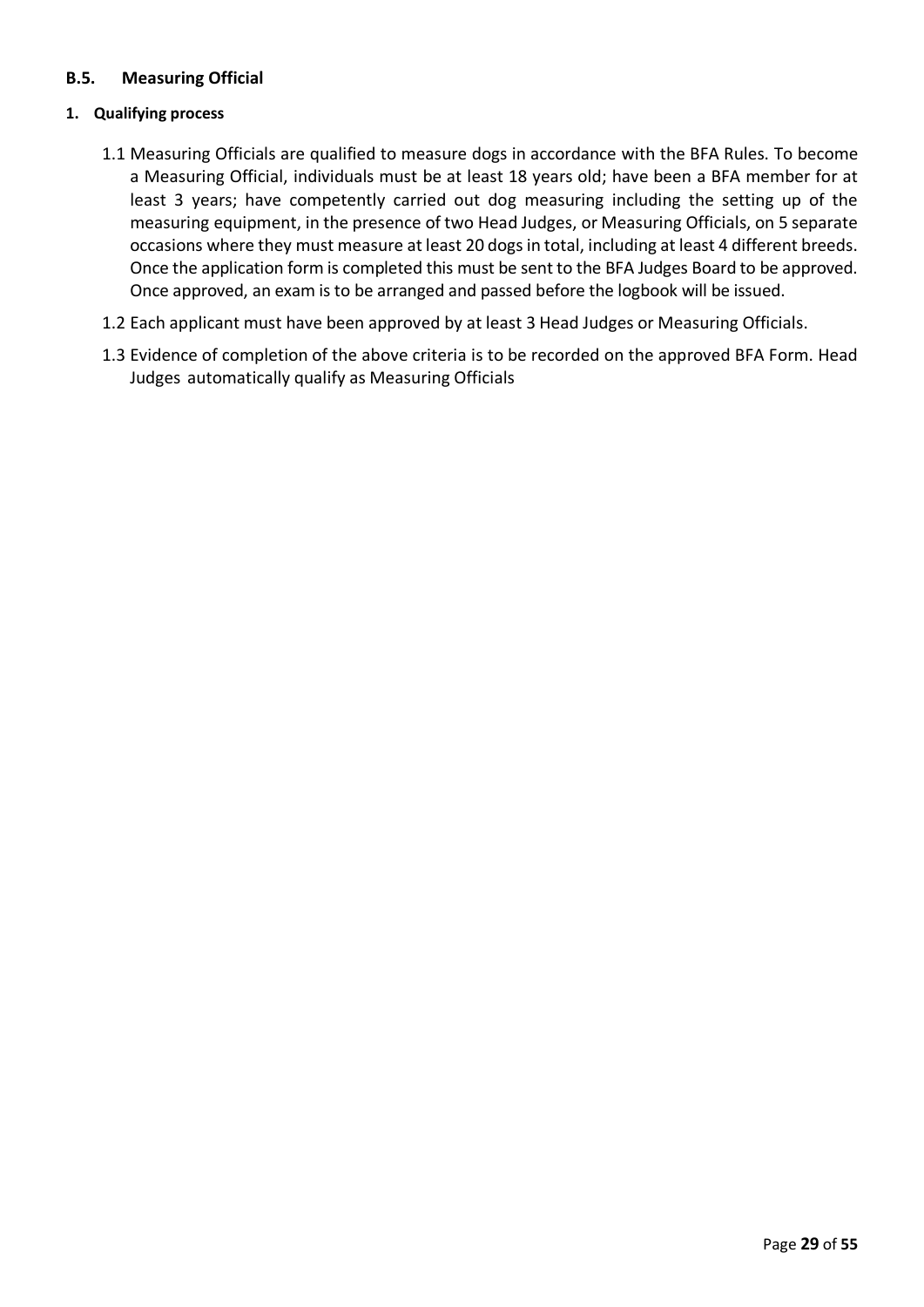# <span id="page-29-0"></span>**MEASURING PROCESS**

# **Section C**

#### <span id="page-29-1"></span>**C.1. Dog master Height List requirements**

- 1.1 All dogs jumping less than 12" or measuring less than 18" from the withers must be measured at least three separate BFA Sanctioned Tournaments or at any gathering / meeting / event agreed by the Committee or at any day of a flyball tournament.
- 1.2 A dog must be 18 months old prior to its first recorded measurement and at least 24 months old at its final measurement.
- 1.3 A dog must have three measures recorded at the same height, one of which must be its final measure, before an Official height on the Dog Height Master Sheet can be recorded and a height card will be issued. One of these measures may be video recorded and then submitted to the Judges' Board, for future reference.
- 1.4 The dog's height must be agreed by two Head Judges / Measuring Officials on each occasion and by at least four different Head Judges/Measuring Officials by its required final measurement. Measures done by a member of the dog's team shall not count towards an entry on the Master Height Sheet, but shall be valid for the day's racing only.
- 1.5 Height measurements are to be recorded on BFA Form C.9 and signed by both officials who have measured the dog(s)
- 1.6 Jump height recorded on the C.9 is the height of the dog from the ground to between its withers less 6".
- 1.7 Any measurement deemed borderline, the lowest measurement will be recorded for benefit of the dog.
- 1.8 A copy of the completed C9 shall be made available for viewing by the tournament participants.
- 1.9 All height dogs must hold an official height on the Dog Height Master Sheet by 36 months of age; if the above criteria cannot be met by 36 months of age then it must be met within the dogs first 10 sanctioned tournaments. Failure to do so shall result in loss of points for the dog and team on the day.
- 1.10 Official heights cannot be contested and will normally be applicable for the life of the dog. The BFA committee, on receipt of a complaint from a member, or concerns from Head Judge/Measuring Official/Height Co-ordinator regarding measuring, reserve the right to challenge a dog's height and request further information and a re-measure, if deemed appropriate. Only one challenge per dog.
- 1.11 The Height Card Administrator will produce an up-to-date list of all official heights for each Tournament that must be displayed and attached to the relevant Jump Height Form C.9.

#### <span id="page-29-2"></span>**C.2. Measuring set up/environment**

The dog's height may be measured by one of two methods

#### Method 1

2.1 All measuring shall be carried out using only BFA authorised equipment; laser device and measuring stick where the datum line is set at 24".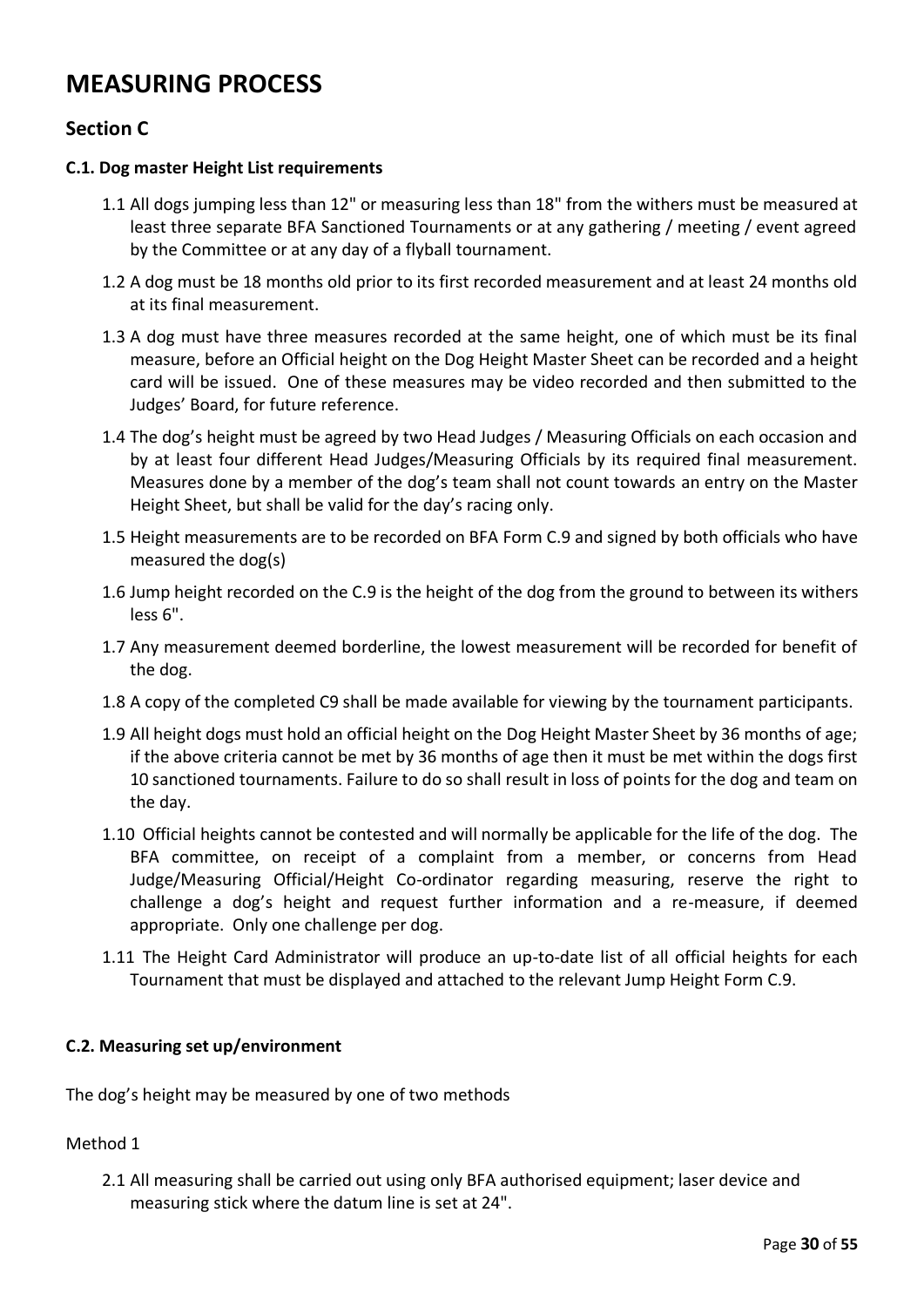- 2.2 The recommended distance between dog being measured and the laser is 2m and should never be less than 1 m (manufacturer's recommended distance)
- 2.3 Only one handler per dog shall normally be allowed in the measuring area unless the Head Judges / Measuring Officials choose to allow otherwise
- 2.4 A dog will be measured from the ground to between its withers. Withers being the dip between the dogs shoulder blades.
- 2.5 Dogs should be standing square with hocks perpendicular to the ground. The head is to be in a relaxed, natural position neither too high nor too low.

Method 2

2.6 Dogs will be measured from the point of the Elbow to the Accessory Carpal Bone (Pisiform), the bony protrusion just above the stop or carpal pad, when measuring the dogs foot must be bent at a 90 degree angle not out straight. The following chart will determine the jump height:

| <b>Jump Height (inch)</b> | <b>Ulna Length</b>                 |
|---------------------------|------------------------------------|
| 6                         | Up to 4 inches                     |
| 7                         | Over 4 inches to 4.5 inches        |
| 8                         | Over 4.5 inches to 5 inches        |
| 9                         | Over 5 inches and up to 5.5 inches |
| 10                        | Over 5.5 inches and up to 6 inches |
| 11                        | Over 6 inches and up to 6.5 inches |
| 12                        | Over 6.5 inches                    |

The measuring will use only BFA authorised equipment; ulna measure device.

Both legs shall be measured and the lowest measurement recorded as the official height.

2.7 Aggression during measuring will not be tolerated and Rule D.5.1 will be observed.

2.8 A dog deemed 'NOT MEASURED' by the Head Judges/Measuring Officials will jump at the height of the smallest dog in its team (running, not standing by) if that dog measured less than 18" to between withers.

# <span id="page-30-0"></span>**C.3. Appeals**

- 3.1 An Owner can appeal their dog's height if they consider it to be incorrect.
- 3.2 An explanation must be sent to the Committee via the BFA Secretary and copied to the Height Card Co-ordinator in writing (Email acceptable).
- 3.3 If the Committee agree to a remeasure, arrangements will be made for two Head Judges/Measuring Officials, selected by the Committee, who have not previously measured the dog and do not belong to the applicant's own Team, to measure the dog to confirm the height, the remeasure will be videoed.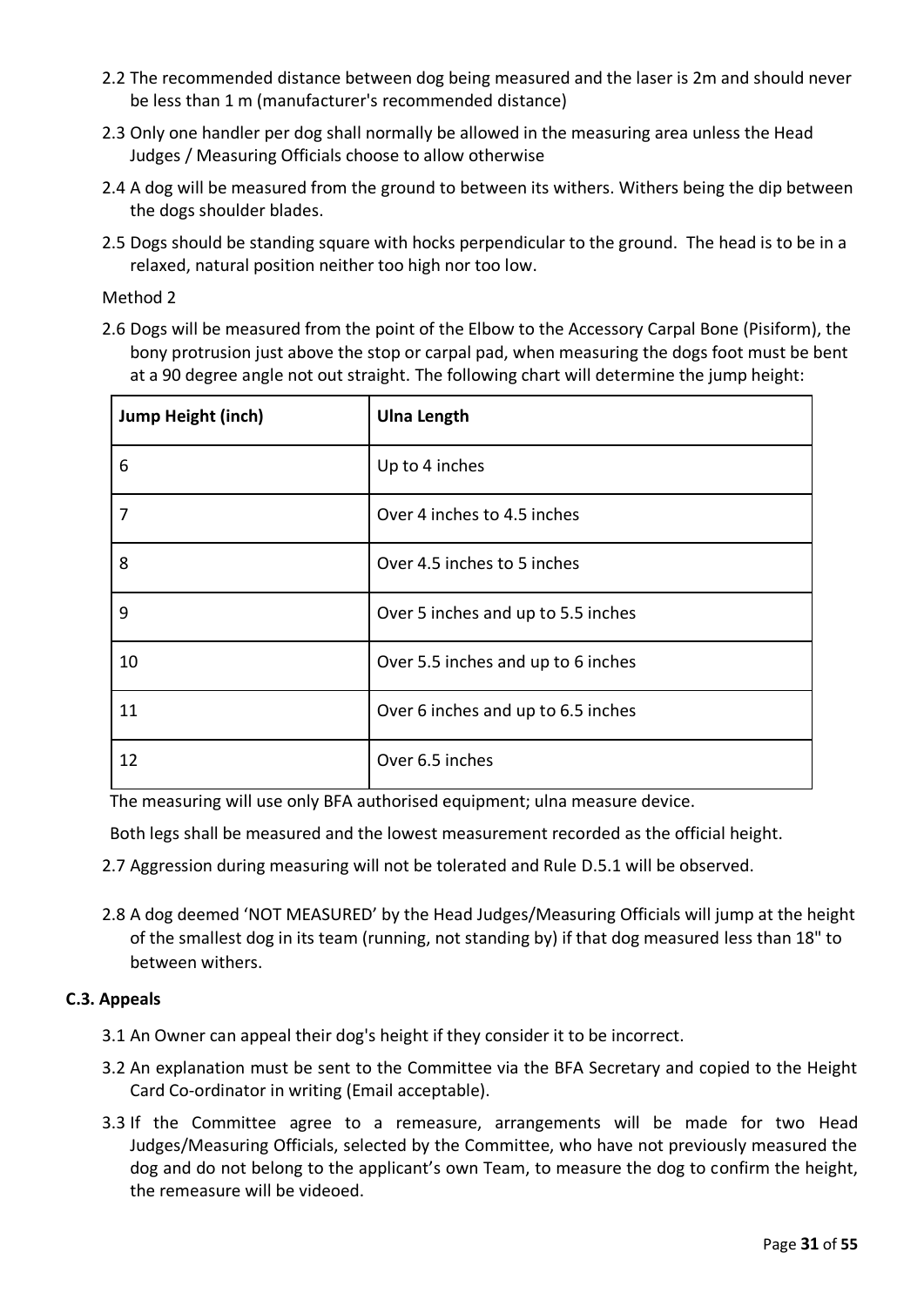- 3.4 The result will be the dog's height; there will be no further appeal.
- 3.5 During the appeal process the dog will continue to run at the height issued on the Dog Height Master Sheet unless the dog is measured at each tournament it races at whilst awaiting a decision from the committee/remeasure

#### <span id="page-31-0"></span>**C.4. Contesting a height**

- 4.1 Any protest with respect to a dog's jump height must be made verbally before leaving the ring at the end of the race in question.
- 4.2 The Division or Tournament Head Judge may at any time request that a dog be measured.
- 4.3 Handlers can refer to the Dog Height Master Sheet or refer to the C9 form if measured at the tournament.
- 4.4 If the height cannot be proven by the above means the dog will be measured before being allowed to compete further, this will be arranged by the Tournament Head Judge (unless they are directly involved with the dog)
- 4.5 Handlers whose dogs are not showing on the dog height master sheet may have their dog's jump height contested

#### <span id="page-31-1"></span>**C.5. Racing at incorrect height**

- 5.1 If the Division or Tournament Head Judge determines that the team is jumping below the proper height, the team will forfeit any races won at the incorrect jump height.
- 5.2 Times recorded will not stand or count towards a seed time nor will any points be gained for heats run at the incorrect height.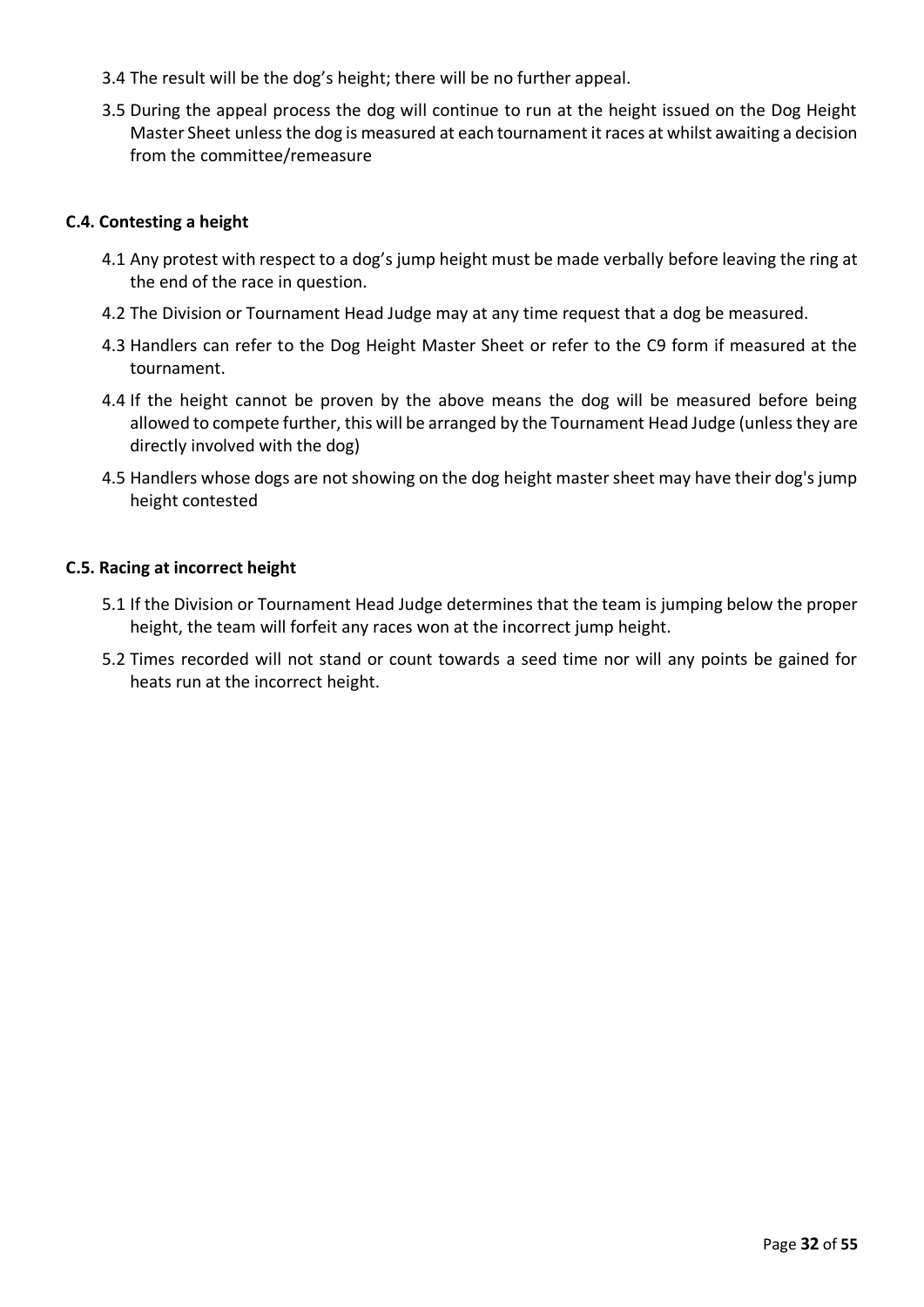# <span id="page-32-0"></span>**DOG WELFARE AND VETERINARY GUIDANCE**

# **Section D**

### <span id="page-32-1"></span>**D.1. General dog welfare**

1.1 Owners have a "Duty of care" to the animals they keep under the Animal Welfare Act 2006, or any subsequent legislation regarding animal welfare. This legislation means that a person has to look after their animal's needs, as well as ensure that it does not suffer.

This includes the need:

- a. For a suitable environment (place to live)
- b. For a suitable diet
- c. To exhibit normal behaviour patterns
- d. To be housed with, or apart from, other animals (as appropriate)
- e. To be protected from pain, injury, suffering and disease
- 1.2 All members of BFA teams, whether registered or unregistered individuals, are forbidden to use electronic shock collars, electronic dummy collars or pinch/prong collars on the tournament grounds (including racing rings, around the rings, camping, parking and exercise areas) at sanctioned tournaments. The tournament grounds include racing rings, spectator, parking and camping areas. Any team/handler found to be in contravention of any of the above will be disqualified from the competition with the loss of all points and placing in that division and may be subject to further disciplinary action.

#### <span id="page-32-2"></span>**D.2. Lame dogs/Recovering from surgery**

- 2.1 Lame Dogs must not take part or continue to take part in a tournament. A Tournament Head Judge or Division Judge, in consultation with the Tournament Organiser, may exclude a dog that in their opinion is not in a fit state to race.
- 2.2 Dogs recovering from surgery or requiring bandages or support braces to protect an injury may not take part in a tournament. Bandages do not include coats, sweaters or stop pad protectors. Protective leg wrapping with cohesive dressing may only be used as a preventative but may not be used to protect an existing injury.

#### <span id="page-32-3"></span>**D.3. Bitches in season**

- 3.1 Bitchesin Season (from start to end ofthe season) are not allowed within the precincts(as defined by the tournament organiser) of a sanctioned tournament, starters competition or fun event.
- 3.2 The Mating of dogs at sanctioned tournaments, starter competitions or fun events is not allowed.

#### <span id="page-32-4"></span>**D.4. Pregnant bitches and puppies**

- 4.1 A Bitch that is or maybe Pregnant (whether the pregnancy has been confirmed or not) is not allowed to compete at sanctioned tournaments, starters competitions or fun events and for at least 10 weeks after giving birth.
- 4.2 Bitches due to whelp within 7 days of a competition are not allowed at a sanctioned tournament, starters competition or fun event.
- 4.3 Litters of puppies may not be purchased or sold at a BFA tournament.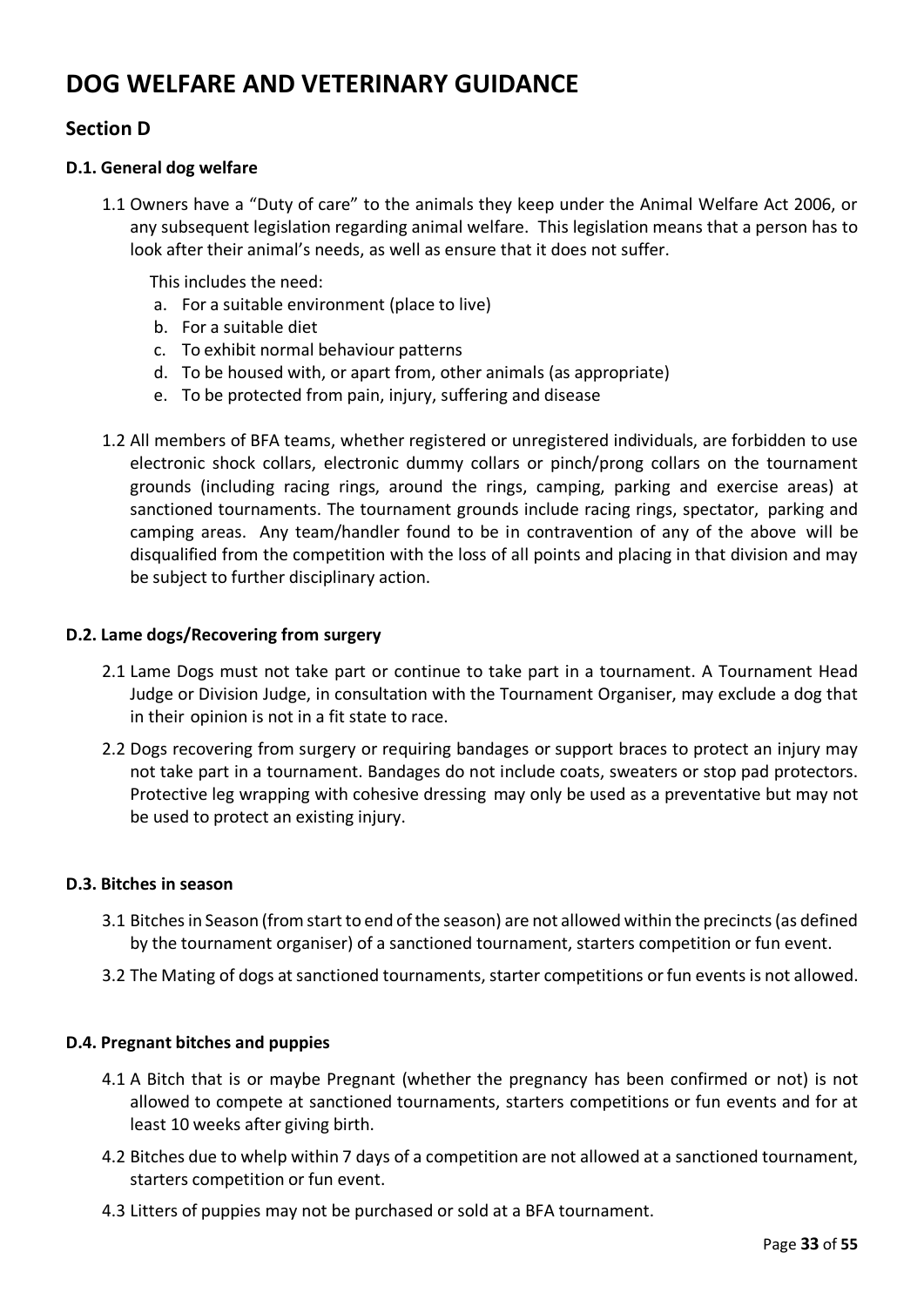4.4 BFA membersselling puppies are permitted to display photographic advertisements. Puppiesthat have previously been sold may be collected at a show provided the BFA Committee and TO have been given prior notification.

### <span id="page-33-0"></span>**D.5. Aggressive Dogs**

5.1 If a dog shows undue aggression towards another dog or handler at any time during the competition, the Division Judge may exclude the dog from competing and a standby dog can be used. The Division Judge is to determine the degree of aggression that warrants substitution. Any dog excluded from competition must be reported to the BFA Show Secretary. A second such report and the dog will be barred from future competitions. An application for reinstatement may be submitted to the BFA Committee after a period of one year.

#### <span id="page-33-1"></span>**D.6. Infectious and contagious diseases**

6.1 BFA members must not bring to a tournament any dog which has been diagnosed or exposed to any infectious or contagious disease either by direct contact (dog to dog) or by indirect contact (spending time in the same environment as an infected animal, sharing water bowls etc). Symptoms could include but are not exclusive to, coughing, sneezing, ocular or nasal discharge, vomiting, diarrhoea, pruritis (itching) and alopecia (hair loss). If you are in any doubt, seek your Veterinary Surgeons advice.

This includes dogs who have received their Kennel Cough vaccine in the last 14 days or dogs who have been in contact with a dog who has received their Kennel Cough vaccine in the last 14 days.

A BFA member who has a dog with an infectious or contagious disease is strongly advised not to train with other dogs until 21 days after symptoms have ceased or, where appropriate negative results have been received and must have the approval of the Veterinary Surgeon who has treated the illness.

A BFA member's dog that has been exposed to but is without symptoms must not attend a tournament and it is strongly advised not to train with other dogs for 14 days after their last exposure.

Kennel Cough guidance should follow the process detailed in Appendix 11. Any queries should be directed to the BFA secretary in the first instance.

6.2 The BFA Committee, also upon consultation with a Veterinary Surgeon, reserve the right to exclude dog/dogs from a tournament if it is deemed to present an increased risk of spreading infection throughout the association.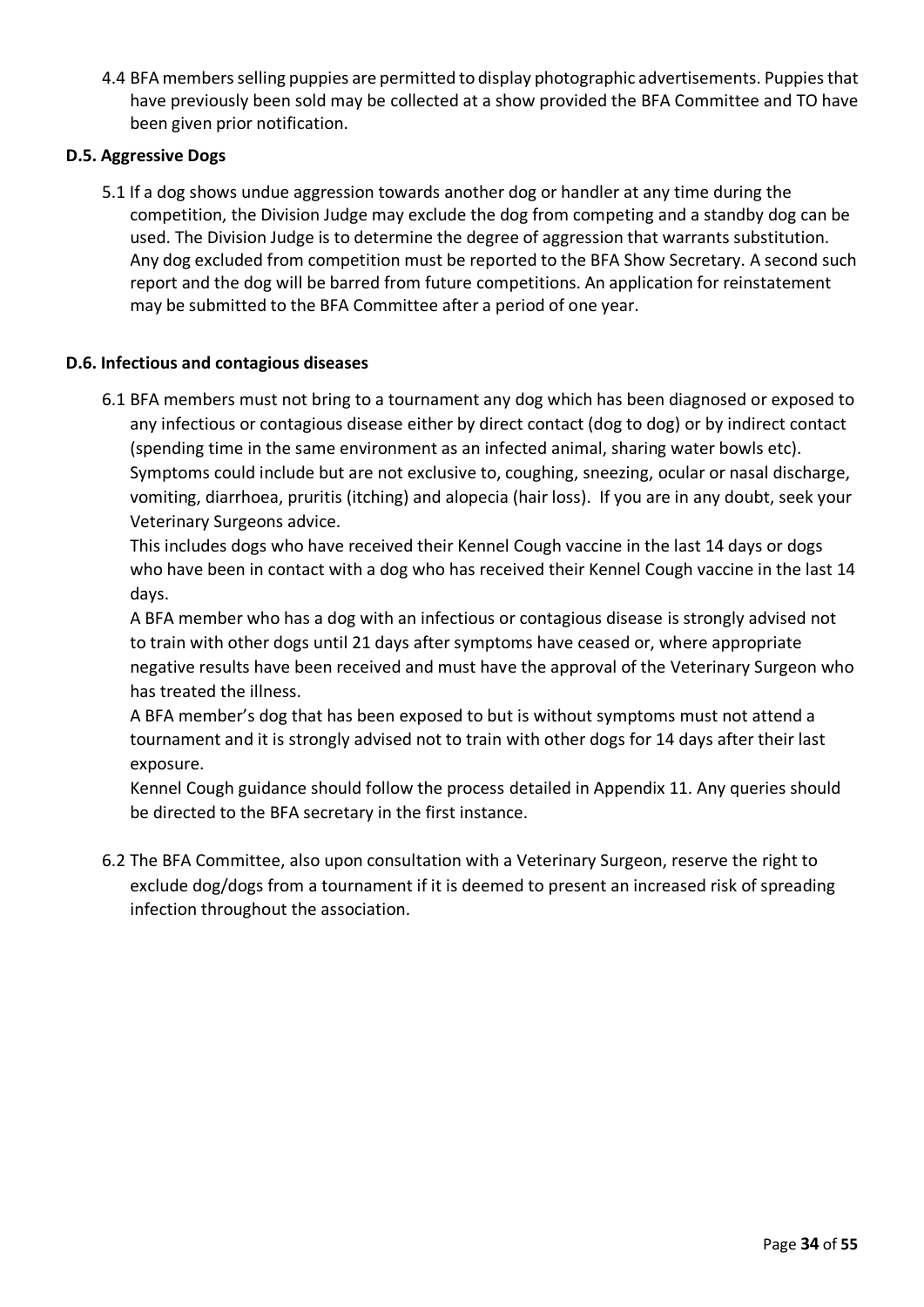# <span id="page-34-0"></span>**POINTS AND AWARDS**

# **Section E**

#### <span id="page-34-1"></span>**E.1. Dog points and awards**

- 1.1 Each time a team races in a BFA sanctioned flyball tournament each dog racing with that team can earn points towards a flyball title (Appendix 2). Each of the 4 dogs contributing to a clean run (a run without any faults) will be awarded 20 dog points. 5 points will be awarded for each leg which is won.
- 1.2 Any Team voluntarily Withdrawing from Competition' (WFC) during racing and rule A3.12 will apply
- 1.3 If a time is not recorded for any reason (e.g. EJS failure, interference etc) then points will be awarded if there were no faults prior to the race being ended.
- 1.4 All personnel on the team sheet (captain, handlers and box loader) must be current members of the BFA. All dogs must be registered with the BFA and registered to an owner/handler who is a current BFA member. Failure to comply will result in the loss of all points. NOTE: Flyball Foundation and 'fun' events will not be subject to points allocation.
- 1.5 It is the responsibility of Team Captains and Members to check points allocated to their Dogs in good time. The BFA will only accept queries relating to the issuance of dog points within 30 days of the points being published on the website.

#### **E.2 Loss of points**

- 2.1 If the team name and/or team number (TRN) are missing, incorrect, or do not match, points, placing and seed time will be lost.
- 2.2 If the team captain's name and/or BFA number are missing; incorrect; do not match; or the team captain is not a current BFA member, points, placing and seed time will be lost.
- 2.3 If the box loader's name and/or BFA number are missing, incorrect, do not match, or the box loader is not a current BFA member, points, placing and seed time will be lost.
- 2.4 If the handler's name and/or BFA number are missing, incorrect, or do not match, points will be lost for that dog.
	- If the handler and/or registered owner is not a current BFA member points, placing and seed time will be lost for that team.
	- If all handler numbers are missing, incorrect, or do not match, then points, placing and seed time will be lost for that team
- 2.5 If the dog's name and/or BFA number are missing, incorrect, or do not match, points will be lost for that dog.
- 2.6 If the dog's breed does not match the breed it was registered as, points will be lost for that dog.
- 2.7 If a dog has competed and is underage, points, result and seed time will be lost for that team.

2.8 If the dogs are not circled, the points for that heat are lost.

#### <span id="page-34-2"></span>**E.3. Young Members Award Scheme**

3.1 The Young Members Award Scheme will reward all participants with a milestone award for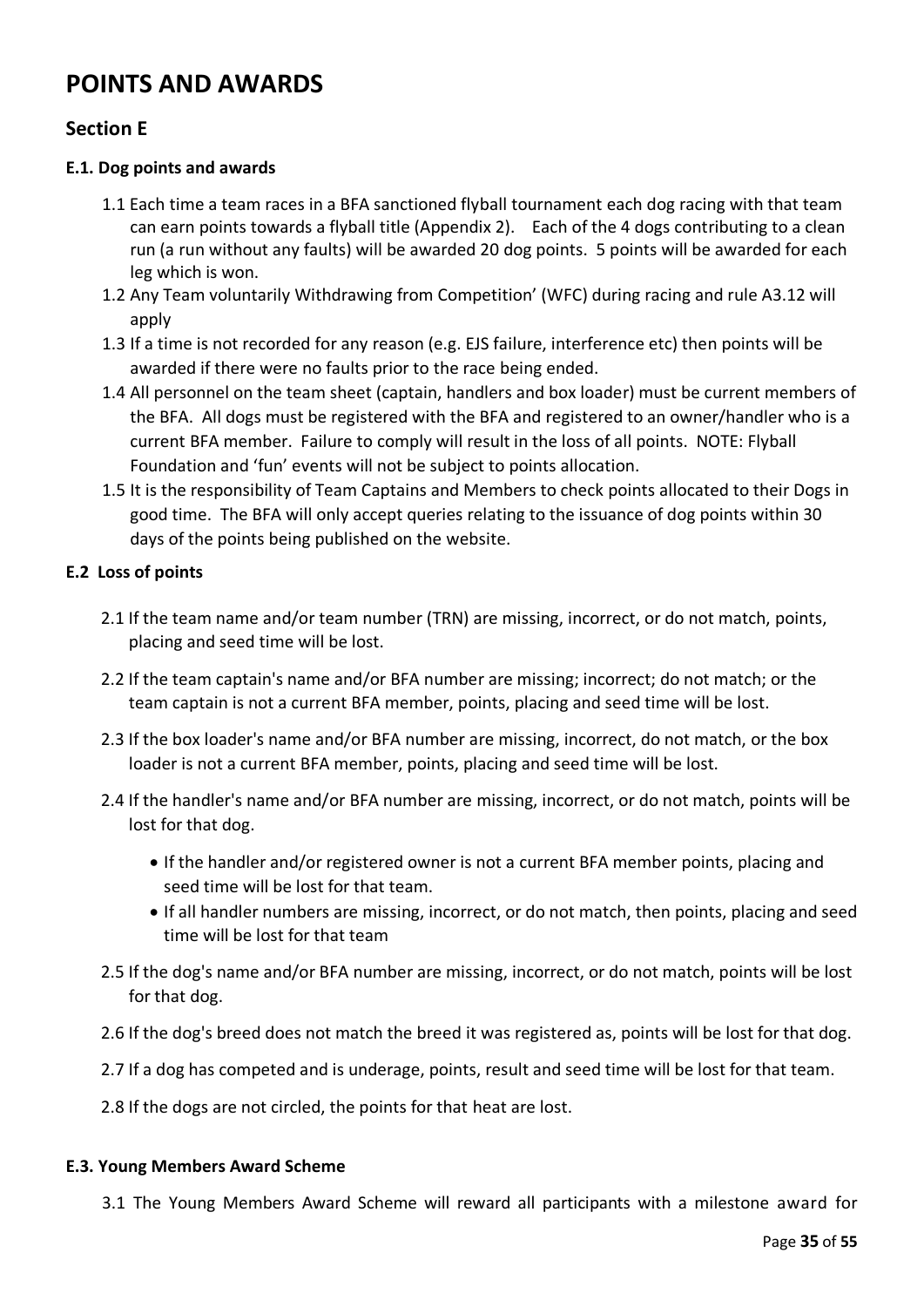members aged 4 to 18.

- 3.2 Points are earned in all aspects of Flyball including contribution to team, ring party duties and racing; these young people may become the qualified judges of the future with an all-round indepth knowledge of the sport.
- 3.3 The awards take the names from previous successful juniors who have achieved  $1<sup>st</sup>$  place in the original annual competition along with a precious metal or gemstone. No two awards will have the same surname. (Appendix 3 – list of awards)
- 3.4 From 7000 points onwards, the Milestone awards will take the surname of the person reaching the required points first adding a precious gem of their choice *(if the same person reaches a subsequent award first then a gem and name will be allocated by the Award Secretary).*

3.5 Points are awarded for;

- a. judging half a division at a Sanctioned open, multibreed, singles or pairs Tournament (minimum 16 years of age) or half a division at a Starters Tournament.
- b. Handling a dog at a Sanctioned open, multibreed, foundation, singles or pairs and foundation Tournament (for half a division or a minimum of 2 races in staggered format).
- c. Box loading at a Sanctioned multibreed, foundation, singles or pairs and foundation Tournament (for half a division or a minimum of 2 races in staggered format).
- d. Ring Party duties i.e. Line Judge, Scribe and Box Judge at a Sanctioned multibreed, foundation, singles or pairs and foundation Tournament (for half a division, or a minimum of 7 races in staggered format)
- e. Ball collecting duties at a Sanctioned open, multibreed, foundation, singles or pairs and foundation Tournament (for half a division or a minimum of 2 races in staggered format). Points will be awarded for foundation, singles and pairs competitions held alongside a BFA sanctioned tournament but not for stand-alone foundation, singles and pairs competitions.

# <span id="page-35-0"></span>**E.4. Annual awards**

- 4.1 **Flyball Open Team of the Year** Awarded to the Team, that with 4 dogs has run the fastest time from 1st January to 31st December exclusively in Sanctioned Open or Limited Open competitions. This will be awarded up to third place.
- 4.2 **Flyball Multibreed Team of the Year** Awarded to the Team that with 4 dogs, has run the fastest time from 1st January to 31st December exclusively in Sanctioned Multi-breed or Limited Multi-breed competitions. This will be awarded to first place only.
- 4.3 **Claire Gristwood Award** Awarded to the Jack Russell Terrier or Parson Russell Terrier that has accumulated the most Flyball points from 1st January to 31st December exclusively in Sanctioned Open and Limited Open competitions.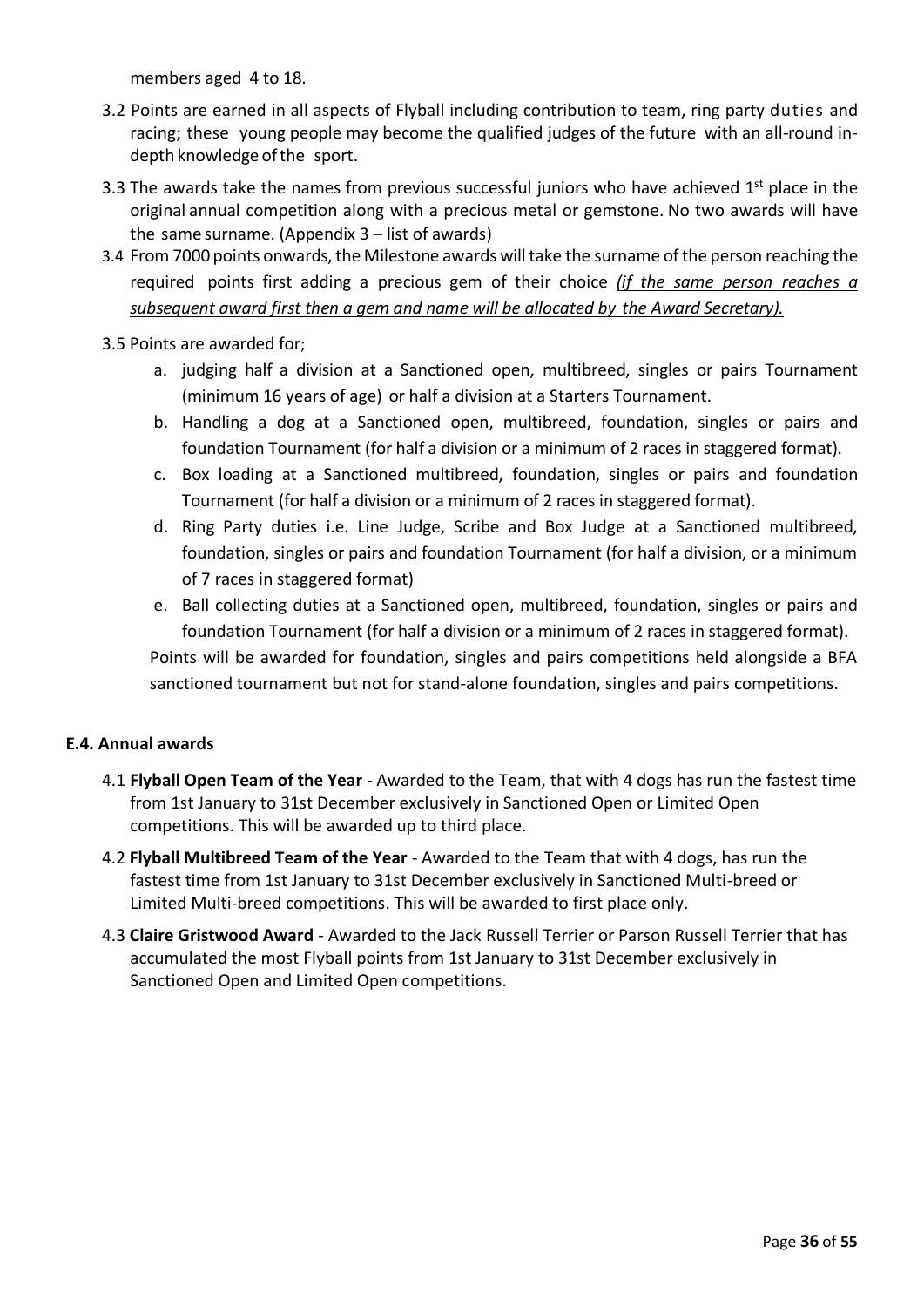# <span id="page-36-0"></span>**DISCIPLINARY PROCESS**

# **Section F**

#### <span id="page-36-1"></span>**F.1. Objective**

- 1.1 The objective shall be for all members of the Association to be aware of the Association's Rules and Policies and to observe its Code of Ethics.
- 1.2 It is the Team Captain's responsibility to ensure that all team members are aware of and adhere at all times to the BFA Code of Ethics, in order not to bring the sport of Flyball into disrepute.
- 1.3 It is the Committee's responsibility to ensure that the Disciplinary process is conducted fairly, impartially, within the given timescale(s) (whenever possible) and in the strictest confidence.

#### <span id="page-36-2"></span>**F.2. Misconduct**

Misconduct shall include, but not be limited to behaviour in opposition to the BFA Code of Ethics, abusive or foul language, demonstration of dissatisfaction with a judge's decision, demonstration of poor sportsmanship, wilful violation of the BFA rules, wilful intent to gain unfair advantage, or any behaviour that would leave a spectator, competitor, host or sponsor with an unfavourable opinion of Flyball.

#### <span id="page-36-3"></span>**F.3. Gross Misconduct**

Gross Misconduct shall include, but are not limited to inhumane treatment of a dog, theft, fraud, disorderly and indecent conduct, physical assault or threatening physical violence on any person, drunk and disorderly conduct, the use of illegal drugs, deliberate damage to BFA property or that of any other BFA member or any other person. All the above will apply at BFA Sanctioned Shows, including outside racing times, and at any other time when gross misconduct is deemed to have been committed by a BFA member.

#### <span id="page-36-4"></span>**F.4. Misconduct/GrossMisconductCharge**

- 4.1 Any current BFA member may report another member or group of members for misconduct/gross misconduct. Misconduct/Gross Misconduct charges should be forwarded to the BFA Secretary in writing in the first instance, within 14 days of the alleged incident. The BFA Secretary will pass the matter to the committee.
- 4.2 Every effort will be made to resolve the complaint within 3 months from the date the complaint was first accepted; however, in exceptional circumstances this may not be possible.
- 4.3 The Committee reserve the right to reject a complaint by a member(s) if it is believed to be broadly or substantively the same as a previous complaint or they believe the complaint to be vexatious or malicious.
- 4.4 Complainants should be aware that during any investigation, whilst evidence gathering is taking place, facts may arise that could affect the final outcome of the investigation.
- 4.5 Complaints of a similar nature will only be considered on production of good, reasonable new or additional evidence.
- 4.6 The BFA Committee may prefer charges against any member or group of members within 6 months of any alleged incident of misconduct/gross misconduct. In this instance, any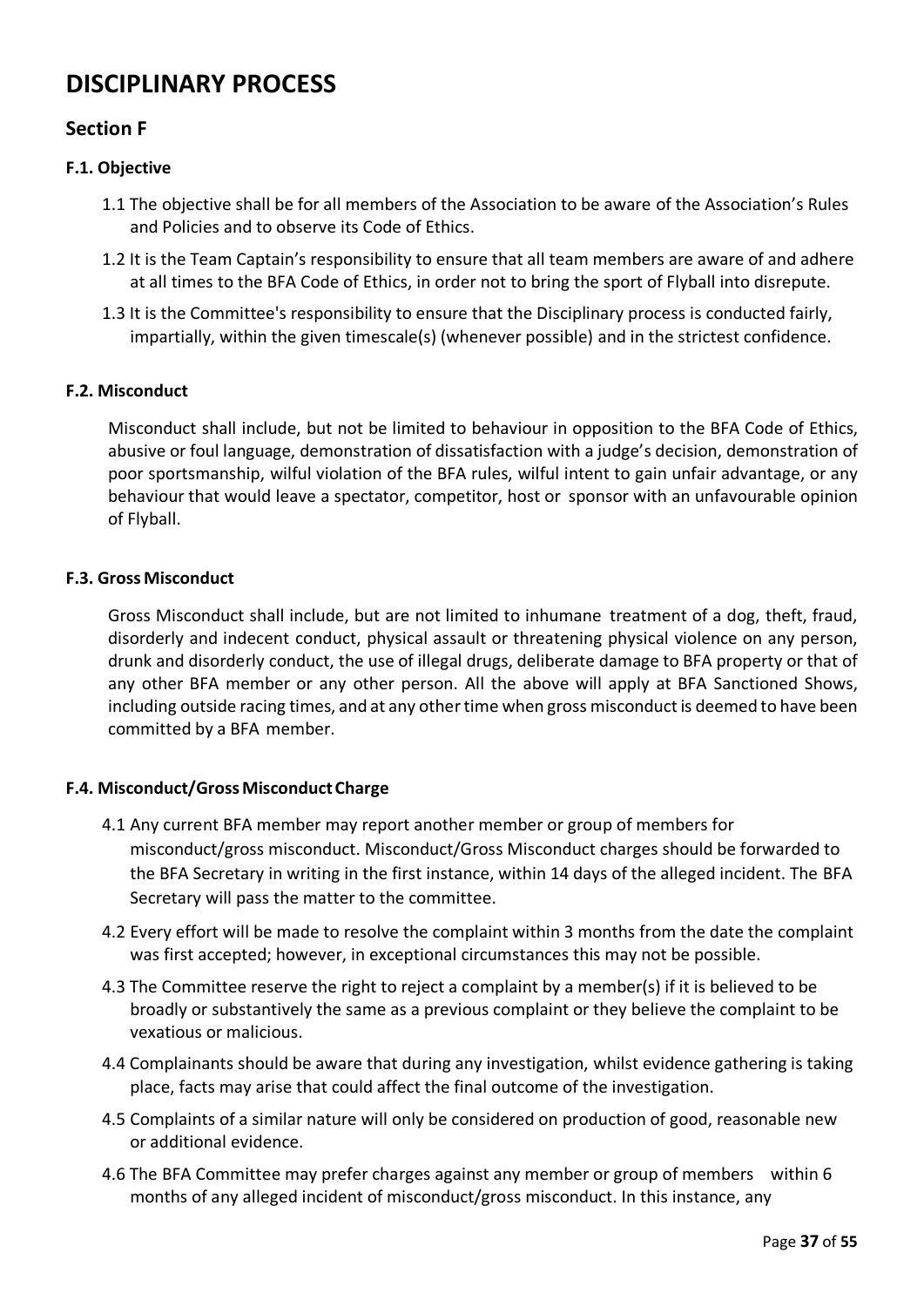administration fee will be waived.

- 4.7 In a case of Gross Misconduct the BFA Committee reserves the right to immediately suspend the membership of person(s) suspected of being responsible for a complaint deemed to be of this nature, pending further enquiries by an appointed impartial investigating officer wherever possible.
- 4.8 All complaints should be dealt with in confidence unless agreed with the individual raising the complaint. Information supplied by other parties involved in the complaints procedure will also be dealt with sensitively and only disclosed on a need to know basis. Any unjustified disclosure regarding a complaint may be subject to investigation.
- 4.9 The investigating Officer shall inform all parties at the outset of the procedure and that the need may arise to disclose information to certain people, such information shall only be disclosed by the Investigating Officer, in strictest confidence.
- 4.10 The appointed Investigating Officer will look to settle a dispute by means of Mediation or Arbitration or Discipline procedures.
- 4.11 An administration fee of £50.00 should accompany each misconduct/gross misconduct charge. This fee will be forfeited if the misconduct/gross misconduct charge is not upheld or the fee returned if the charge could not be proceeded with due to the criteria not being fulfilled.

# <span id="page-37-0"></span>**F.5. DisciplinaryProcedure**

- 5.1 Once the BFA Committee has received a complaint of misconduct/gross misconduct they shall carry out a preliminary investigation by appointing an impartial investigating officer wherever possible, who should make initial enquiries and report back to the BFA Committee within 5 days. The Committee reserves the right to establish and clarify the nature of the complaint being lodged before appointing an Investigating Officer.
- 5.2 The Investigating Officer will gather evidence and initial statements in writing from the complainants, defendant members and all witnesses to the alleged incident. The defendant member(s) will be given the opportunity to make oral representation(s) if they so wish and a written statement produced.
- 5.3 The Investigating Officers initial report should contain a recommendation for the Committee to consider whether more time is required to investigate further or to pursue meditation or whether the complaint should be dismissed.
- 5.4 The investigating officer within 6 weeks of their appointment having gathered all relevant information and mediation outcome if appropriate, will then report back to the BFA Committee.
- 5.5 The Committee will consider if a DSC is required or whether further mediation or arbitration can settle the dispute or if the matter has satisfactorily been resolved.
- 5.6 Once set up the DSC will then consider the misconduct/gross misconduct charge(s) and consider various sanction options available and where appropriate the DSC shall be empowered to suspend from membership any member or member(s) found guilty of misconduct/gross misconduct for an appropriate length of time. In considering the length of suspension, the DSC shall have regard to the member's record and in particular any previous findings of misconduct/gross misconduct. The terms of the suspension shall be determined by the DSC, judged on the merits of each individual case.
- 5.7 The complainant(s) and defendant member(s) shall be informed within 14 days of the DSC arriving at a decision.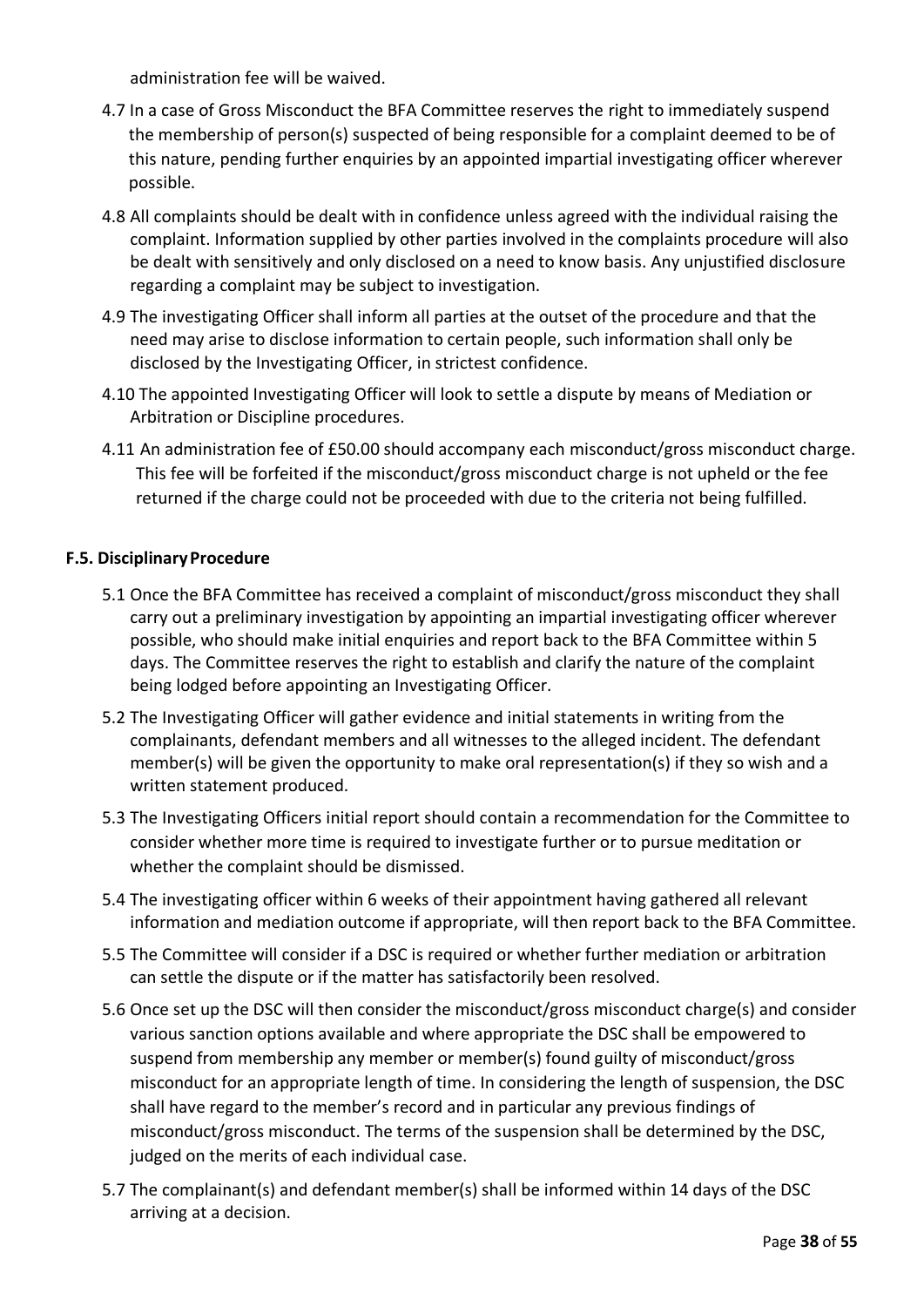- 5.8 Whilst the investigation should remain confidential, the complainant should be kept informed of the process in order to demonstrate that the rules are being followed
- 5.9 A report will be sent to the BFA Secretary detailing the DSC findings and recommendations.

#### <span id="page-38-0"></span>**F.6. Disciplinary Sub Committee (DSC)**

In the event of a charge of misconduct/gross misconduct the committee will appoint a Disciplinary Sub Committee (DSC) to deliberate on the evidence relating to the matter. The DSC shall comprise of at least three current BFA members, who may or may not be committee members, excluding the Chairperson and the Secretary.

#### <span id="page-38-1"></span>**F.7. Appeal**

- 7.1 The defendant member(s) may appeal against the DSC's decision. The appeal should be in writing and sent to the BFA Secretary within 21 days of the date of the notification of the DSC's decision. Either the complainant or the defendant member(s) may appeal.
- 7.2 The complainant member(s) may appeal against the Investigating Officer's outcome when a complaint has not been upheld. The appeal should be in writing and sent to the BFA Secretary within 21 days of the date of the notification of the outcome.
- 7.3 The BFA Committee will consider the appeal.

#### <span id="page-38-2"></span>**F.8. AppealHearing**

- 8.1 The committee shall review the DSC's investigations, reports and deliberations together with the appeal submission. After deliberation and by majority vote the Committee shall determine from the evidence available whether to ratify or over-rule the DSC's decision, or amend the length/increase the length of suspension.
- 8.2 The committee shall review the Investigating Officer's investigations, reports and deliberations together with the appeal submission. After deliberation and by majority vote the Committee shall determine from the evidence available whether to ratify or overrule the outcome
- 8.3 The BFA Secretary shall immediately notify the appellant(s) of the Committee's decision.
- 8.4 The BFA Committee will prepare a report of the proceedings for record purposes.
- 8.5 The findings will be posted in official BFA publications.
- 8.6 A complaint or DSC findings will only be reviewed once and there will be no further appeal or review after this.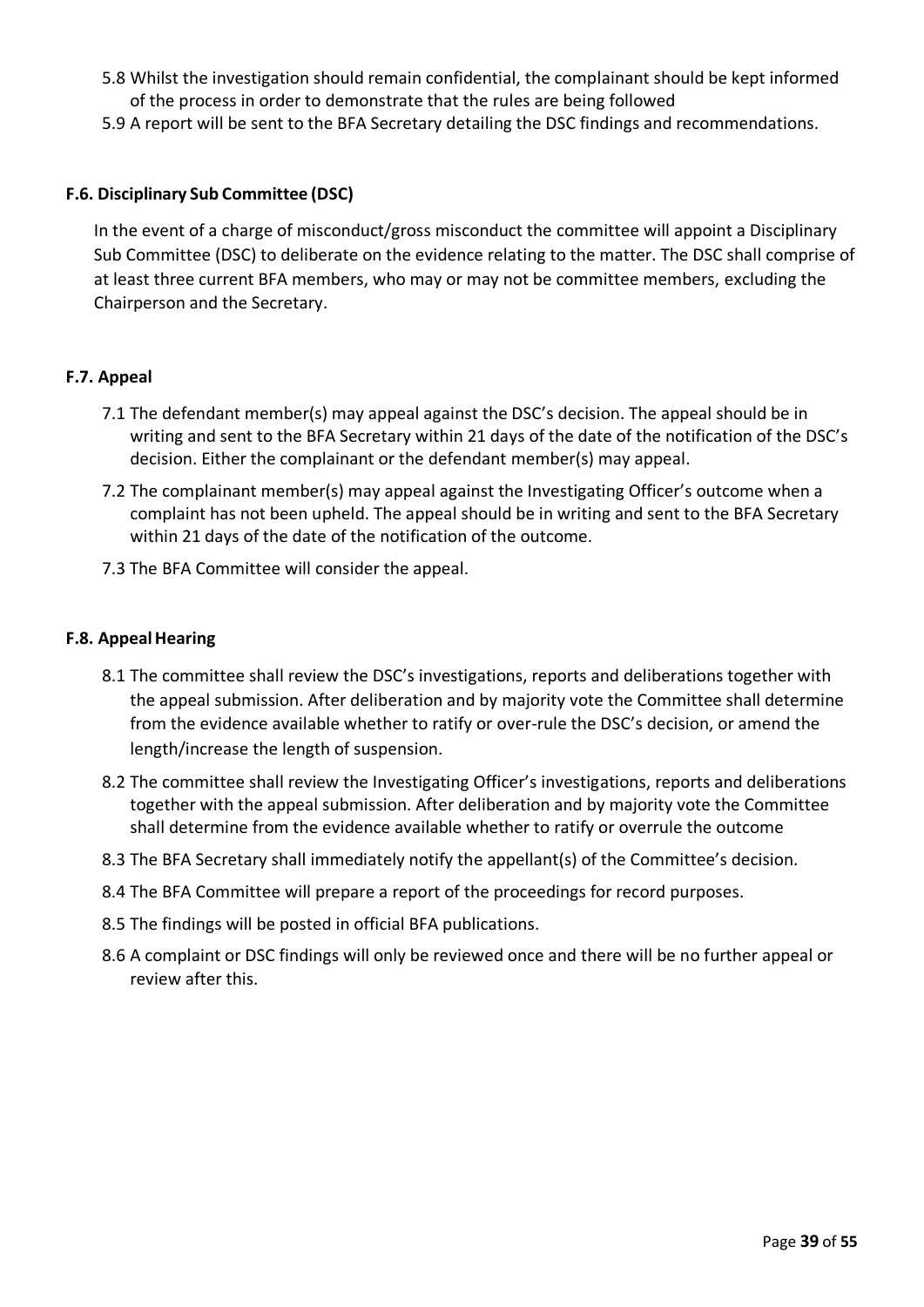# <span id="page-39-0"></span>**APPENDIX 1 - ROLE DESCRIPTORS FOR BFA COMMITTEE MEMBERS AND OFFICERS OF THE COMMITTEE**

The following role descriptors outline the primary duties of the elected and appointed members of the BFA Committee as description in the Constitution.

The role descriptors are not an exhaustive list of duties of the role holders but where additional items are identified as requirements of the role, they shall be introduced to the role descriptor by mutual agreement between the elected members of the Committee and the appointed members.

Primary members:

- 1. A **Chairperson** appointed by a majority vote of the Committee who will: oversee and facilitate the activities of the Committee; lead Committee discussions and all General Meetings; determine the outcome of any vote by the Committee and, if the vote is tied, use a further vote of their own so that the Committee's vote provides a conclusive outcome; and sign all minutes of Committee meetings if they are satisfied that they are accurate;
- 2. A **Treasurer** appointed by a majority vote of the Committee who will: collect and deposit funds; examine and certify expenditures; provide audited accounts and prepare an annual financial report for the Annual General Meeting; report on the current financial standing of the BFA at each meeting of the Committee; keep a register of all assets of the BFA over the value of £50; maintain the BFA's insurance policies; and administer fiscal penalties for late race returns; and
- 3. A **Secretary** appointed by a majority vote of the Committee who will be responsible for the administrative duties of the BFA including but not limited to: legal counsel; minutes and meetings; mailing and correspondence; the keeping of relevant records of all the BFA's dealings; and maintaining a record of all approved BFA Officials, e.g. Head Judges.
- **4. Committee Members** will work effectively as a team with the other 8 members of the elected Committee. Deal with all Committee correspondence impartially, fairly and in a timely manner. Will declare any conflicts of interest when they become apparent, be available to attend face to face and or online meetings. Attend every AGM whilst serving as a Committee member. Act as mediator or an Investigating Officer on behalf of the BFA Committee for incidents, complaints or dog welfare issues. Attend, support and assist with planning for BFA Championships and BFA training events.

# Officers:

- 5. A **Records and Statistics Team** who will: maintain, in respect of BFA-sanctioned competitions, all sanctioned tournament records and the BFA's statistics, issue tournament results, prepare seeding lists and ratify times and records; make the same available to BFA-sanctioned tournament organisers in order that the organiser can comply with BFA requirements; and keep the same up to date on the BFA's website;
- 6. A **Webmaster** who will be responsible for the administration and technical maintenance of the BFA Website, including both web and mail servers; on request, advise the Committee on all aspects of the BFA Website; and liaise with the Membership Secretary and Tournament Secretary, Records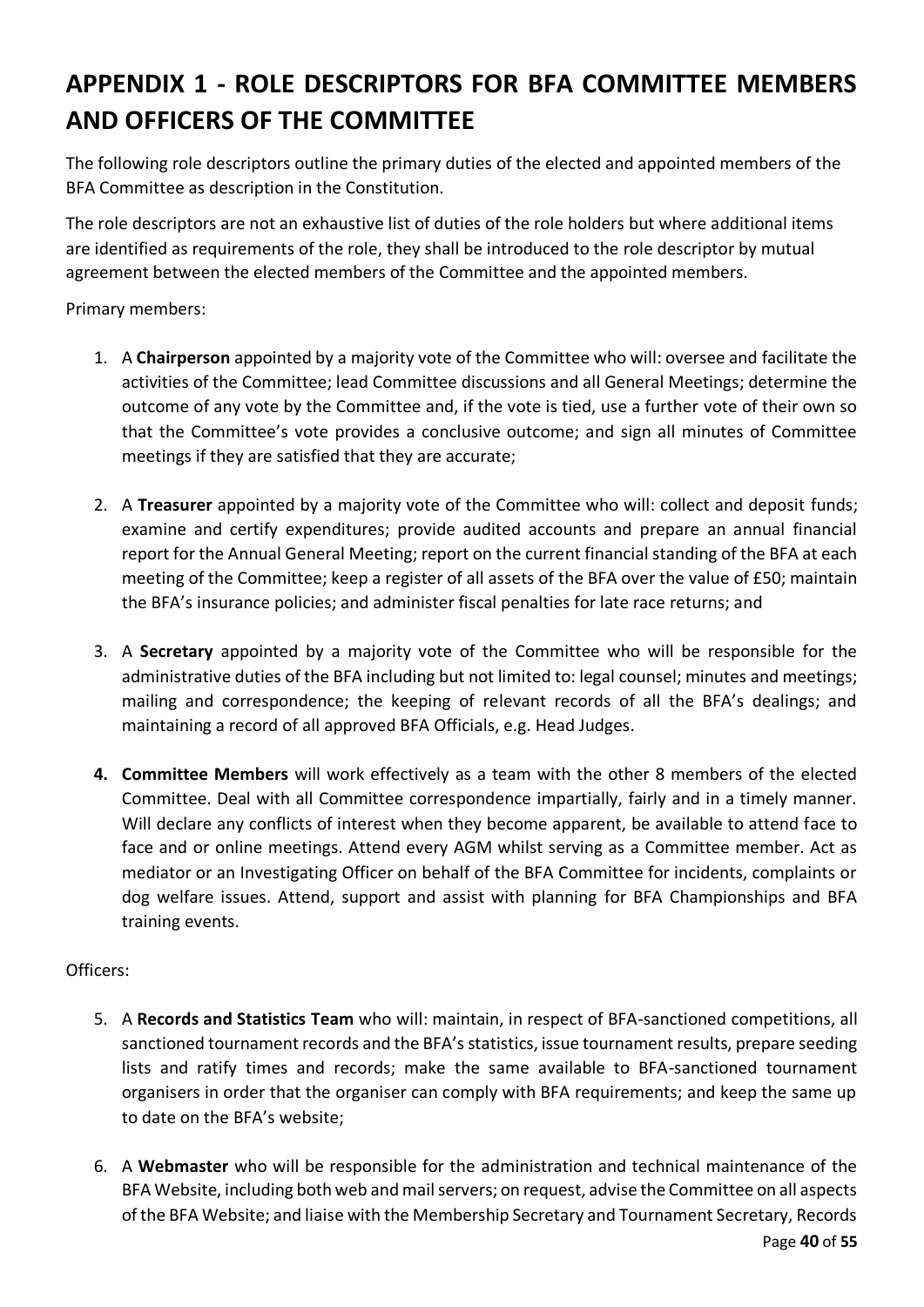and Statistics Coordinator and the Secretary to ensure the smooth running of their respective areas;

- 7. A **Membership Secretary** who will: keep, maintain and update all Club and Team registrations, membership names, addresses, telephone numbers and subscription details; allocate membership, team and dog numbers; provide the appropriate details to the Records and Statistics Coordinator and to the Treasurer as and when required; and maintain all relevant data on the BFA Website;
- 8. **Regional Representatives**. Each BFA geographical region will be served by a Regional Representative appointed by the Committee who can be approached by prospective new members, new teams and existing members and teams for help and advice in respect of the BFA and flyball in general. Regional Representatives will also assist any member with any new rule or rule amendment proposal they wish to or have submitted for consideration at an Annual General Meeting;
- 9. A **Show Secretary** who will: approve dates for sanctioned tournaments; ensure that tournament organisers receive all the necessary information to comply with BFA requirements; maintain all relevant data on the BFA Website; take bookings for all BFA-owned Electronic Judging Systems (EJS)
- 10. A **Media Team** which will be responsible for or will provide advice to the Committee in respect of electronic/online/web communications and public and press relations;
- 11. A **Judges Sub-Committee** who will oversee BFA Judges and Judging Qualifications and promote high standards and consistency of judging decisions. Deal with incident reports, where deemed appropriate by the committee;
- 12. An **Awards Secretary** who will ensure that certificates are printed and glass awards ordered in a timely manner and that they are delivered to tournament organisers in good time for them to be presented;
- 13. A **Height Card Administrator** who will collate the information received on the C9 form into the Height Card database, ensure that the data is made available to tournament organisers prior to their events (either by e-mail or online), maintain and update the Dog Heights Master List once the criteria are met and answer any queries from members regarding the status of a dog's official height.
- 14. A **Veterinary Team**. A qualified Veterinary team who will advise the Committee on matters relating to dog welfare and health;
- 15. An **Accessibility Advisor** who will provide information to and consult with the BFA on issues relating to inclusion and accessibility; and
- 16. A **Disciplinary Sub Committee** (see the Disciplinary Policy for more details);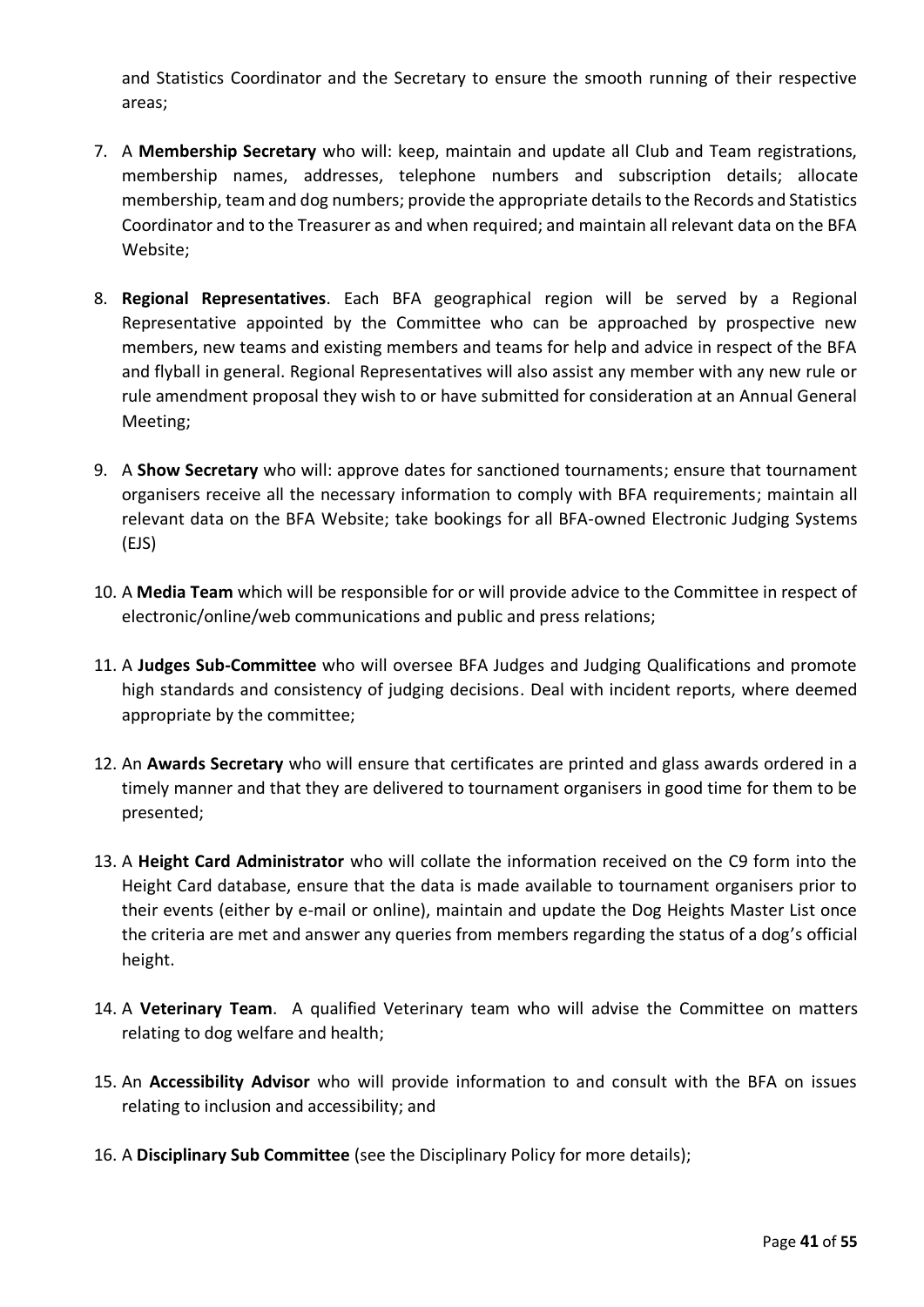# <span id="page-41-0"></span>**APPENDIX 2 - DOG AWARDS**

- BFA will award a certificate of achievement to any dog receiving 1000 points.
- BFA will award a certificate of achievement to any dog receiving 5000 points.
- BFA will award a certificate of achievement to any dog receiving 10000 points.
- BFA will award a Milestone certificate and award to any dog receiving 20,000 points.
- BFA will award a Milestone certificate and award to any dog receiving 30,000 points.
- BFA will award a Milestone certificate and award to any dog receiving 40,000 points.
- BFA will award a Milestone certificate and award to any dog receiving 50,000 points.

• BFA will award a valedictory certificate to any dog retiring full time from flyball regardless of points total. Certificate will identify dog and handler details, current club, first and last show, and status gained. A valedictory certificate will only be produced on request of the Club Captain and will only be produced once for each dog.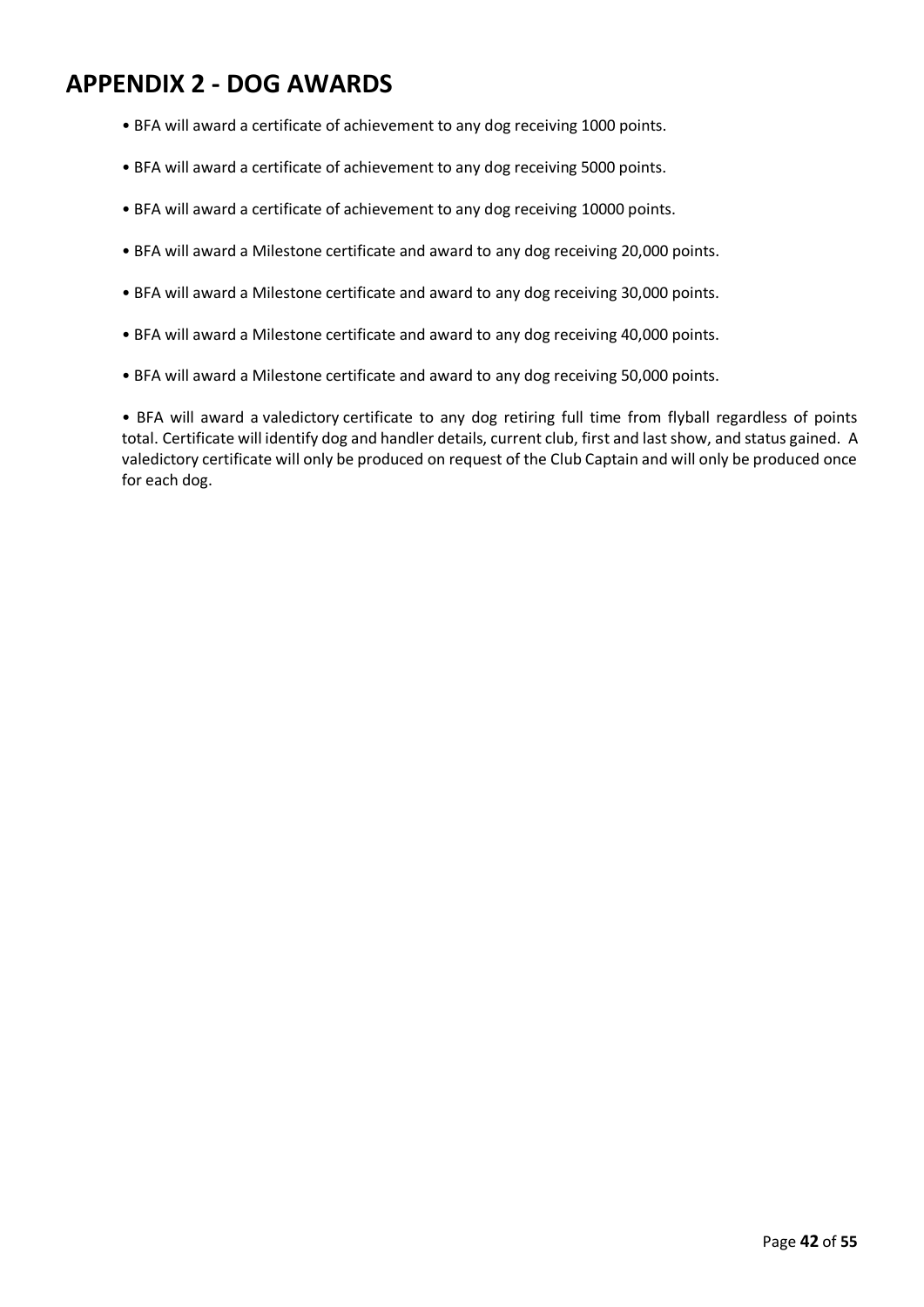# <span id="page-42-0"></span>**APPENDIX 3 - YOUNG MEMBERS' AWARD SCHEME**

- 100 points Silver Aubrey-Wilson Award (Certificate)
- 200 points Gold Merryman Award (Certificate)
- 500 points Platinum Frost Award (Certificate)
- 1000 points Pearl Knott Award (Certificate)
- 1500 points Jade Mills Award (Certificate)
- 2000 points Sapphire Jennison Award (Certificate and Glass Award)
- 2500 points Diamond Barnard Award (Certificate and Glass Award)
- 3000 points Opal Anderson Award (Certificate and Glass Award)
- 3500 points Topaz Novasio Award (Certificate and Glass Award)
- 4000 points Emerald Short Award (Certificate and Glass Award)
- 5000 points Ruby Barraclough Award (Certificate and Glass Award)
- 6000 points Amber Reynolds Dobson Award (Certificate and Glass Award)
- 7000 points (Certificate and Glass Award)
- 8000 points (Certificate and Glass Award)
- 9000 points (Certificate and Glass Award)
- 10000 points (Certificate and Glass Award)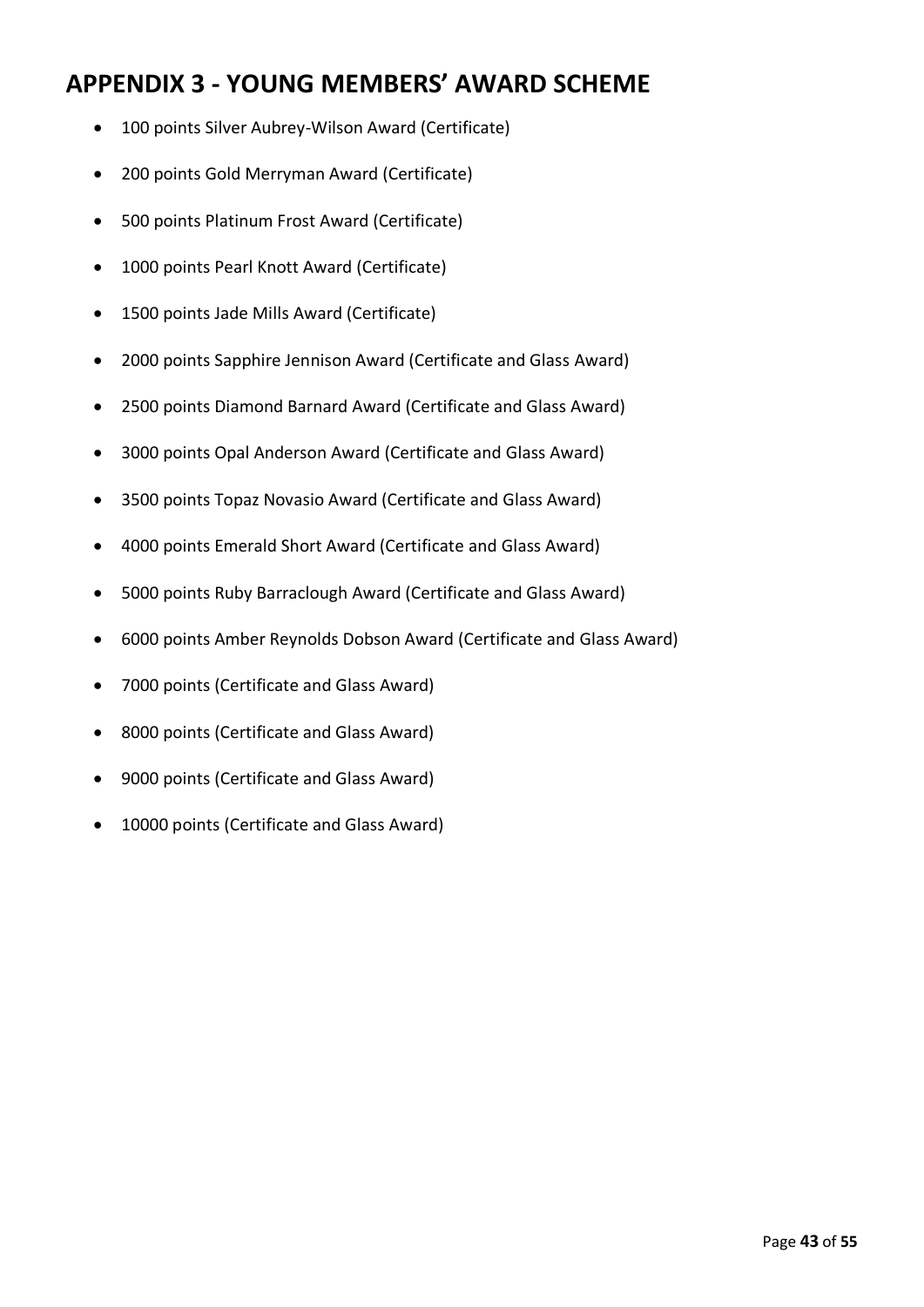# <span id="page-43-0"></span>**APPENDIX 4 – LIST OF BFA FORMS THAT CAN BE DOWNLOADED FROM THE WEBSITE/ONLINE FORMS**

All forms can be found on the BFA website at the following link: <http://www.flyball.org.uk/downloads>

- C2 Time Sheet
- C2 & Racing Paperwork 5 Team Div
- C2 & Racing Paperwork 6 Team Div
- C2 & Racing Paperwork 7 Team Div
- C2 & Racing Paperwork Foundation Singles and Teams
- C2 Info Stickers
- C4 Record Time Form
- C6 Tournament Results
- C9 Tournament Jump Height
- Disability & Flyball A Briefing for Judges and Club Captains
- Height Card Master List
- Ring Party training delegate book
- Singles and Pairs Results and paperwork
- Social Media Policy
- Tournament Organisers Guide to Dealing with Disability Issues
- Witness Statement Form
- Young Members Award Scheme
- Young Members Award Scheme Points Record Form
- Young Members Award Scheme Registration Form

# **Online forms**

- C3 Tournament Application Form
- Adding a dog to membership
- Collision Reporting Form
- Disabled Camping Request Form
- Incident Report Form
- Judges Competition Report Form
- Judges Training Application Form
- New Membership Application Form
- Pre-registration for Flyball foundations
- Return to Starters Request Form
- Team Application Form
- Team Captains change of Details form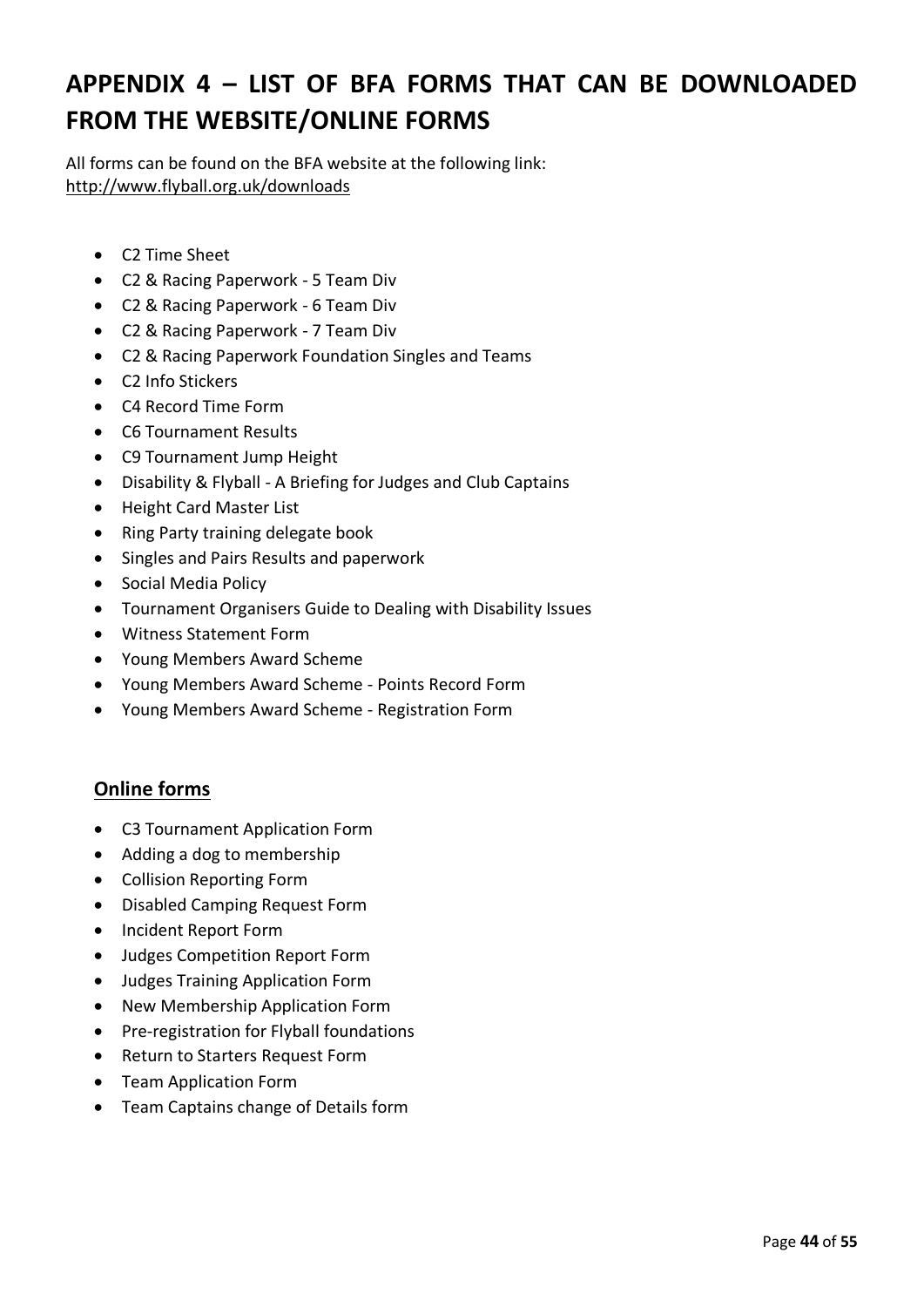# <span id="page-44-0"></span>**APPENDIX 5 – SOCIAL MEDIA POLICY**

# **Purpose and Scope of the Policy**

The British Flyball Association ("the Association") recognises that the internet provides unique opportunities to participate in interactive discussions and share information on particular topics using a wide variety of social media. Therefore, the Association does not wish to discourage its members ("the Membership") from accessing and using such media, nonetheless it expects that certain standards of conduct are observed to protect its reputation and the Membership from the dangers of inappropriate use.

#### **Who is covered by this policy?**

The policy covers the entire membership, including ordinary members, Committee members, office bearers, and any other officials or judges. Third parties who post to any public facing Association social media accounts or pages must also comply with the policy.

#### **Procedure**

- The BFA expects its members to keep confidential information secure.
	- o This means members must not post information on a social networking site which is confidential to the BFA, or its Membership.
- The BFA expects its members to comply with data protection requirements.
	- $\circ$  This means members must not breach any data protection obligations, for example disclosing personal information about another member online.
- The BFA expects its members to act with integrity and comply with ethical standards and all applicable laws.
	- o This means members must not breach any other laws (in addition to Data Protection) or ethical standards (for example, to use social medial in a false or misleading way).
	- o Members must not post entries on a social networking site which are derogatory, defamatory, discriminatory or offensive in any way or which could bring the Association into disrepute.
- Members should be aware that documents can be created on social networking sites which Courts can order to be disclosed for use in litigation. Consequently, the Membership will be assumed to have written any contentious items attributed to them unless they can prove definitively that they have not done so.
- The BFA monitors its IT systems and Social Networking accounts/groups/pages as is deemed necessary in order to prevent inappropriate usage. Hard copy of any blog entries/social media posts will be used in any disciplinary proceedings.
- Members should report any instances they feel may breach this policy to a BFA Committee member with accompanying screenshots/links/evidence wherever possible.

#### **Disciplinary Action**

Members whose conduct breaches this policy will be subject to disciplinary action in accordance with the Association's disciplinary policy as outlined in Section 3 of the BFA Rules. This can be up to and including, dismissal and barring from the Association.

#### **Acceptance**

By applying to be allowed to access any Social Media site operated by or in the name of the Association and continuing to use the site by either reading or posting comments, you indicate your acceptance of this policy and you agree to be bound by the conditions of use.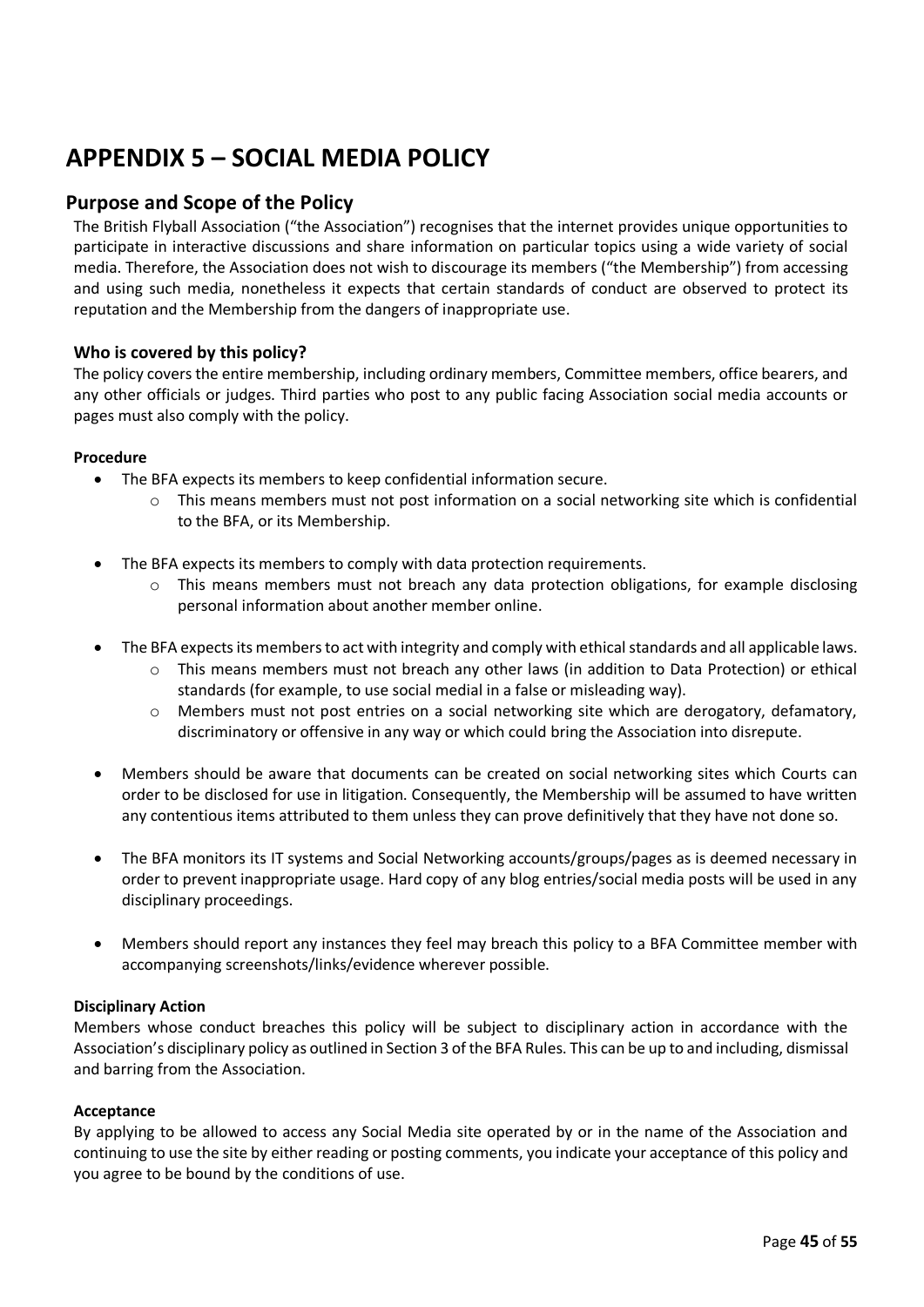# <span id="page-45-0"></span>**APPENDIX 6**

# **DATA PROTECTION POLICY**

# **Purpose and Scope of the Policy**

The purpose of this policy is to outline the principles of Data Protection and ensure all members of the British Flyball Association (BFA) are aware of their obligations in accordance with the Data Protection Act 2018 (DPA18).

This policy covers all members of the BFA, all BFA officials and any individual handling or processing data on behalf of the BFA or a BFA sanctioned activity.

# **The Data Protection Act**

DPA18 is the UK legislation implemented as a result of the European General Data Protection Regulation (GDPR), which states that 'the protection of natural persons in relation to the processing of personal data is a fundamental right.' It confers rights and responsibilities on both individuals and organisations. Therefore, to protect the BFA and it's membership, any individual handling or processing personal data should be aware of what personal data is, what processing means, and what their duties and responsibilities are so that they act in accordance with the law.

**Personal Data** means data which relates to a living individual who can be identified from that data. This includes any expression of opinion about the individual and any indication of the intentions of the data controller or any other person in respect of the individual.

**Processing** means collecting, storing, retrieving, holding, using structuring, filing and destroying personal data as well as the requirement to ensure correct processing of personal data.

# **The Data Protection Principles**

DPA18 gives people the right to access their personal data, the right to require the rectification or destruction of inaccurate data and the right to have their data treated in accordance with the 6 Data Protection Principles:

**Principle 1.** Personal data must be fairly and lawfully processed. You must be transparent, clear and open about the reason for collecting personal data; it is unlawful to collect personal data without a legitimate reason. Be sure you know why you need it before you ask for it.

**Principle 2.** Personal data must be obtained for one or more specified and lawful purposes and must not be further processed in any manner incompatible with that original purpose. The data can only be used for the purpose it was collected; it cannot be used again for a different purpose.

**Principle 3.** Personal data must be adequate, relevant and not excessive. Request and hold only sufficient data to achieve the stated purpose. Don't ask for personal data you don't need.

**Principle 4.** Personal data must be accurate and, where necessary, kept up to date. You should not knowingly hold or process inaccurate data.

**Principle 5.** Personal data must be kept no longer than necessary. Data should only be retained for as long as it is required. If you don't need it anymore, delete it.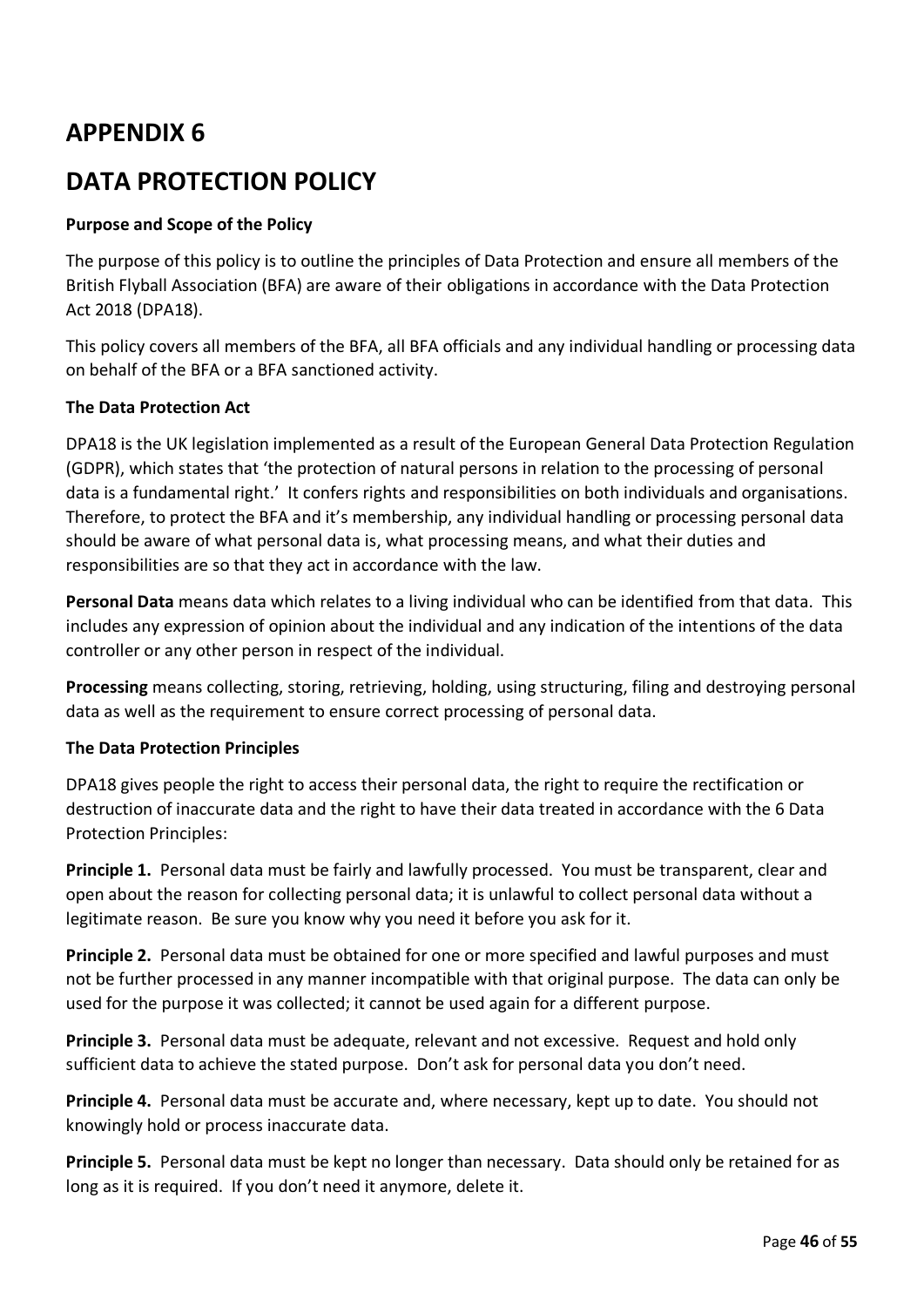**Principle 6.** Personal data is to be protected by appropriate technical and organisational measures against unauthorised or unlawful processing and against accidental loss or damage. You must take reasonable steps to ensure the data collected is secure and not accessible by someone isn't authorised to use it.

Any members or officials processing data on behalf of the BFA are to act in accordance with DPA18 and the principles of data protection. In the context of the BFA, personal data may relate to membership details, personal details required for tournament entries, contact details (including those held by Club Captains for the club members). The DPA specifically relates only to people and does not relate to information about dogs. The DPA also applies to personal data processed on social media applications – see Appendix 5 Social Media Policy.

**What to do if you think the BFA holds inaccurate or out of date personal data.** You should contact the holder of that data in the first instance. State what you think they hold and why it is inaccurate or out of date and what your request is (correction or deletion). If you consider that your request has not been adequately dealt with, please contact the BFA Data Protection Advisor (details on the BFA website). Please note that photographic proof of identification (e.g copy of passport/photo driving licence) will be required.

**How to access your personal data held by the BFA.** All requests for copies of personal data held as a record by the BFA should be sent in writing to the BFA Data Protection Advisor. Requests should detail precisely what information you require and where you think it is held. You will be required to provide photographic proof of identification. There is an administration charge of £10 for each request.

**Where to get further advice on the Data Protection matters.** Search data protection on the government website [www.gov.uk.](http://www.gov.uk/) Alternatively, contact the BFA Data Protection Advisor (details on the BFA website).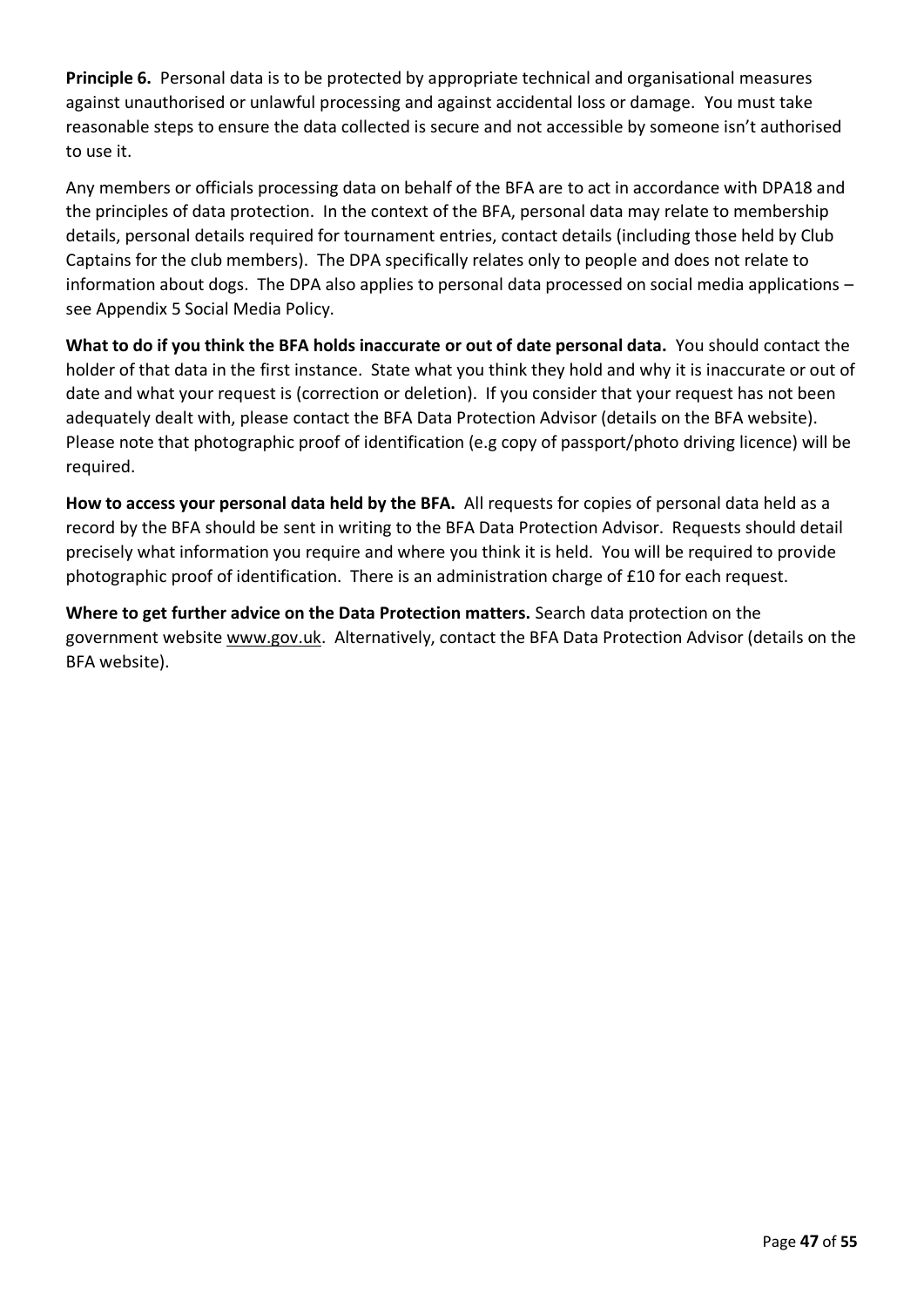# **APPENDIX 7 – LIST OF BFA FEES**

| <b>New Membership</b>      |                                                      |
|----------------------------|------------------------------------------------------|
| Single Membership          | One adult member                                     |
| Adult and Child membership | One adult member and all under 18's in one household |
| Joint Membership           | Two adult members in one household                   |
| Family Membership          | Two adults and all under 18's in one household       |

# For each new member application there is a £3.00 joining fee, it will apply in addition to the sliding scale membership fee.

| Charge<br>(including £3<br>joining fee) | January -<br><b>March 2022</b> | April 2022 to<br>June 2022 | July 2022 to<br>September<br>2022 | October 2022<br>to December<br>2022 | January 2023<br>to March<br>2023 |
|-----------------------------------------|--------------------------------|----------------------------|-----------------------------------|-------------------------------------|----------------------------------|
| Single                                  | £8.00                          | £23.00                     | £18.00                            | £13.00                              | £8.00                            |
| <b>Adult and Child</b>                  | £9.25                          | £28.00                     | £21.75                            | £15.50                              | £9.25                            |
| Joint                                   | £10.50                         | £33.00                     | £25.50                            | £18.00                              | £10.50                           |
| Family                                  | £11.75                         | £38.00                     | £29.25                            | £20.50                              | £11.75                           |

Renewals made from 1<sup>st</sup> April onward incur a £10 late renewal fee.

<span id="page-47-0"></span>

| <b>New Team Application:</b>                | £12 inc VAT                        |                    |             |
|---------------------------------------------|------------------------------------|--------------------|-------------|
| <b>Tournament Application:</b>              | £24 inc VAT                        |                    |             |
| <b>Tournament Results team fees:</b>        | £2 per team inc VAT                |                    |             |
| EJS(Lights) Hire(for BFA tournaments only): |                                    | Per unit, per day: | £60 inc VAT |
| Payment to be submitted with complaint:     | £50 (refunded if complaint upheld) |                    |             |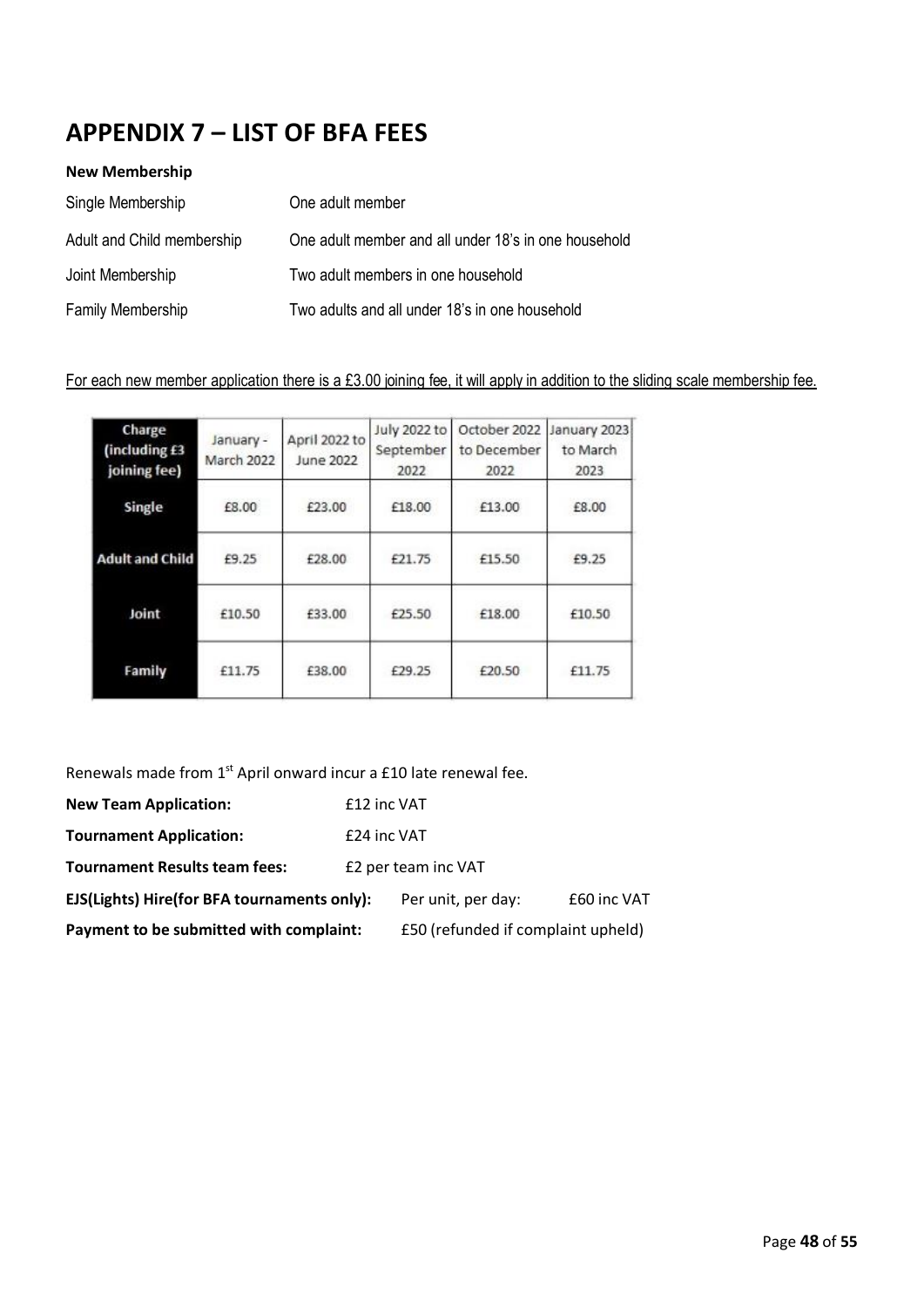# **APPENDIX 8**

# **BFA RULES FOR FLYBALL FOUNDATION EVENTS**

Flyball is a competitive dog sport which places certain demands on both the dog and handler, requiring them both to able to meet certain standards of technical ability and knowledge of the rules in order to play the sport of flyball in a safe manner without risk of injury or damage to themselves or other canine or human competitors. Achieving the level of training required to do this is often beyond the means of a flyball club to do in club training sessions alone, and this is why the BFA provides opportunities for handlers and dogs to develop their flyball skills in preparation for open racing through a range of Flyball Foundation activities.

There are 3 pillars of BFA Flyball Foundations, these are:

**Flyball Foundation Racing** – Dogs Racing in a BFA sanctioned ring where training props are allowed (competitive racing).

**Ring-Time Training** – Dogs training in a BFA sanctioned ring in a non-competitive setting (timed sessions).

**Fun Events** – Any other flyball related activity that is not governed by the BFA Constitution and Rules of Flyball Racing (have-a-go, flyball runs without a box/chute).

Flyball Foundation Racing and Ring-Time training events are conducted under conditions sanctioned by the BFA and governed by the BFA Constitution and Rules of Flyball Racing (with specific exceptions, see below). In order to ensure dog and handler safety, to be eligible for Flyball Foundation competitions or to take part in Ring-Time training sessions, Club Captains are to ensure that dogs and handlers have met the BFA Standard for flyball.

**The BFA Standard**. The minimum standard required of dogs and handlers to be able to safely race or train under BFA sanctioned conditions is the BFA Standard which is defined as:

**Handler** – For both Flyball Foundation events and ring-time training, a handler must be able to safely release a dog into the racing lane and retrieve their dog under control.

**Dog** – To compete in a Flyball Foundation event a dog must also be able to go over 4 jumps and safely retrieve a ball from a flyball box/chute<sup>1</sup> and return back over 4 jumps to their handler.

**Safe Flyball** – The over-riding principle is that dogs and handlers can compete or train safely. Should a supervising judge have any safety concerns they are to consult with the HJ and Club Captain in the first instance. Dogs or handlers deemed unsafe may be withdrawn from racing or training. The HJ's decision is final.

#### **FUN EVENTS**

Dogs who have not yet achieved the basic BFA Standard for safe flyball can hone their skills in other fun events. Fun events are not governed by the BFA and the BFA Constitution and Rules of Flyball Racing do not apply and can be conducted at any time or place other than in a flyball ring sanctioned by the BFA for competition or training. Rules, conditions and eligibility for fun events are at the discretion of the organiser. Fun events are to be held separately from BFA sanctioned events and they are not to interfere with the running or timings of any BFA sanctioned event.

 $1$  Any Flyball box used is to meet the specifications of the BFA Constitution and Rules of Flyball Racing; a chute is defined as an adequately padded single-piece board that can either be self-supporting or placed in front of a Flyball box (a chute needs to be safe and fit-for-purpose, the HJ's decision on what is safe and fit-for-purpose is final).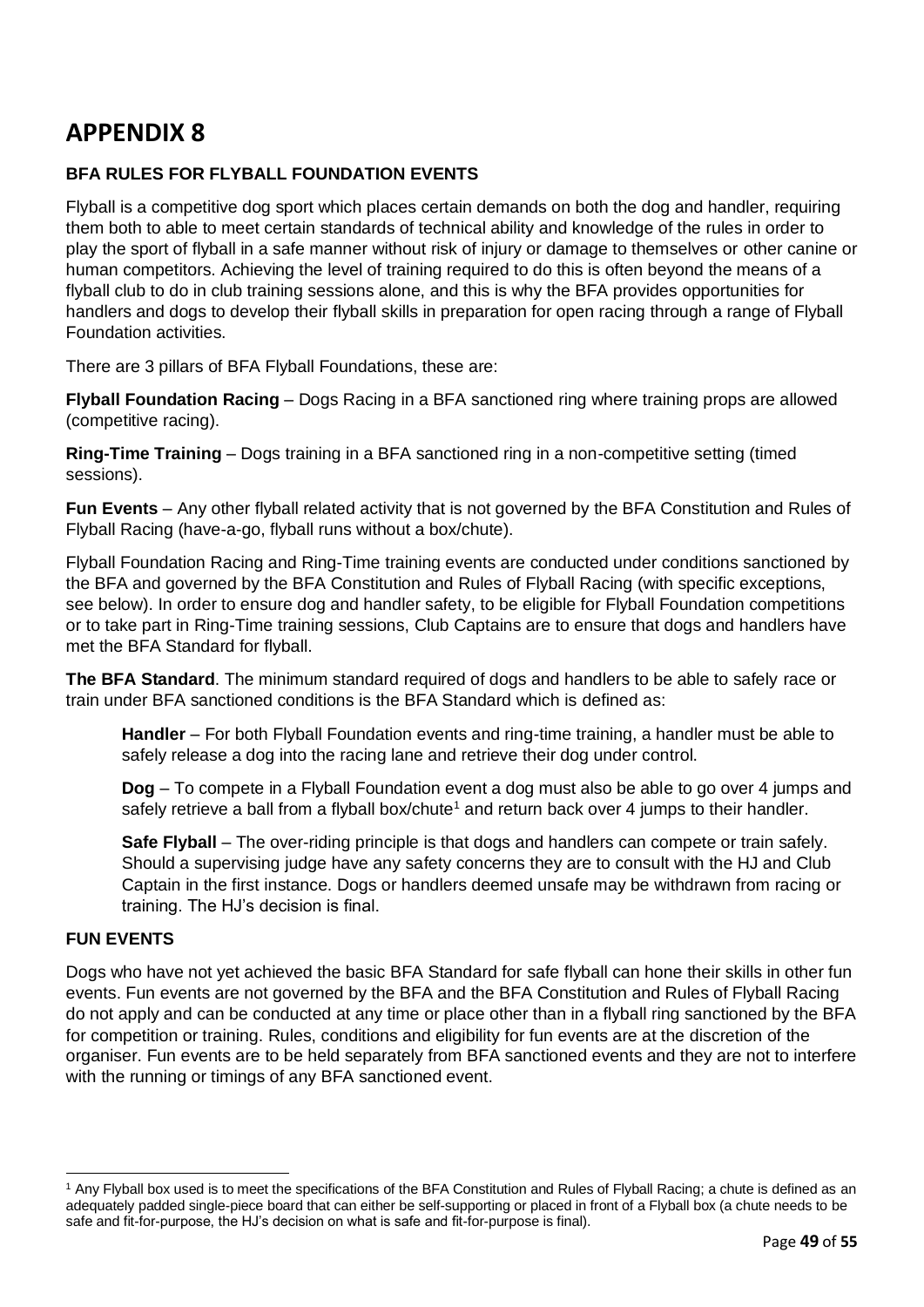# **FLYBALL FOUNDATION COMPETITIONS & RING-TIME TRAINING**

Flyball Foundation activities are essential to the development of good flyball dogs and handlers that can conduct themselves in a flyball ring in a safe manner. Flyball Foundation competitions and ring-time training are to only take place in a BFA sanctioned ring, and they are to be supervised by a BFA Qualified Judge (or HJ). The BFA Constitution and Rules of Flyball Racing apply to all Flyball Foundation competitions and ring-time training with the following exceptions:

**Flyball Foundation Racing**. This is competitive racing with the use of props allowed:

a. Dogs must be 12 months or older at the time of competition.

b. Jumps are to be set at a minimum height of 6 inches and a maximum height of 10. If all competing dogs are over the age of 18 months and this is verified in advance of the competition, use of higher jumps may be approved by the QJ.

c. Standard flyball props are allowed; including the use of striders, a chute instead of a flyball box, wings, jump boards (all props need to be safe and fit-for-purpose). Any unusual or novel props need to be approved by the QJ prior to use.

d. The flyball box does not need to trigger but the dog is required to take a recognisable ball from a flyball box or a chute (not rolled or picked from the floor). The dog should be attempting to turn in a safe manner, not "stealing" the ball form the box or chute with its mouth.

e. Team members are allowed in the racing lane (such as a runner, or to place/remove striders) but only with the prior approval of the other competing team and the QJ.

f. Centre-netting (or suitable barrier) is to be run down the centre of the racing lanes and in the run-back area to limit unintentional interference and/or distractions (loose balls). Jumps are not to be netted, although wings are allowed.

g. Dogs and handlers are to be able to meet the BFA standard. Failure to do so will result in their removal form the competition by the QJ.

h. False starts – Not required in Foundation racing. Start light sequence should be used to start the race but racing continues if one or both sides false starts. If the dog runs clean this is not recorded as a fault.

i. Dogs and handlers competing in the same Flyball Foundation team do not need to be from the same primary club. A foundation racing team can be 1-4 dogs, a team does not need to be 4 dogs to compete.

j. Flyball Foundation teams shall race no more than 4 times in any competition (most dogs in Flyball Foundations will be too young or too old for open, returning from injury or requiring retraining).

k. Flyball Foundation races are 3 heats, run all 3; the winner of a Flyball Foundation competition is determined by the team that has completed the most clean runs (no faults) during the event. Clean runs are recorded per dog (2 dogs running clean and 1 dog faulting equals 2 clean runs for that team for that race). Foundation Flyball is focused on dog and handler achieving the BFA standard safely, not about speed.

l. TOs are encouraged to supply all competitors with a suitable token of achievement.

**Ring-Time Training**. An allocated period of time in a BFA sanctioned ring setting to individually or team train dogs in the foundation level aspects of flyball. The BFA Rules of Flyball Racing do not apply as it is non-competitive, but ring-time training is to be supervised by a BFA QJ (or HJ). The following rules apply:

a. Standard flyball props are allowed; including the use of striders, a chute instead of a flyball box, wings, jump boards (all props need to be safe and fit-for-purpose). Any unusual or novel props need to be approved by the QJ prior to use.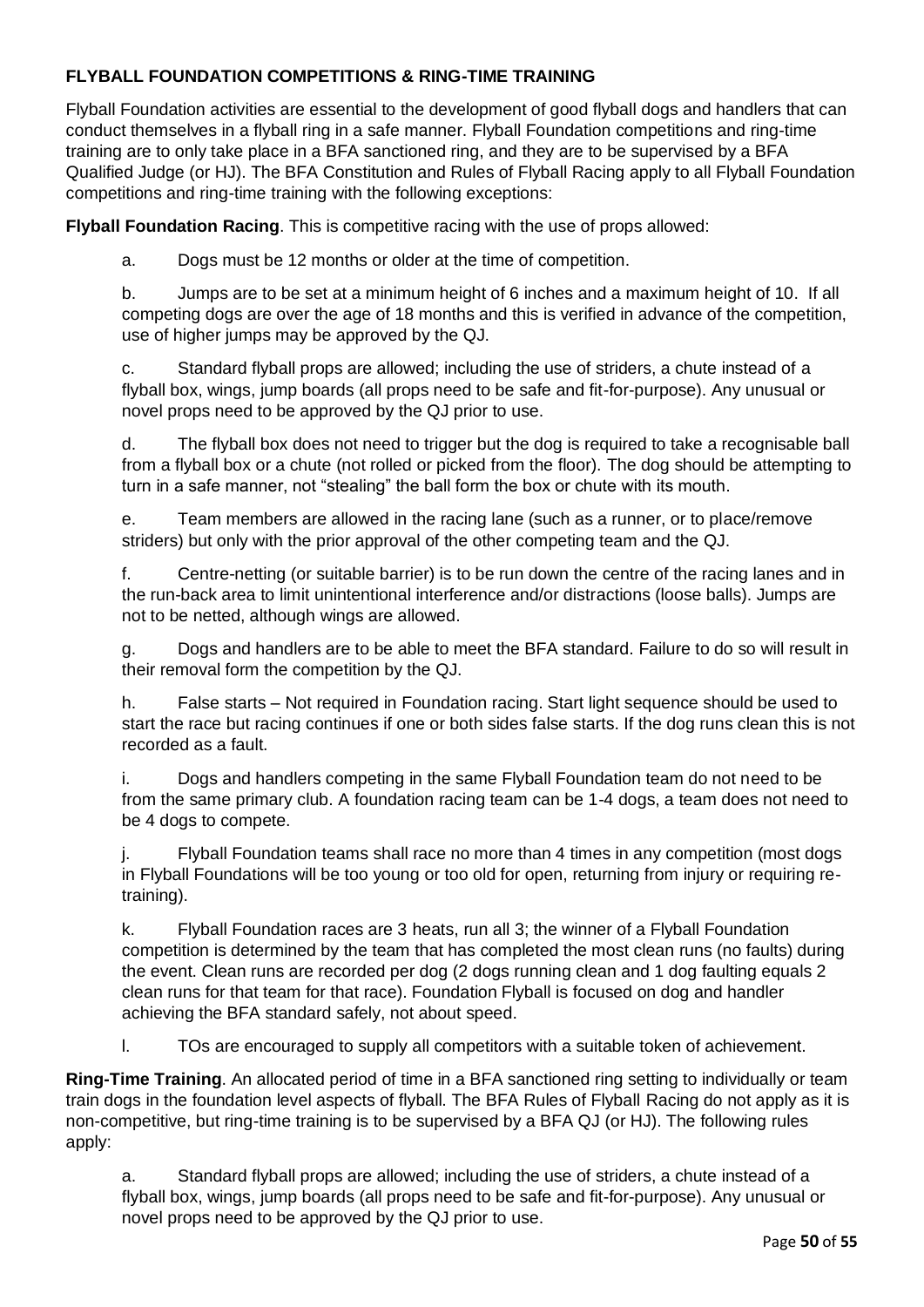b. If jumps are to be used they are to be set at a maximum height of 10 inches or the height of the smallest dog training, whichever is the lower; if all training dogs are over the age of 18 months and this is verified in advance, use of higher jumps may be approved by the QJ.

c. Team members are allowed in the racing lane (such as a runner, or to place/remove striders), but the QJ retains the right to pause any activity that is distracting to any other team in the ring at the time.

d. Set time limits are to be determined by the TO prior to the event and training slots are to be annotated on the racing schedule. Timings are to be strictly adhered to and enforced by the QJ and TO so as not to interfere with sanctioned racing.

e. Teams are not to bring any single dog out for more than 4 training sessions in one day.

f. A single ring-time training slot will be no longer than a standard race (8 minutes, timed by the supervising judge, starting from box lift on conclusion of previous race).

**Dogs Returning to Flyball Foundation Activities After Competing in Open**. There may be occasions when a dog has transitioned from Flyball Foundations to open competition but needs to take a step back, either through injury or for re-training (other reasons may apply). This could be at the discretion of the handler or Club Captain, or at the direction of the BFA Committee. Returning a dog to Flyball Foundation activity is often a sensible approach and for the long-term benefit of the dog concerned. A dog returning to Flyball Foundations is to be notified to the BFA Committee (if the return is not Committee directed). The handler requires written permission though from the BFA Committee for a dog to be eligible to compete in open again following a return to Flyball Foundation activities. This is so the BFA can be assured that the reason for the return to Flyball Foundation (i.e injury or training issue) is no longer valid. A returning dog may require assessment by a BFA HJ, Vet or BFA Committee member before final approval is given. Retired dogs can do Fun Events and be used for ring-time training but should not be returned to Flyball Foundation competition for welfare reasons as the physical demands placed on the dog are the same as open competition.

# **Event/Tournament Organisers Guide to Costs and Timings**

TOs should not plan on any racing day being longer than 10 hours (i.e 0830-1830), to allow adequate safe travelling time for competitors. 10 hours will provide sufficient time for the maximum 78 races permitted for each ring per day. Any racing capacity not required for open racing can be filled at the TOs discretion, after all open entries have been received, by Foundation Flyball divisions or ring-time training, depending on the time available and demand from competitors. It is reasonable that TOs should aim to cover all costs and expenditures related to hosting a sanctioned event and charges for Foundation Flyball and ring-time training should be set appropriately by the individual TO.

Flyball Foundation competitions and ring-time training should be scheduled with or alongside sanctioned racing where practicable so handlers get the benefit of seeing how open racing runs.

**Participants**. All people entering a BFA sanctioned ring need to be BFA members, or for the purposes of Foundation Flyball competitions or ring-time training, if not members, must be pre-registered with the BFA.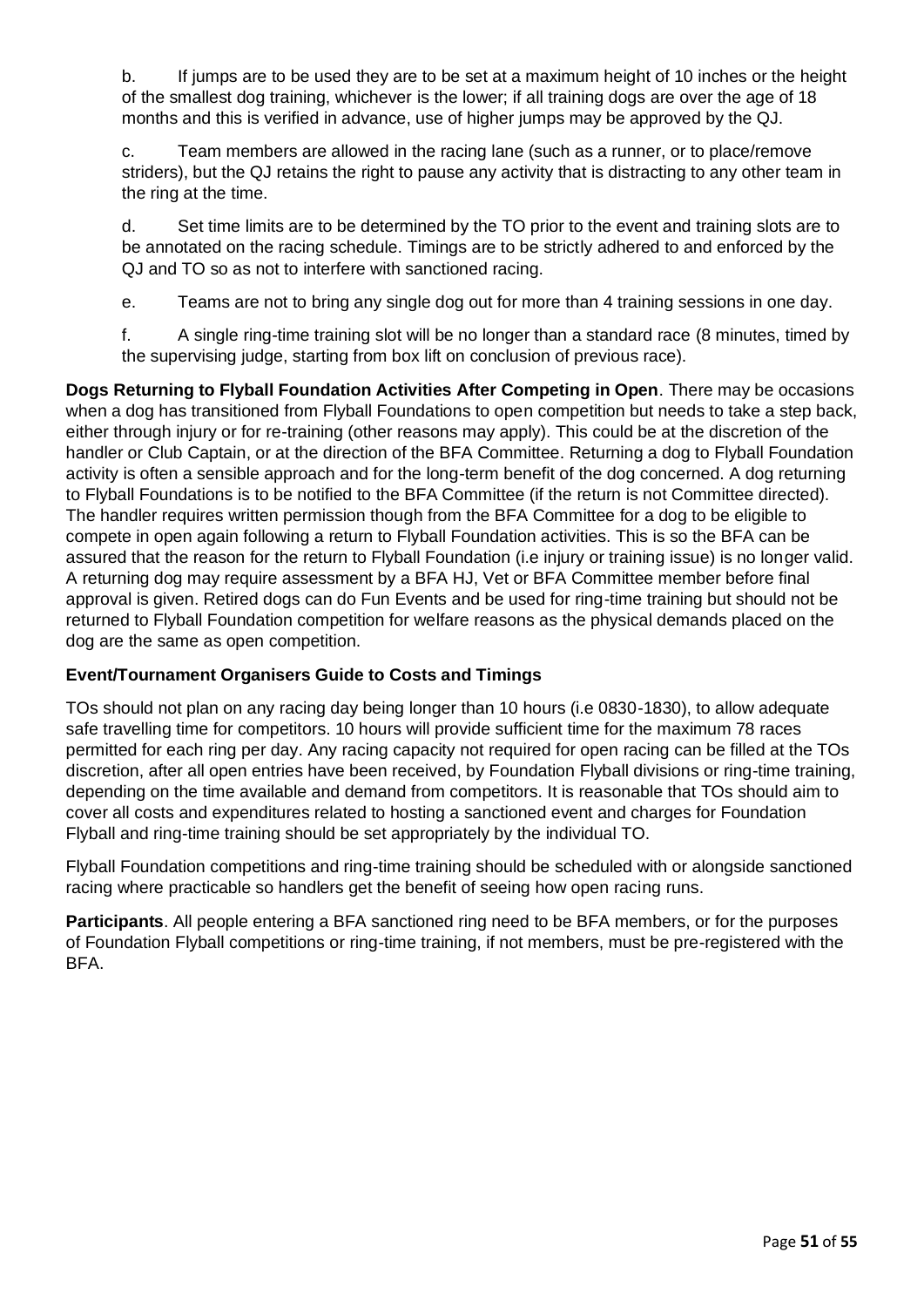# **APPENDIX 9**

## **DISABILITY DISCRIMINATION POLICY**

The purpose of this policy is to outline the principles of the Equality Act 2010 and to ensure all members of the BFA are aware of their obligations to not unlawfully discriminate against people with disabilities.

The Equalities Act 2010 protects disabled people and their carers from unlawful discrimination in all aspects of life including voluntary memberships of clubs and associations. The Act is therefore fully applicable to the BFA, its membership and our activities.

BFA flyball provides a unique level of access for people of all abilities to actively participate in competitive sport. We are proud to include in our membership people from all backgrounds and ability but we must also understand the positive action that may need to be taken to ensure everyone has an equal opportunity to enjoy the same level of access to flyball.

#### **The Equalities Act 2010**

The Act means it is against the law to discriminate against anyone because of a protected characteristic; age, gender reassignment, being married or in a civil partnership, being pregnant, disability, race, religion or belief, sex, or sexual orientation. BFA members are to abide by the Equalities Act 2010 in all respects, but this policy focuses specifically on the protected characteristic of 'disability' as it is often the most difficult to recognise and the most misunderstood.

The Act defines a disability as any 'physical or mental impairment that has a substantial and long-term negative affect on a person's ability to do normal daily activities.' This may often not be visible to other people and includes many mental health conditions such as dementia, depression, bipolar disorder, or obsessive-compulsive disorder. The Mind website at [www.mind.org.uk](http://www.mind.org.uk/) is a useful resource for finding out more about mental health issues.

The Act places obligations on Officials, Members and Tournament Organisers to avoid as far as possible by reasonable means the disadvantage which a disabled flyballer might experience because of their disability (and this may involve a degree of anticipatory thought and planning). The duty requires Members to take positive steps, wherever reasonable, to ensure that disabled people can fully participate in the racing, camping, associated flyball events and any benefits of membership or attendance at a tournament, training event or seminar that is provided for everyone else.

#### **BFA Disability Discrimination Policy Statement**

The BFA Committee, the Officials and the Membership recognise their obligations under the Equality Act 2010 to not discriminate unlawfully against people with disabilities in the application of the BFA Constitution, Rules of Racing and all associated policies, and are committed to making reasonable adjustments which facilitate the inclusion of all members of the flyball community regardless of ability or health. This also covers the people who care for them (e.g. family members) who could be discriminated by association with the disabled person.

To assist Officials, Members and Tournament Organisers in understanding their responsibilities and obligations under the Equalities Act 2010 the BFA have appointed an Accessibility Officer who can be contacted for advice on any of the above issues. [Kerena.marchant@btopenworld.com](mailto:Kerena.marchant@btopenworld.com)

The following additional resources which provide far greater detail on the application of the Equalities Act 2010 in the BFA are available for download from the BFA website:

Tournament Organisers Guide to Dealing with Disability Issues.

BFA Judges Guide to Dealing with Disability Issues.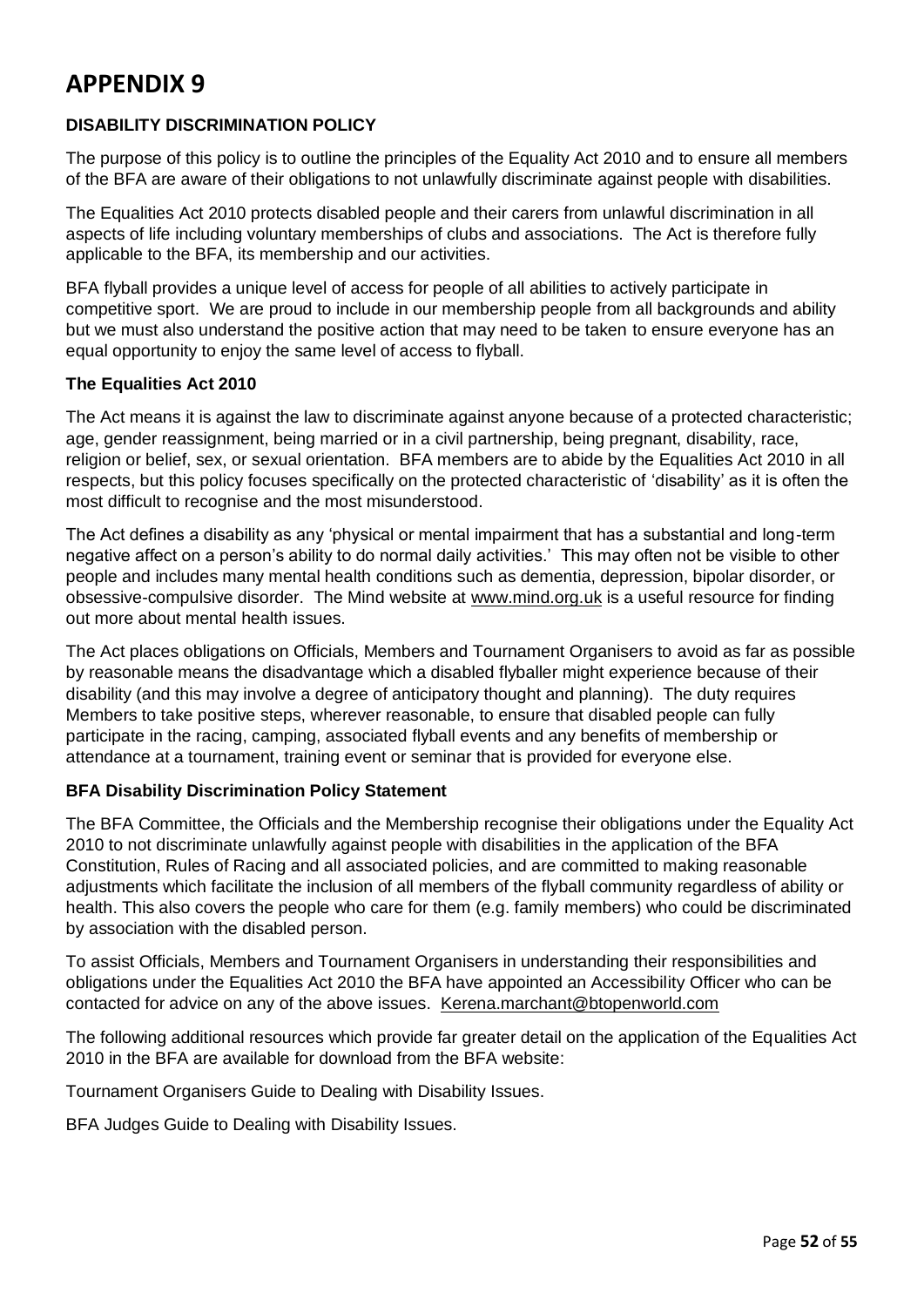# **Appendix 10**

# **BFA Safeguarding Policy**

British Flyball Association flyball provides a unique level of access for people of all abilities to actively participate in competitive sport. We are proud to include in our membership people and children from all backgrounds and ability but we must also understand the positive action that may need to be taken to ensure everyone has an equal opportunity to enjoy the same level of access to flyball and that they are safe when doing so.

The purpose of this policy statement is to protect children, young people and vulnerable adults who engage in flyball as part of racing or activities sanctioned by the BFA, including the dependants of BFA members and to provide BFA members and officials with the overarching principles that guide our approach to safeguarding. All BFA members have a duty of care to protect the welfare of children, young people and vulnerable adults. This policy has been drawn up on the basis of UK legislation; a summary of the key legislation and guidance is available from [www.nspcc.org.uk/childprotection](http://www.nspcc.org.uk/childprotection)

#### **The British Flyball Association believe that**:

• Children, young people and vulnerable adults should never experience abuse of any kind.

• BFA members have a responsibility to promote the welfare of all children, young people and vulnerable adults, to keep them safe and to practise flyball in a way that protects them.

#### **The British Flyball Association recognise that**:

- The welfare of the child or vulnerable person is paramount.
- All people, regardless of age, disability, gender reassignment, race, religion or belief, sex, or sexual orientation have a right to equal protection from all types of harm or abuse.
- Some children and adults are additionally vulnerable because of the impact of previous experiences, their level of dependency, communication needs or other issues.
- Working in partnership with children, young people, their parents, carers and other agencies is essential in promoting the welfare of young people and vulnerable adults.

#### **The British Flyball Association will seek to keep children and young people safe by**:

- Valuing, listening to and respecting them.
- Nominating a lead committee member for safeguarding.

• Creating and maintaining an anti-bullying environment and ensuring that we have rules and policy to help us deal effectively with any bullying that does arise.

• Using our safeguarding procedures, detailed below, to share concerns and relevant information with agencies who need to know, and involving children, young people, parents, families and carers appropriately:

-- Sharing information about child protection and safeguarding best practice with BFA members and officials.

-- Ensuring all necessary checks are made on BFA officials where appropriate.

-- Providing effective management of BFA officials and enforcing a code of conduct (see BFA Constitution).

-- Using our procedures to manage any allegations against BFA members or officials appropriately (see BFA Rules of Racing Section F – Disciplinary Procedures)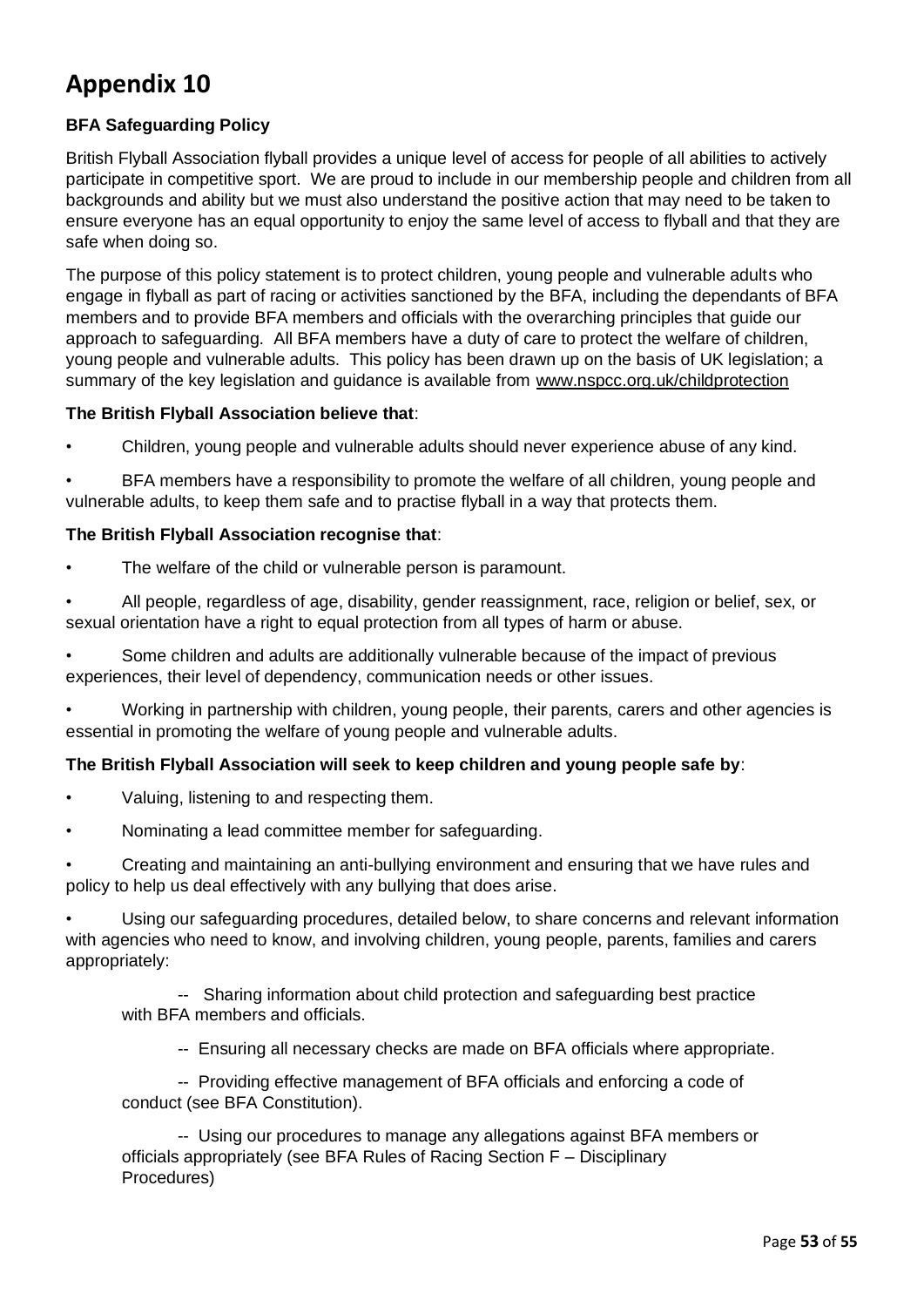-- Ensuring that we have effective complaints and whistleblowing measures in place (see BFA Rules of Racing Section F – Disciplinary Procedures).

-- Ensuring that we provide a safe physical environment for our children, young people, vulnerable adults and officials, by applying health and safety measures in accordance with the law and regulatory guidance.

-- Recording and storing information professionally and securely.

This policy statement should be read alongside The BFA Constitution and Rules of Racing.

Any general concerns or questions regarding the wellbeing of children, young adults or vulnerable adults should be reported to the BFA's Safeguarding lead or the BFA Secretary. Any serious concerns or concerns that a crime may have been committed should be immediately reported to the police.

Contacts:

NSPCC Helpline 0808 800 5000

British Flyball Association Safeguarding lead (through the Secretary):

British Flyball Association Secretary: [bfacommitteesecretary@gmail.com](mailto:bfacommitteesecretary@gmail.com)